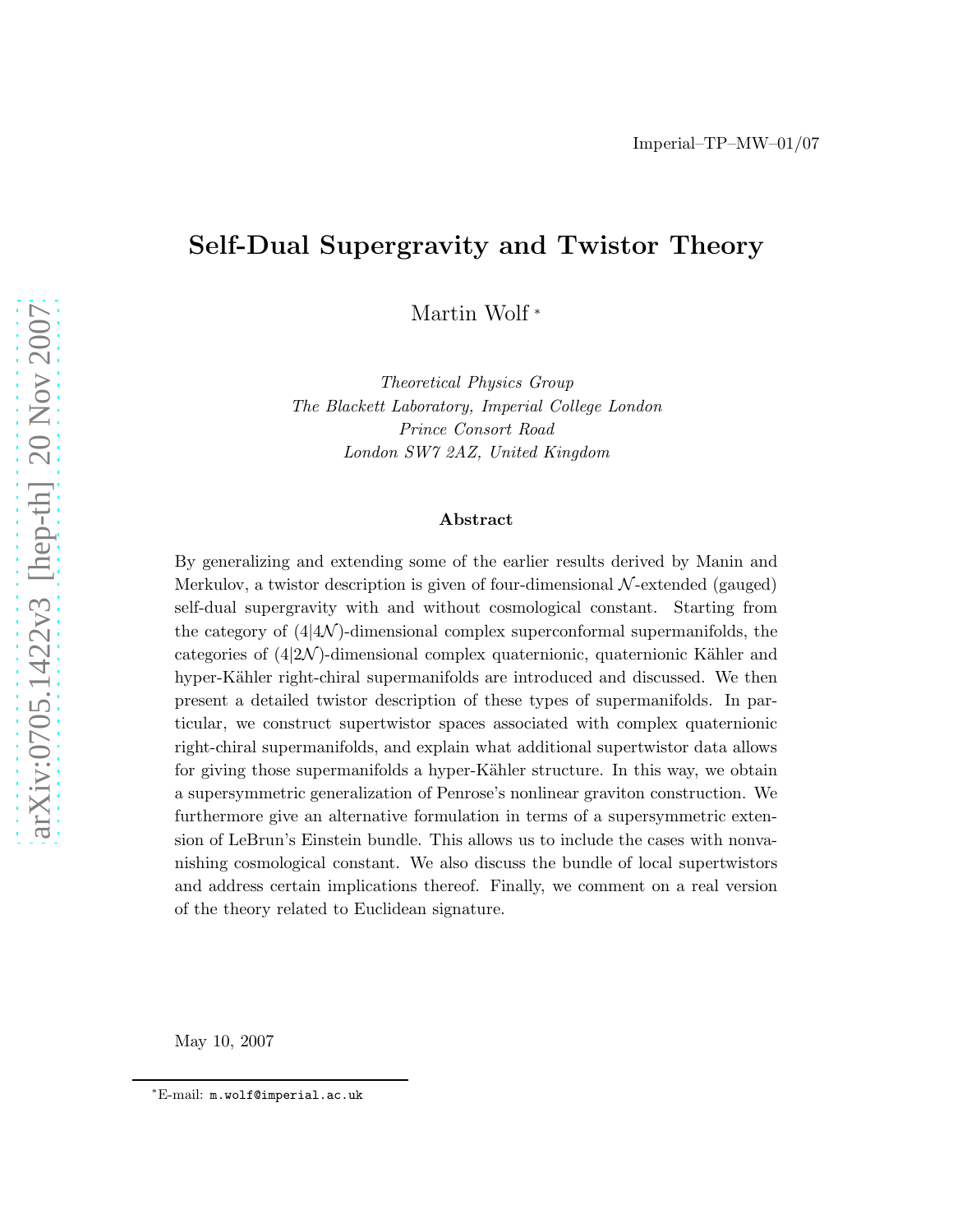### 1. Introduction and results

Since the discovery of twistor string theories by Witten [1] and Berkovits [2] about three years ago, a lot of advancements in our understanding of the properties of (supersymmetric) Yang-Mills theory has been made. Despite the fact that these string theories describe supersymmetric Yang-Mills theory coupled to conformal supergravity [3], they provide an elegant way of describing some of the remarkable features exhibited by the scattering amplitudes of the gauge theory (see e.g. [4, 5] and references therein). Surely, the appearance of conformal supergravity is awkward since it is inextricably mixed in with the gauge theory beyond tree-level in perturbation theory. This makes it impossible to solely compute gauge theory scattering amplitudes beyond tree-level by performing a string theory calculation. In addition, one rather wishes to describe Einstein supergravity than conformal supergravity as the latter is believed not to be a suitable candidate for describing nature due to its lack of unitarity. In view of that, Abou-Zeid et al. [6] proposed new twistor string theories which indeed seem to yield supersymmetric Yang-Mills theory coupled to Einstein supergravity. Among the already mentioned aspects, a variety of other related issues has been investigated and is still being explored [7]–[19] (for recent reviews, see also Refs. [20]).

Despite the success, a consistent twistor string formulation of gravity remains an open question. In order to find such a formulation, it is certainly necessary to first understand better the twistor description of Einstein supergravity theories. Before trying to attempt to solve this task in full generality, one may first consider a simplification of the theory by restricting the focus to the much simpler theory of self-dual supergravity. In view of that, recall from the early work by Penrose [21] that it is possible to associate with any complex-Riemannian four-dimensional manifold  $M$  (complex space-time) which is equipped with a conformal structure and has self-dual Weyl curvature, a complex three-dimensional twistor space P which is defined to be the space of maximal isotropic (totally null) complex submanifolds of  $M$ . All the information about the conformal structure of  $M$  is encoded in the complex structure of the twistor space  $P$ . Some additional data on  $P$  then allows for the construction of self-dual metrics and conformal structures on  $M$ . For explicit constructions, see Refs. [22]–[37], for instance. Moreover, hidden symmetries and hierarchies of self-dual gravity have been studied by the authors of  $[38]$ – $[42]$ . Notice also that one may return to the realm of Riemannian geometry by restricting the objects under consideration to the fixedpoint set of an anti-holomorphic involution.

Self-dual supergravity theories on four-dimensional space-time have first appeared in the works  $[43]$ – $[47]$  and have subsequently been discussed, e.g. by the authors of  $[48, 49]$  within the harmonic superspace framework (see also Galperin et al. [50] and references therein). The purpose of this article is to give the twistor description of  $\mathcal{N}$ -extended self-dual supergravity with and without cosmological constant. In particular, we shall generalize and extend the earlier results by Manin [51] and Merkulov  $[52]$ – $[55]$ .<sup>1</sup> For most of the time, we work in the context of complex supermanifolds but at the end we also discuss a real version of the theory.

<sup>&</sup>lt;sup>1</sup>Notice that Merkulov [54] has given a twistor description of minimal Einstein supergravity.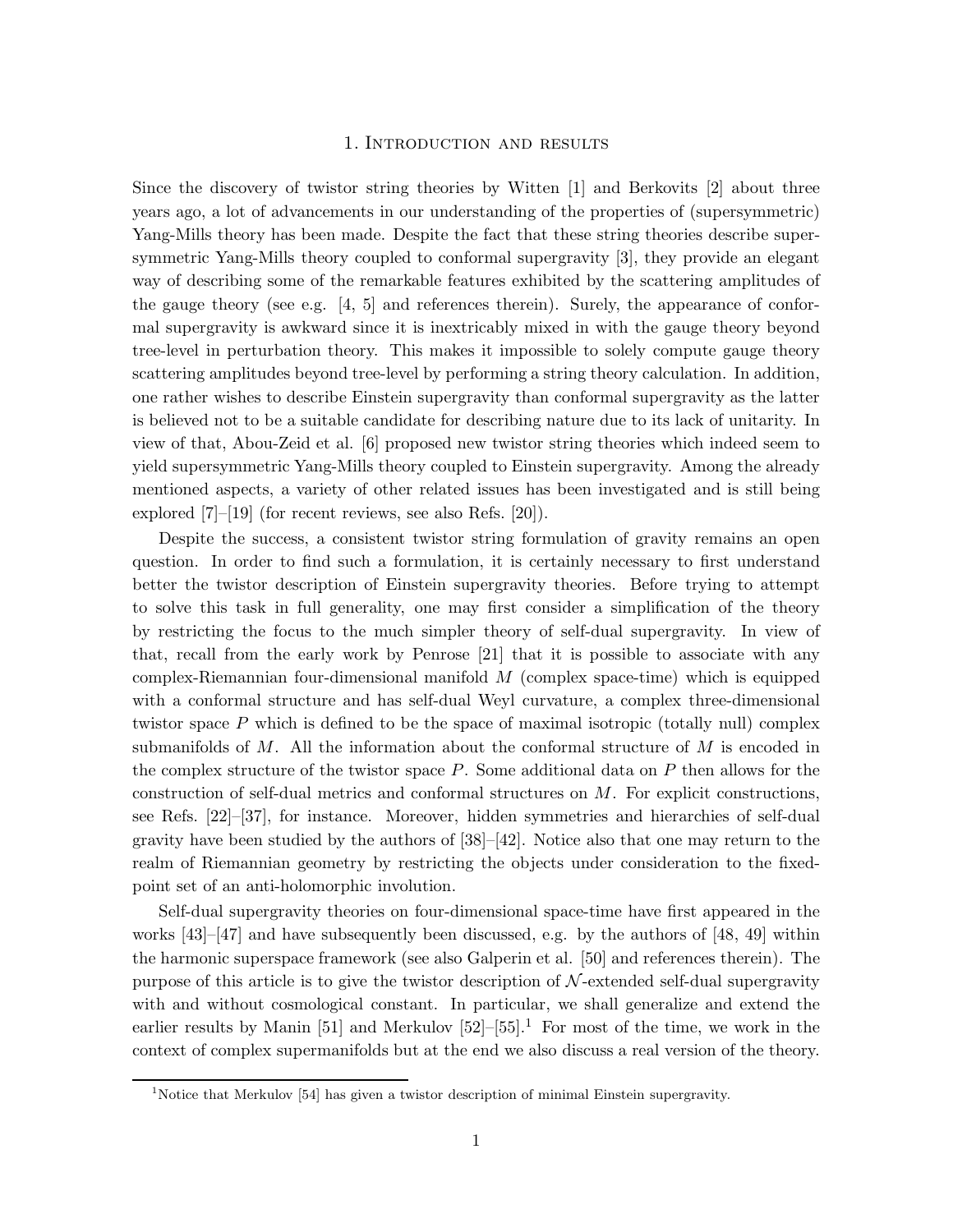In the next section, starting from the category of complex superconformal supermanifolds of dimension  $(4|4\mathcal{N})$ , the categories of

- (i) complex quaternionic right-chiral (hereafter RC) supermanifolds,
- (ii) complex quaternionic Kähler RC supermanifolds and
- (iii) complex hyper-Kähler RC supermanifolds

are introduced and discussed. In this section, special attention is paid to the construction of the connections and their properties under superconformal rescalings. In Sec. 3., we first discuss the twistor theory of complex quaternionic RC supermanifolds. We shall establish a double fibration of the form



where  $\mathcal M$  is a complex quaternionic RC supermanifold subject to additional restrictions and  $\mathscr P$  its associated supertwistor space. The supermanifold  $\mathscr F$  is a certain  $\mathbb P^1$ -bundle over  $\mathscr M$  and termed correspondence space. In this way,  $M$  is viewed as the space of complex submanifolds of  $\mathscr P$  which are biholomorphically equivalent to the complex projective line  $\mathbb{P}^1$  and have normal sheaf described by

$$
0\;\longrightarrow\;\Pi\mathscr{O}_{\mathbb{P}^1}(1)\otimes\mathbb{C}^\mathcal{N}\;\longrightarrow\;\mathscr{N}_{\mathbb{P}^1\vert\mathscr{P}}\;\longrightarrow\;\mathscr{O}_{\mathbb{P}^1}(1)\otimes\mathbb{C}^2\;\longrightarrow\;0.
$$

Here,  $\Pi$  is the Graßmann parity changing functor and  $\mathcal{O}_{\mathbb{P}^1}(1)$  is the sheaf of sections of the dual tautological  $(c_1 = 1)$  bundle over  $\mathbb{P}^1$ .

Having established this correspondence, we focus on the twistor description of complex hyper-Kähler RC supermanifolds – the case of interest in view of studying self-dual supergravity with zero cosmological constant. In particular, we give the supersymmetric analog of Penrose's nonlinear graviton construction [21], i.e. we shall show that in this case the supertwistor space is holomorphically fibred over the Riemann sphere  $\mathscr{P} \to \mathbb{P}^1$  and equipped with a certain relative symplectic structure. Furthermore, we present an equivalent formulation of the Penrose construction in terms of a supersymmetric generalization of LeBrun's Einstein bundle [56]. This construction allows for including a cosmological constant to the self-dual supergravity equations. In particular, the Einstein bundle is defined over the supertwistor space and as we shall see, its nonvanishing sections are in one-to-one correspondence with solutions to the self-dual supergravity equations with cosmological constant. Requiring its sections to be integrable amounts to putting the cosmological constant to zero. As in the purely bosonic situation, this bundle can explicitly be described in terms of certain intrinsic holomorphic data on the supertwistor space. Besides this, also in Sec. 3., we introduce the bundle of local supertwistors over  $\mathcal M$  and discuss certain implications thereof. For instance, we shall show that it can be reinterpreted in terms of a certain jet-bundle over the supertwistor space by means of the Penrose-Ward transform. All these considerations are first generic in the sense of keeping arbitrary the number  $\mathcal N$  of allowed supersymmetries. However, like in the flat situation (see e.g. Witten [1]), the  $\mathcal{N} = 4$  case is special and deserves a separate treatment.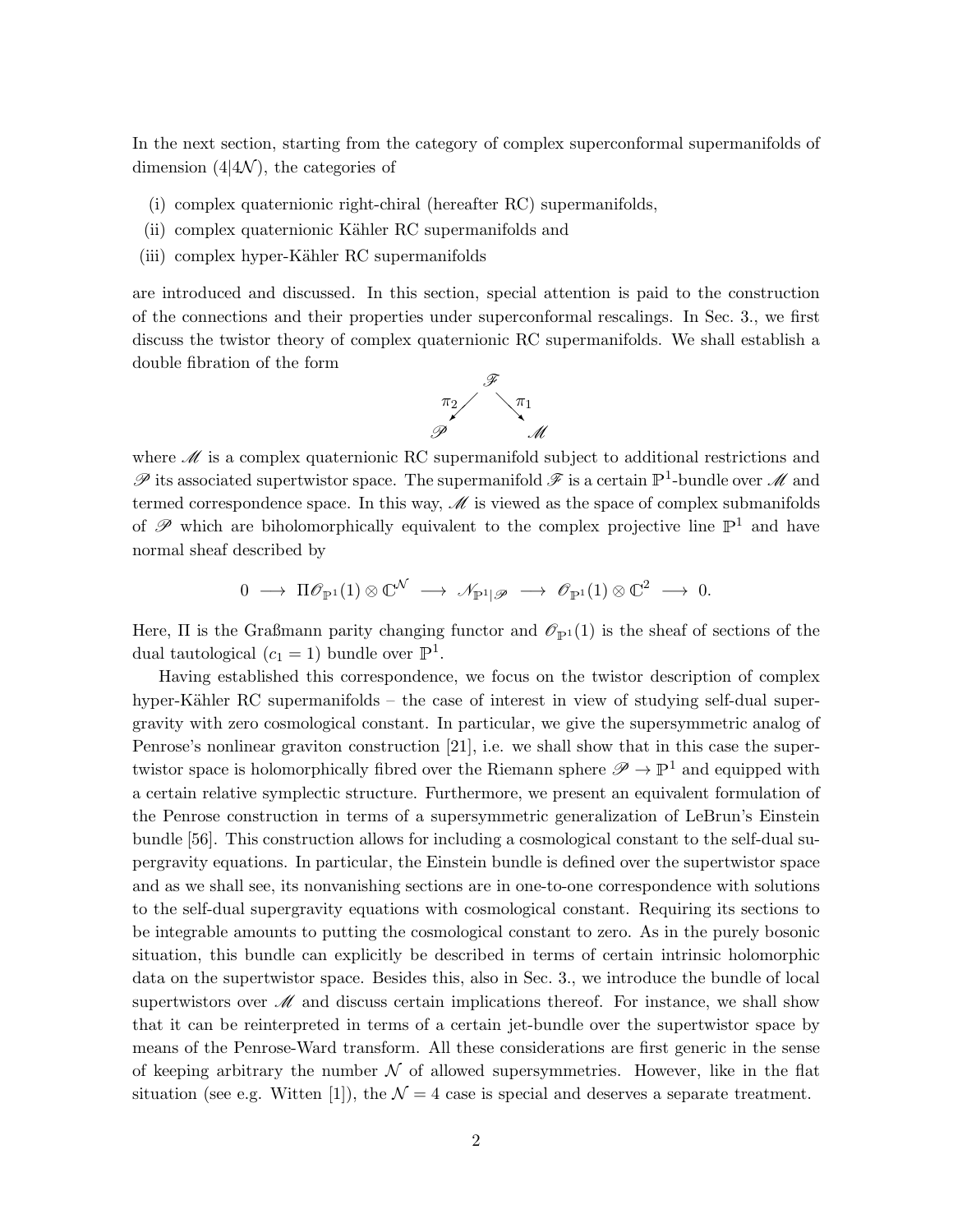Finally, in Sec. 4. we discuss a real version of the theory, that is, we introduce certain real structures (anti-holomorphic involutions) on all the manifolds appearing in the above double fibration such that the underlying (ordinary) manifold of  $\mathcal M$  is of Euclidean signature. A particular feature of Euclidean signature is that the number of allowed supersymmetries is restricted to be even.

#### **REMARKS**

Some general remarks are in order. A *complex supermanifold* of dimension  $m|n$  is meant to be a ringed space  $(M, \mathcal{O}_{M})$ , where M is a topological space and  $\mathcal{O}_{M}$  is a sheaf of supercommutative ( $\mathbb{Z}_2$ -graded) rings on M such that, if we let N be the ideal subsheaf in  $\mathscr{O}_{\mathscr{M}}$  of all nilpotent elements, the following is fulfilled:

- (i)  $\mathcal{M}_{\text{red}} := (\mathcal{M}, \mathcal{O}_{\text{red}}) = \mathcal{O}_{\mathcal{M}}/\mathcal{N}$  is a complex manifold of (complex) dimension m and
- (ii) for any point  $x \in \mathcal{M}$  there is neighborhood  $\mathcal{U} \ni x$  such that  $\mathcal{O}_{\mathcal{M}}|_{\mathcal{U}} \cong \mathcal{O}_{red}(\Lambda^{\bullet} \mathcal{E})|_{\mathcal{U}}$ ,

where  $\mathscr{E} := \mathscr{N} / \mathscr{N}^2$  is a rank-n locally free sheaf of  $\mathscr{O}_{red}$ -modules on  $\mathscr{M}$  and  $\Lambda^{\bullet}$  denotes the exterior algebra. We call  $\mathscr E$  the *characteristic sheaf* of the complex supermanifold  $(\mathscr M, \mathscr O_{\mathscr M})$ and  $\mathcal{O}_{\mathcal{M}}$  its structure sheaf. See, e.g. Manin [51] for more details. Such supermanifolds are said to be *locally split*. In this work, we will assume that the Graßmann odd directions have trivial topology, that is, we work in the category of globally split supermanifolds  $(M, \mathcal{O}_{M})$ with  $\mathcal{O}_{\mathcal{M}} \cong \mathcal{O}_{red}(\Lambda^{\bullet} \mathcal{E})$ . For the sake of brevity, we shall be referring to them as split supermanifolds, in the sequel. The structure sheaf  $\mathscr{O}_{\mathscr{M}}$  of a split supermanifold admits the Z-grading  $\mathscr{O}_{\mathscr{M}} \cong \bigoplus_{p\geq 0} \mathscr{O}_{\mathscr{M}}^p$ , where  $\mathscr{O}_{\mathscr{M}}^p \cong \mathscr{O}_{red}(\Lambda^p \mathscr{E})$ . Moreover, the assumption of being split implies that there will always exist an atlas  $\{\{\mathscr{U}_a\}, \{\varphi_{ab}, \vartheta_{ab}\}\}\$  on  $(\mathscr{M}, \mathscr{O}_{\mathscr{M}})$  such that, if we let  $(z_a) = (z_a^1, \ldots, z_a^m)$  be Graßmann even coordinates and  $(\eta_a) = (\eta_a^1, \ldots, \eta_a^n)$ be Graßmann odd coordinates on the patch  $\mathscr{U}_a \subset \mathscr{M}$ , the transition functions on nonempty intersections  $\mathscr{U}_a \cap \mathscr{U}_b$  are of the form  $z_a = \varphi_{ab}(z_b)$  and  $\eta_a = (\vartheta^i_{jab}(z_b)\eta^j_b)$  $b_{b}^{j}$  for  $i, j = 1, ..., n$ . We will frequently be working with such atlases without particularly referring to them.

An important example of a split supermanifold is the complex projective superspace  $\mathbb{P}^{m|n}$ given by

$$
\mathbb{P}^{m|n} = (\mathbb{P}^m, \mathscr{O}_{\text{red}}(\Lambda^{\bullet}(\mathscr{O}_{\mathbb{P}^m}(-1) \otimes \mathbb{C}^n))),
$$

where  $\mathscr{O}_{\mathbb{P}^m}(-1)$  is the sheaf of sections of the tautological  $(c_1 = -1)$  line bundle over the complex projective space  $\mathbb{P}^m$ . The reason for the appearance of  $\mathcal{O}_{\mathbb{P}^m}(-1)$  is as follows. If we let  $(z^0, \ldots, z^m, \eta^1, \ldots, \eta^n)$  be homogeneous coordinates<sup>2</sup> on  $\mathbb{P}^{m|n}$ , a holomorphic function f on  $\mathbb{P}^{m|n}$  has the expansion

$$
f = \sum f_{i_1\cdots i_r}(z^0,\ldots,z^m)\,\eta^{i_1}\cdots\eta^{i_r}.
$$

Surely, for f to be well-defined the total homogeneity of f must be zero. Hence,  $f_{i_1\cdots i_r}$  must be of homogeneity  $-r$ . This explains the above form of the structure sheaf of the complex

<sup>&</sup>lt;sup>2</sup>Recall that they are subject to the identification  $(z^0, \ldots, z^m, \eta^1, \ldots, \eta^n) \sim (tz^0, \ldots, tz^m, t\eta^1, \ldots, t\eta^n)$ , where  $t \in \mathbb{C} \setminus \{0\}.$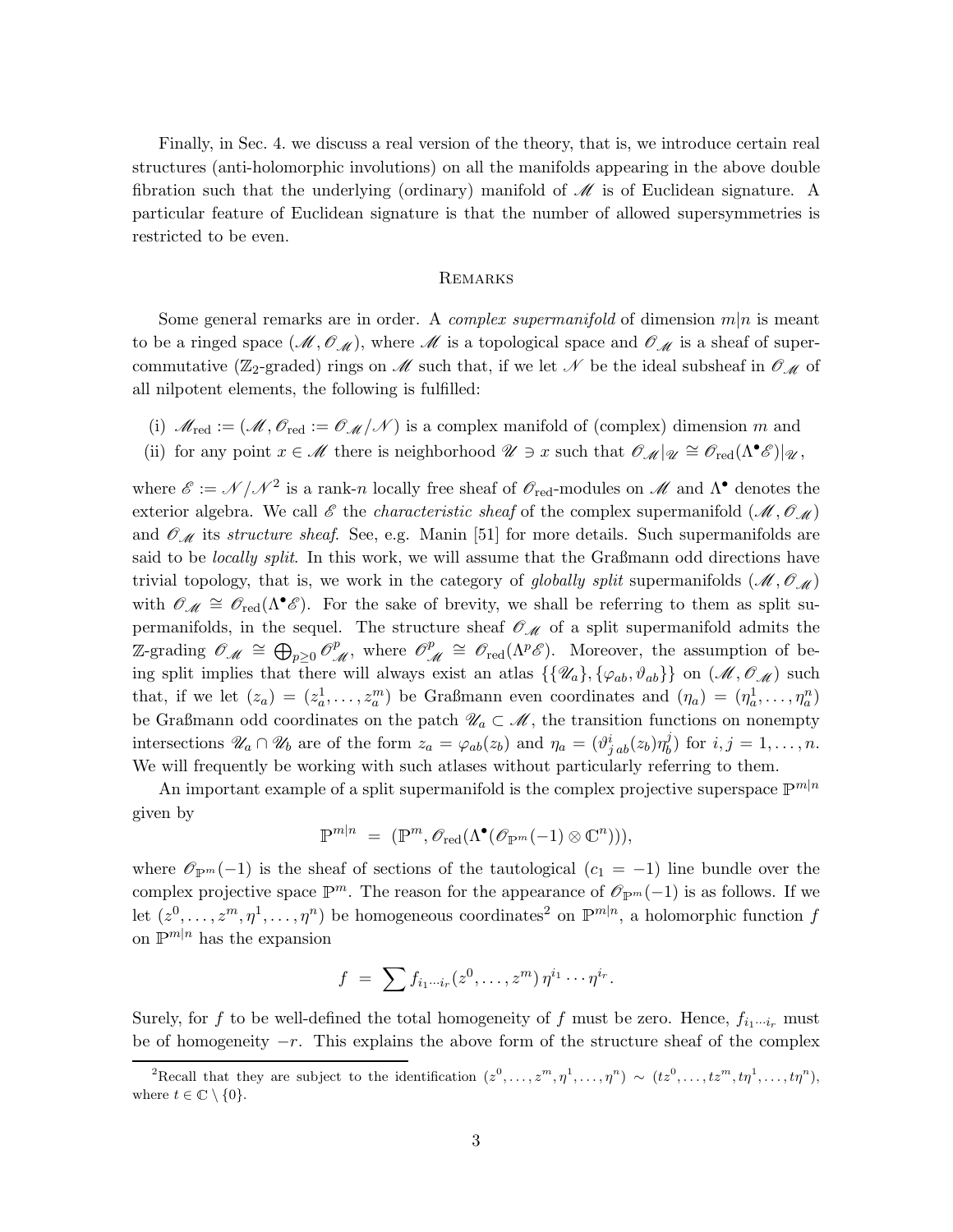projective superspace. Of particular interest in the context of (flat) twistor theory is  $\mathbb{P}^{3|\mathcal{N}}$ , which is the *supertwistor space* associated with the superconformal compactification of the chiral complex superspace  $\mathbb{C}^{4|2\mathcal{N}}$ .

Moreover, two things are worth mentioning. First, any given complex supermanifold is actually a deformation of a split supermanifold (Rothstein [57]), that is, to any complex supermanifold  $(M, \mathcal{O}_{M})$  there is associated a complex analytic one-parameter family of complex supermanifolds  $(M, \mathcal{O}_{M}, t)$ , for  $t \in \mathbb{C}$ , such that  $\mathcal{O}_{M, t=0} \cong \mathcal{O}_{red}(\Lambda^{\bullet} \mathscr{E})$  and  $\mathcal{O}_{M, t=1} \cong \mathcal{O}_{M}$ , where  $\mathscr E$  is the characteristic sheaf of  $(\mathscr M, \mathscr O_{\mathscr M})$ . Second, smooth supermanifolds are always split due to Batchelor's theorem [58]. The latter result follows because of the existence of a smooth partition of unity in the category of smooth supermanifolds. Since we are eventually interested in self-dual supergravity on a four-dimensional Riemannian manifold, this explains why we may restrict our discussion to split supermanifolds as stated above.

Furthermore, when there is no confusion with the underlying topological space, we denote the supermanifold  $(M, \mathcal{O}_M)$  simply by M. Finally, we point out that (holomorphic) vector bundles  $\mathscr E$  of rank r|s over some complex supermanifold  $(\mathscr M, \mathscr O_{\mathscr M})$  are meant to be locally free sheaves of  $\mathscr{O}_{\mathscr{M}}$ -modules, that is, they are locally of the form  $\mathscr{O}_{\mathscr{M}} \otimes \mathbb{C}^r \oplus \Pi \mathscr{O}_{\mathscr{M}} \otimes \mathbb{C}^s$ . Hence, the notions "vector bundle" and "locally free sheaf" are used interchangeably. This will also allow us to simplify notation. In addition, the dual of any locally free sheaf  $\mathscr E$  on  $\mathscr M$ is denoted by

$$
\mathscr{E}^{\vee} = \mathscr{H}\mathit{om}_{\mathscr{O}_{\mathscr{M}}}(\mathscr{E}, \mathscr{O}_{\mathscr{M}}).
$$

For line bundles  $\mathscr{L}$ , we instead write  $\mathscr{L}^{-1}$ . If there is no confusion, the dimensionality (respectively, the rank) of ordinary manifolds (respectively, of ordinary vector bundles) will often be abbreviated by  $m|0 \equiv m$  (respectively, by  $r|0 \equiv r$ ).

### 2. Self-dual supergravity

### 2.1. Superconformal structures

Remember that a (holomorphic) *conformal structure* on an ordinary four-dimensional complex spin manifold  $M$  can be introduced in two equivalent ways. The first definition states that a conformal structure is an equivalence class  $[g]$ , the *conformal class*, of holomorphic metrics g on M, where two given metrics g and g' are called equivalent if  $g' = \gamma^2 g$  for some nowhere vanishing holomorphic function  $\gamma$ . Putting it differently, a conformal structure is a line subbundle L in  $\Omega^1 M \odot \Omega^1 M$ . The second definition assumes a factorization of the holomorphic tangent bundle  $TM$  of  $M$  as a tensor product of two rank-2 holomorphic vector bundles  $S$ and  $\tilde{S}$ , that is,  $TM \cong S \otimes \tilde{S}$ . This isomorphism in turn gives (canonically) the line subbundle  $\Lambda^2 S^{\vee} \otimes \Lambda^2 \tilde{S}^{\vee}$  in  $\Omega^1 M \odot \Omega^1 M$  which, in fact, can be identified with L.

Next one needs to extend the notion of a conformal structure to supermanifolds. We shall see that the generalization of the latter of the two approaches given above seems to be the appropriate one for our present purposes (see §2.3. for some remarks regarding standard supergravities). Our subsequent discussion closely follows the one given by Manin [51] and Merkulov [52], respectively.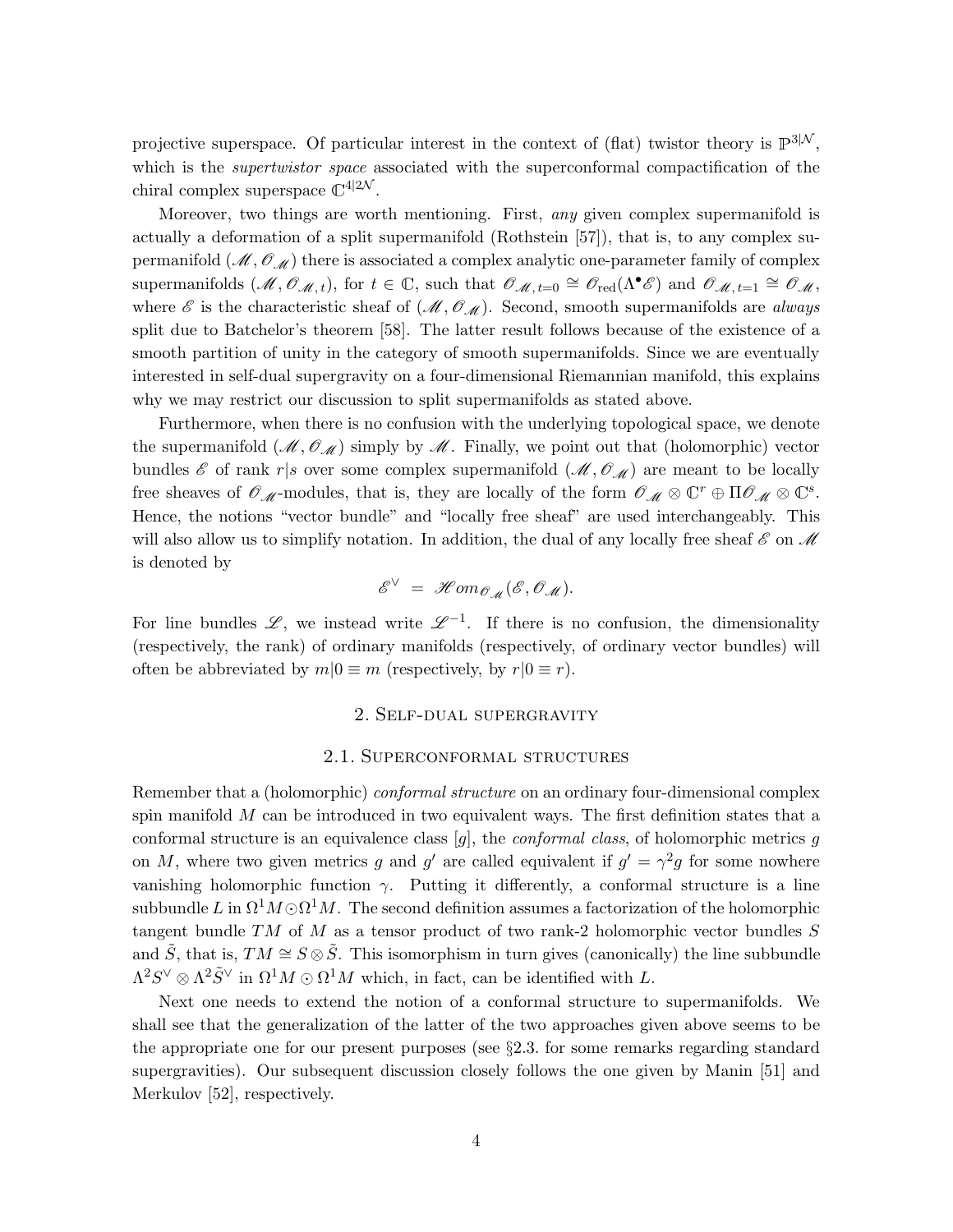§2.1. Superconformal supermanifolds. To give the definition of a *superconformal struc*ture, let  $(\mathcal{M}, \mathcal{O}_{\mathcal{M}})$  be a (4|4N)-dimensional complex supermanifold, where N is a nonnegative integer.

**Definition 2.1.** A superconformal structure on  $\mathcal{M}$  is a pair of integrable rank-0|2N distributions  $T_l \mathcal{M}$  and  $T_r \mathcal{M}$  which obey the following conditions:

- (i) their sum in the holomorphic tangent bundle  $T\mathscr{M}$  is direct,
- (ii) there exist two rank-2|0 locally free sheaves  $\mathscr S$  and  $\widetilde{\mathscr S}$  and one rank-0|N locally free sheaf E such that  $T_l \mathscr{M} \cong \mathscr{S} \otimes \mathscr{E}^{\vee}$  and  $T_r \mathscr{M} \cong \mathscr{E} \otimes \widetilde{\mathscr{S}},^3$
- (iii) the Frobenius form

$$
\Phi: T_l \mathscr{M} \otimes T_r \mathscr{M} \rightarrow T_0 \mathscr{M} := T \mathscr{M}/(T_l \mathscr{M} \oplus T_r \mathscr{M}),
$$
  

$$
(X \otimes Y) \mapsto [X, Y] \bmod (T_l \mathscr{M} \oplus T_r \mathscr{M})
$$

coincides with the natural map  $\mathscr{S} \otimes \mathscr{E}^{\vee} \otimes \mathscr{E} \otimes \mathscr{F} \to \mathscr{S} \otimes \mathscr{F}$  and gives an isomorphism  $T_0\mathscr{M}\cong\mathscr{S}\otimes\widetilde{\mathscr{S}}$ . Here,  $[\cdot,\cdot\}$  denotes the graded Lie bracket.

From this definition it follows that  $T_{l,r}\mathscr{M}$  define two foliations on  $\mathscr{M}$ . Let us denote the resulting quotients by  $\mathcal{M}_{r,l}$ . Furthermore,  $\mathcal{M}_l$  and  $\mathcal{M}_r$  are supermanifolds which are both of dimension (4|2N). In addition, their structure sheaves  $\mathscr{O}_{\mathscr{M}_{L,r}}$  are those subsheaves of  $\mathscr{O}_{\mathscr{M}}$ which are annihilated by vector fields from  $T_{r,l}\mathscr{M}$ . By virtue of the inclusions  $\mathscr{O}_{\mathscr{M}_{l,r}}\subset \mathscr{O}_{\mathscr{M}},$ we find the following double fibration:

$$
\begin{array}{c}\n\mathcal{M} \\
\pi_l\n\end{array} \qquad \begin{array}{c}\n\pi_r \\
\mathcal{M}_r\n\end{array} \tag{2.1}
$$

According to Manin [51], we shall call  $\mathcal{M}_l$  and  $\mathcal{M}_r$  left- and right-chiral supermanifolds, respectively. Moreover, we have

$$
0 \longrightarrow T_{l,r}\mathscr{M} \longrightarrow T\mathscr{M} \longrightarrow \pi_{r,l}^*T\mathscr{M}_{r,l} \longrightarrow 0, \qquad (2.2)
$$

which is induced by the double fibration (2.1). Putting it differently,  $T_l \mathscr{M}$  (respectively,  $T_r \mathscr{M}$ ) is the relative tangent sheaf of the fibration  $\pi_r$ :  $\mathscr{M} \to \mathscr{M}_r$  (respectively, of  $\pi_l$ :  $\mathscr{M} \to \mathscr{M}_l$ ). Note that a superconformal structure is, by no means, just given by a conformal class of supermetrics.

§2.2. Some properties and an example. First of all, it should be noticed that on the underlying four-dimensional manifold  $\mathcal{M}_{\text{red}}$ , we naturally have the rank-2 holomorphic vector bundles  $\mathscr{S}_{red}$  and  $\mathscr{S}_{red}$ . Part (iii) of Def. 2.1. then guarantees a factorization of the holomorphic tangent bundle  $T\mathcal{M}_{red}$  of  $\mathcal{M}_{red}$  as  $T\mathcal{M}_{red} \cong \mathcal{S}_{red} \otimes \widetilde{\mathcal{S}}_{red}$ . Hence,  $\mathcal{M}_{red}$  comes naturally equipped with a conformal structure.

<sup>&</sup>lt;sup>3</sup>Do not confuse  $\mathscr E$  with the characteristic sheaf of  $(\mathscr M, \mathscr O_{\mathscr M})$ .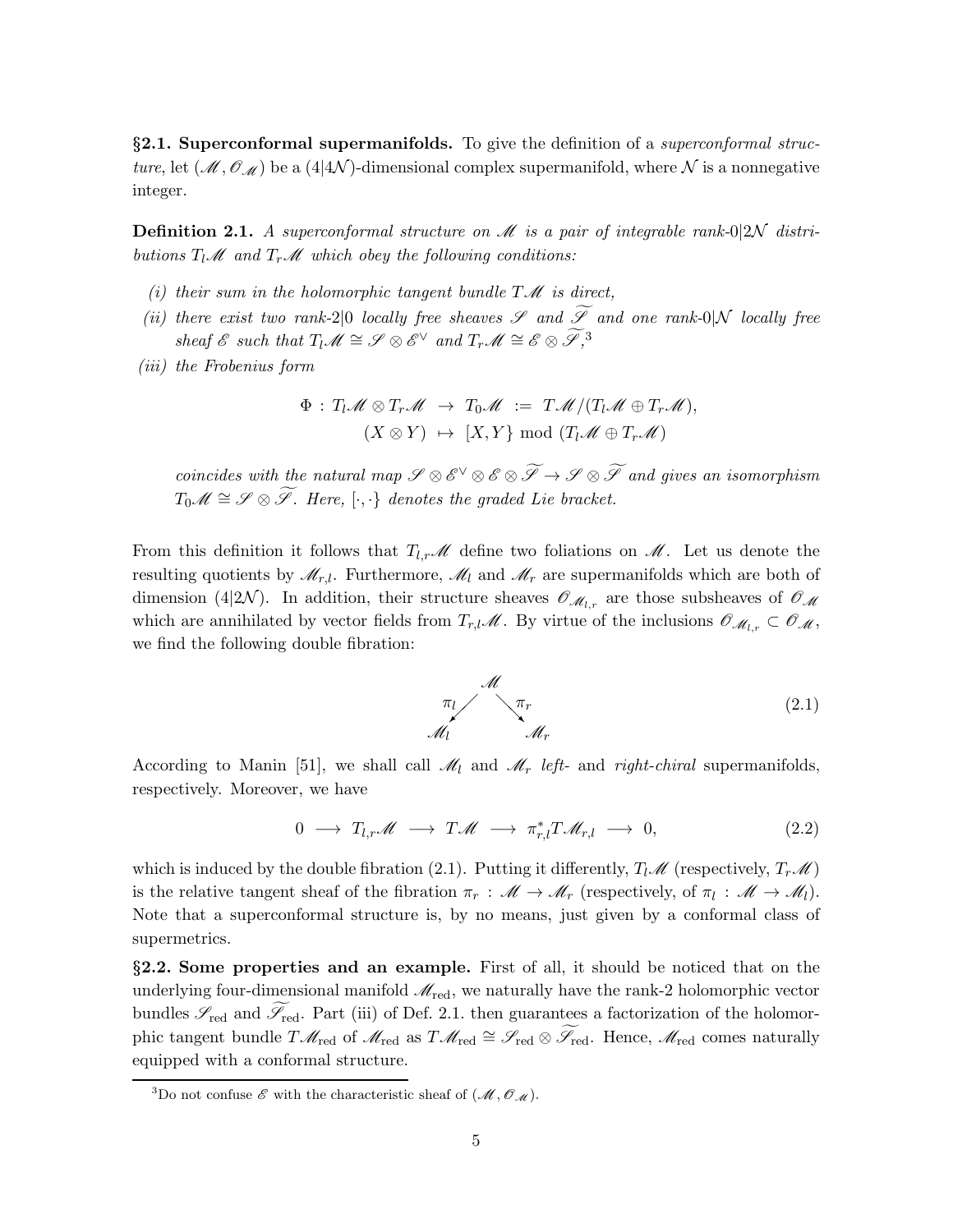Furthermore, Def. 2.1. implies that the holomorphic tangent bundle  $T\mathcal{M}$  of  $\mathcal M$  fits into the following short exact sequence:

$$
0 \longrightarrow T_l \mathscr{M} \oplus T_r \mathscr{M} \stackrel{i_l \oplus i_r}{\longrightarrow} T \mathscr{M} \stackrel{\hat{\Phi}^{-1}}{\longrightarrow} T_0 \mathscr{M} \longrightarrow 0, \tag{2.3}
$$

where  $i_{l,r}$  are the natural inclusion mappings and  $\hat{\Phi}$  is the contracted Frobenius form which is invertible by assumption. Recall that  $T_0\mathscr{M} \cong \mathscr{S} \otimes \widetilde{\mathscr{S}}$ . Consider now the subsheaves  $\pi_{l,r}^*T\mathcal{M}_{l,r} \subset T\mathcal{M}$ . It can be shown (cf. Manin [51] and Merkulov [52]) that their structure is also described by a short exact sequence similar to the one given above, i.e.

$$
0 \longrightarrow T_{l,r} \mathscr{M} \longrightarrow \pi_{l,r}^* T \mathscr{M}_{l,r} \longrightarrow T_0 \mathscr{M} \longrightarrow 0. \tag{2.4}
$$

This implies that also the underlying manifolds  $\mathcal{M}_{l,r \text{ red}}$  of  $\mathcal{M}_{l,r}$  are naturally equipped with conformal structures in the usual sense.

The prime example of the above construction is the flag supermanifold

$$
\mathcal{M} = F_{2|0,2|\mathcal{N}}(\mathbb{C}^{4|\mathcal{N}}) = \{S^{2|0} \subset S^{2|\mathcal{N}} \subset \mathbb{C}^{4|\mathcal{N}}\}.
$$
 (2.5)

In this case, the double fibration (2.1) takes the following form:

$$
\mathcal{M} = F_{2|0,2|N}(\mathbb{C}^{4|N})
$$

$$
\pi_l \qquad \pi_r
$$

$$
\mathcal{M}_l = F_{2|N}(\mathbb{C}^{4|N}) \quad \mathcal{M}_r = F_{2|0}(\mathbb{C}^{4|N})
$$

$$
(2.6)
$$

In addition, there are four natural sheaves  $\mathscr{S}^{2|0} \subset \mathscr{S}^{2|\mathcal{N}}$  and  $\widetilde{\mathscr{S}}^{2|0} \subset \widetilde{\mathscr{S}}^{2|\mathcal{N}}$  on  $\mathscr{M}$ , where  $\mathscr{S}^{2|0}$  and  $\mathscr{S}^{2|\mathcal{N}}$  are the two tautological sheaves while the other two are defined by two short exact sequences

$$
0 \longrightarrow \mathscr{S}^{2|0} \longrightarrow \mathscr{O}_{\mathscr{M}} \otimes \mathbb{C}^{4|\mathcal{N}} \longrightarrow (\widetilde{\mathscr{S}}^{2|\mathcal{N}})^{\vee} \longrightarrow 0,
$$
  
\n
$$
0 \longrightarrow \mathscr{S}^{2|\mathcal{N}} \longrightarrow \mathscr{O}_{\mathscr{M}} \otimes \mathbb{C}^{4|\mathcal{N}} \longrightarrow (\widetilde{\mathscr{S}}^{2|0})^{\vee} \longrightarrow 0.
$$
\n
$$
(2.7)
$$

A short calculation shows that these two sequences together with (2.4) imply

$$
\mathscr{S} \cong (\mathscr{S}^{2|0})^{\vee}, \qquad \widetilde{\mathscr{S}} \cong (\widetilde{\mathscr{S}}^{2|0})^{\vee} \qquad \text{and} \qquad \mathscr{E} \cong \widetilde{\mathscr{S}}^{2|\mathcal{N}}/\widetilde{\mathscr{S}}^{2|0}. \tag{2.8}
$$

In addition, one may also verify that points (i) and (iii) of Def. 2.1. are satisfied. For more details, see Manin [51]. The three flag supermanifolds  $F_{2|0,2|\mathcal{N}}(\mathbb{C}^{4|\mathcal{N}}), F_{2|\mathcal{N}}(\mathbb{C}^{4|\mathcal{N}})$  and  $F_{2|0}(\mathbb{C}^{4|\mathcal{N}})$  play an important role in the twistor description of supersymmetric Yang-Mills theories, as they represent the superconformal compactifications of the flat complex superspaces  $\mathbb{C}^{4|\mathcal{4N}}$  and  $\mathbb{C}^{4|2\mathcal{N}}_{l,r}$  (for recent reviews, see Refs. [20]).

§2.3. Remarks. In this work, we shall only be concerned with  $N$ -extended self-dual supergravities. These theories are conveniently formulated on right-chiral supermanifolds, as has been discussed in, e.g., Refs. [47]–[49]. By a slight abuse of notation, we denote  $\mathcal{M}_r$  simply by  $M$ . Henceforth, we shall be working with (complex) right-chiral (hereafter RC) supermanifolds of dimension  $(42\mathcal{N})$ . Furthermore, for various technical reasons but also for reasons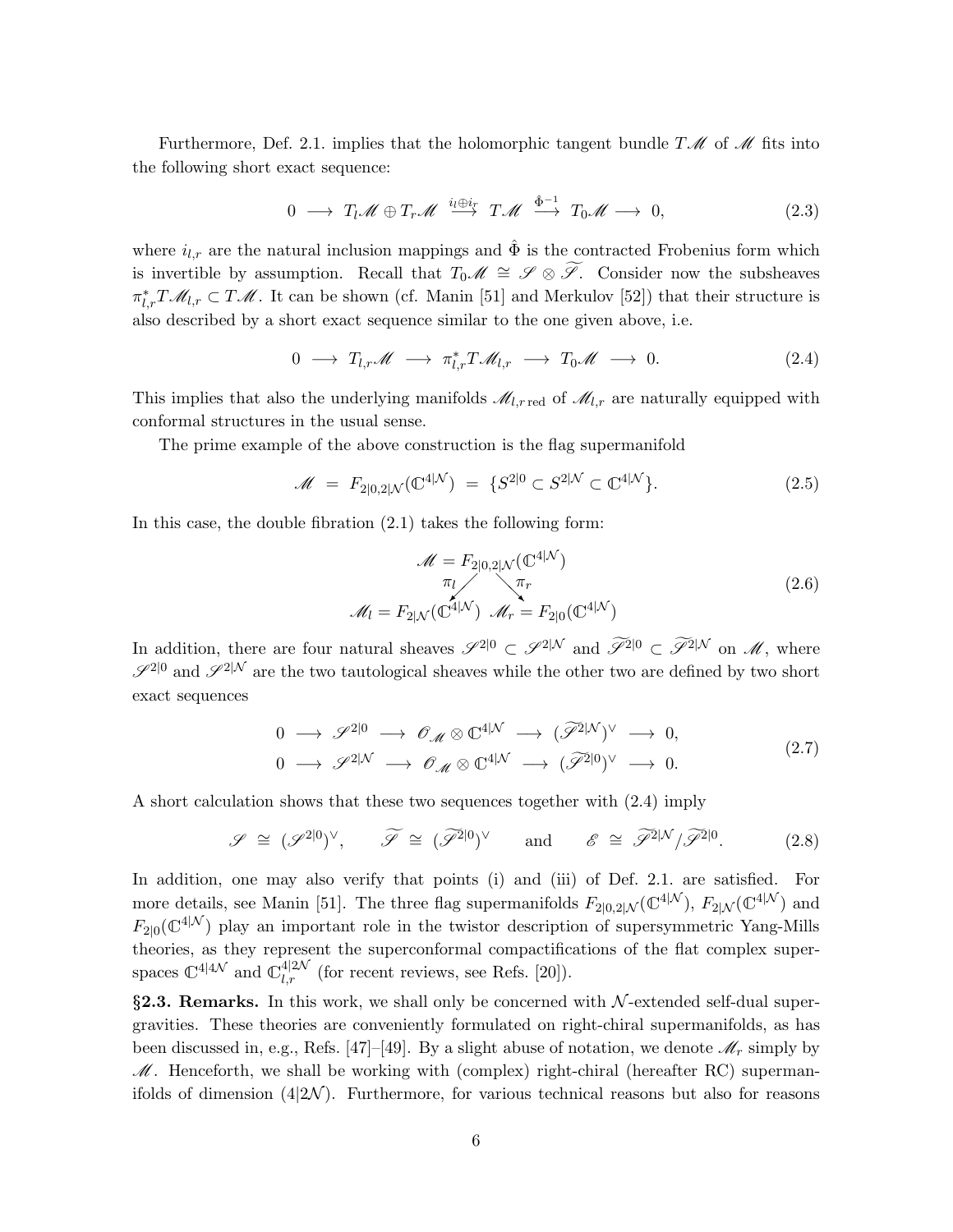related to the real structures discussed in Sec. 4., we restrict the number  $N$  of allowed supersymmetries to be *even*. Note that for the complex situation (or the case of split signature), this restriction on  $\mathcal N$  is not necessary.

Furthermore, let us emphasize that for making contact with standard *full* non-self-dual supergravities with  $\mathcal{N} > 2$  (this includes both Einstein and conformal supergravities), a superconformal structure should be defined slightly differently since due to certain torsion constraints (see e.g. Howe [59]), there are no (anti-)chiral superfields. This means that the distributions  $T_{l,r}\mathscr{M}$  should be taken to be suitably non-integrable, which means that one does not have the double fibration (2.1). Also for  $\mathcal{N} > 2$ , one should relax the condition of integrability of  $T_l \mathscr{M}$  if one wishes to talk about self-dual supergravity since in that case only  $T_r\mathscr{M}$  should be considered to be integrable. For our discussions given below, these issues can be left aside. They certainly deserve further studies in view of complementing the self-dual theory to the full theory.

### 2.2. Geometry of right-chiral supermanifolds

This section is devoted to some geometric aspects of RC supermanifolds. In particular, we discuss their structure group, introduce scales and vielbeins and talk about connections, torsion and curvature.

§2.4. Structure group. Let  $\mathcal M$  be an RC supermanifold. From (2.4) we know that the holomorphic tangent bundle  $T\mathcal{M}$  of  $\mathcal M$  is described by a sequence of the form

$$
0 \longrightarrow \mathscr{E} \otimes \widetilde{\mathscr{S}} \longrightarrow T\mathscr{M} \longrightarrow \mathscr{S} \otimes \widetilde{\mathscr{S}} \longrightarrow 0, \tag{2.9}
$$

where  $\mathscr S$  and  $\widetilde{\mathscr S}$  are both of rank 2|0 and  $\mathscr E$  is of rank 0|N, respectively. By a slight abuse of notation, we are again using the same symbols  $\mathscr{S}, \widetilde{\mathscr{S}}$  and  $\mathscr{E}$ . Next we notice that  $T\mathscr{M}$ is given by the tensor product  $\mathscr{H} \otimes \widetilde{\mathscr{S}}$ , where  $\mathscr{H} \to \mathscr{M}$  is a rank-2|N holomorphic vector bundle over  $\mathcal M$  described by

$$
0 \longrightarrow \mathscr{E} \longrightarrow \mathscr{H} \longrightarrow \mathscr{S} \longrightarrow 0. \tag{2.10}
$$

Hence, the structure group of  $T\mathscr{M}$  is as follows: the supergroup  $GL(2|\mathcal{N}, \mathbb{C})$  acts on the left on  $\mathscr H$  and  $GL(2|0,\mathbb C)$  acts on the right on  $\widetilde{\mathscr I}$  by inverses. The resulting induced action on the tangent bundle  $T\mathcal{M}$  yields a subsupergroup of  $GL(4|2\mathcal{N}, \mathbb{C})$ . Let us denote it by G and its Lie superalgebra by g. In addition, there is a  $|4 - \mathcal{N}|$ -fold cover of  $G \subset GL(4|2\mathcal{N}, \mathbb{C})$ 

$$
1 \longrightarrow \mathbb{Z}_{|4-\mathcal{N}|} \longrightarrow S(GL(2|\mathcal{N}, \mathbb{C}) \times GL(2|0, \mathbb{C})) \longrightarrow G \longrightarrow 1,
$$
 (2.11)

where  $S(GL(2|N, \mathbb{C}) \times GL(2|0, \mathbb{C}))$  is the subsupergroup of  $SL(4|N, \mathbb{C})$  consisting of matrices of the form

$$
\begin{pmatrix} A_1 & 0 & A_2 \ 0 & b & 0 \ A_3 & 0 & A_4 \end{pmatrix}, \text{ with } \begin{pmatrix} A_1 & A_2 \ A_3 & A_4 \end{pmatrix} \in GL(2|\mathcal{N}, \mathbb{C}) \tag{2.12}
$$

and  $b \in GL(2,0,\mathbb{C})$ . Here, the  $A_i$ s, for  $i = 1, \ldots, 4$ , are the defining blocks of a supermatrix in standard format, that is, the matrices  $A_{1,4}$  are Graßmann even while the  $A_{2,3}$  are Graßmann odd (see e.g. Manin [51] for more details).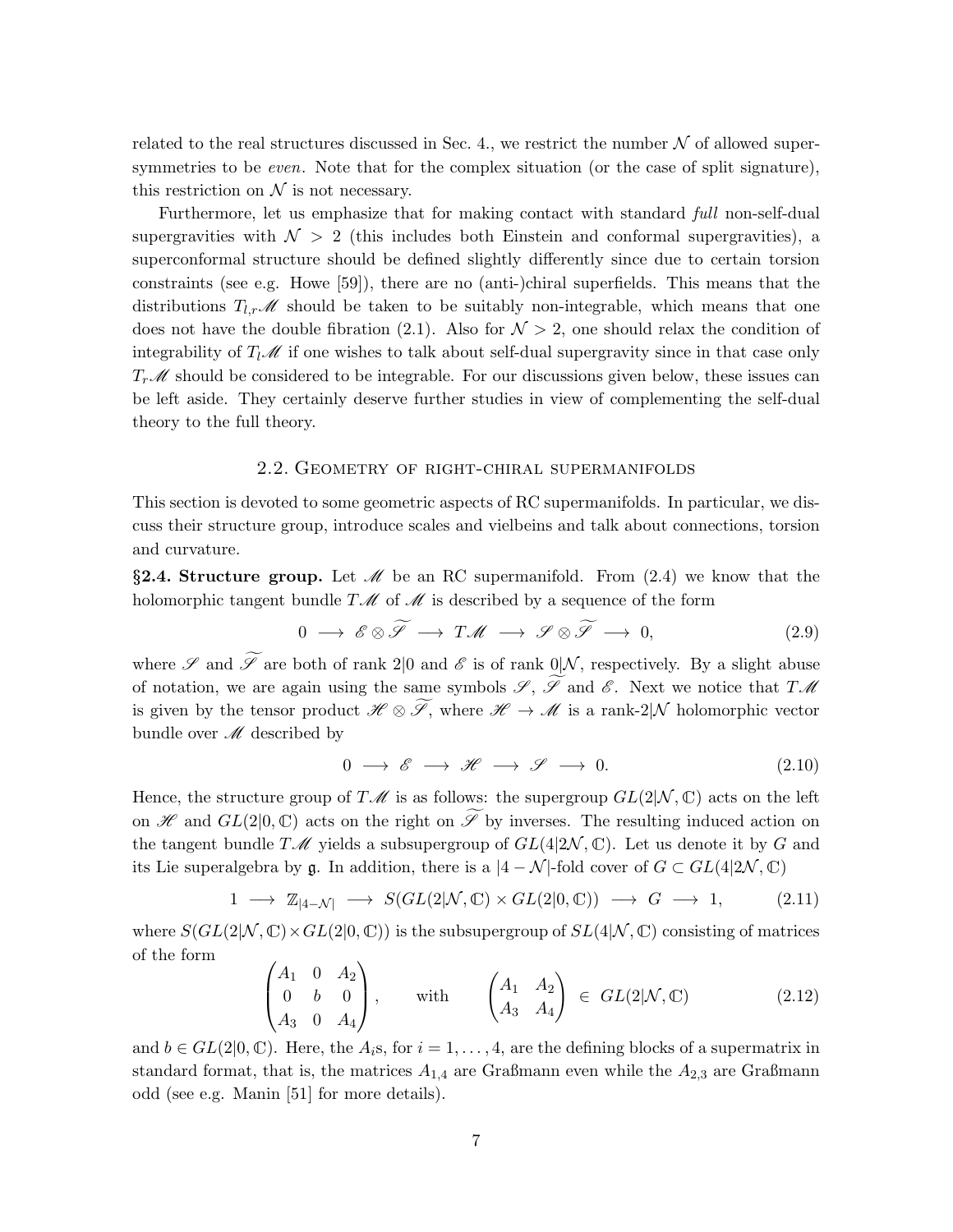$§2.5.$  Scales and vielbeins. Let us start by defining what shall be understood by a *scale* on an RC supermanifold  $\mathscr{M}$  (cf. also Refs. [51, 52, 60, 55]). Consider the sequences (2.9) and (2.10). They immediately give the following natural isomorphisms of Berezinian sheaves:

$$
\text{Ber } T\mathscr{M} \cong (\text{Ber } \mathscr{S})^2 \otimes (\text{Ber } \mathscr{E})^2 \otimes (\text{Ber } \widetilde{\mathscr{S}})^{2-\mathcal{N}} \cong (\text{Ber } \mathscr{H})^2 \otimes (\text{Ber } \widetilde{\mathscr{S}})^{2-\mathcal{N}}.
$$
 (2.13)

Hence, the Berezinian sheaf Ber( $\mathcal{M}$ ) := Ber  $\Omega^1 \mathcal{M}$  of  $\mathcal{M}$  is

$$
\text{Ber}(\mathscr{M}) \cong (\text{Ber } \mathscr{H}^{\vee})^2 \otimes (\text{Ber } \widetilde{\mathscr{I}}^{\vee})^{2-\mathcal{N}}.
$$
\n(2.14)

In addition, we have Ber  $\widetilde{\mathscr{S}} \cong \Lambda^2 \widetilde{\mathscr{S}}$  since  $\widetilde{\mathscr{S}}$  is of purely even rank 2|0. Moreover, without loss of generality, one may always make the identification

$$
\text{Ber } \mathscr{H} \cong \text{Ber } \widetilde{\mathscr{S}}. \tag{2.15}
$$

In this respect, recall that  $N$  is assumed to be even. In fact, since the tangent bundle can be factorized as  $T\mathscr{M} \cong \mathscr{H} \otimes \widetilde{\mathscr{S}}$ , one can locally choose to have such an isomorphism.

Then we may give the following definition:

**Definition 2.2.** A scale on an RC supermanifold  $\mathcal{M}$  is a choice of a particular non-vanishing volume form  $\tilde{\varepsilon} \in H^0(\mathcal{M}, \text{Ber } \tilde{\mathscr{S}}^{\vee})$  on the vector bundle  $\tilde{\mathscr{S}}$ . A superconformal rescaling is a change of scale.

Therefore, together with the identification Ber  $\mathscr{H}^{\vee} \cong \text{Ber} \widetilde{\mathscr{S}}^{\vee}$ , a section of Ber  $\widetilde{\mathscr{S}}^{\vee}$  gives a section of Ber( $\mathscr{M}$ ) on  $\mathscr{M}$ . We shall denote a generic section of Ber( $\mathscr{M}$ ) by Vol, in the sequel.<sup>4</sup>

It is well known that a particular choice of a coordinate system on any supermanifold determines the corresponding trivialization of the (co)tangent bundle and hence, of the Berezinian bundle. Let now  $\mathscr U$  be an open subset of  $\mathscr M$ . On  $\mathscr U$  we may introduce  $(x^{\mu\nu}, \eta^{m\mu})$  as local coordinates, where  $\mu, \nu, \ldots = 1, 2, \mu, \dot{\nu}, \ldots = 1, \dot{2}$  and  $m, n, \ldots = 1, \ldots, \mathcal{N}$ . The entire set of coordinates is denoted by  $x^{\mathbf{M}}$ , where  $\mathbf{M} = (\mu \dot{\nu}, m\dot{\mu})$  is an Einstein index. We shall also make use of the notation  $\mathbf{M} = M\mu$ , where  $M = (\mu, m)$ . Then  $\partial/\partial x^{\mathbf{M}}$  (respectively,  $dx^{\mathbf{M}}$ ) are basis sections of the tangent bundle  $T\mathscr{M}$  (respectively, of the cotangent bundle  $\Omega^1\mathscr{M}$ ) of  $\mathscr{M}$ . We may associate with the set  $\{\partial/\partial x^{\mathbf{M}}\}$  (respectively, with  $\{dx^{\mathbf{M}}\}$ ) a basis section of Ber( $\mathcal{M}$ ) which we denote by  $D^{-1}(\partial/\partial x^{\mathbf{M}})$  (respectively, by  $D(\mathrm{d} x^{\mathbf{M}})$ ). An arbitrary (local) section of  $Ber(\mathcal{M})$  then takes the following form:

$$
\text{Vol} \ = \ \phi \, D^{-1} \left( \frac{\partial}{\partial x^{\mathbf{M}}} \right) \ = \ \phi \, D(\mathrm{d} x^{\mathbf{M}}) \ =: \ \phi \, \mathrm{d}^4 x \, \mathrm{d}^{2\mathcal{N}} \eta, \tag{2.16}
$$

where  $\phi$  is a nonvanishing function on  $\mathscr{U} \subset \mathscr{M}$ . In the last step in the above equation, we have introduced a more conventional notation for the volume form.

Next we introduce (local) frame fields  $E_A$ , which generate the tangent bundle  $T\mathscr{M}$ , by setting

Vol = 
$$
D^{-1}(E_{\mathbf{A}})
$$
, with  $E_{\mathbf{A}} := E_{\mathbf{A}} \mathbf{M} \frac{\partial}{\partial x^{\mathbf{M}}}$ . (2.17)

<sup>&</sup>lt;sup>4</sup>Later on, we additionally require that the resulting volume form Vol  $\in H^0(\mathcal{M}, \text{Ber}(\mathcal{M}))$  obeys  $\rho(\text{Vol}) =$ Vol, where  $\rho$  is a real structure on  $\mathcal M$ . See Sec. 4. for more details.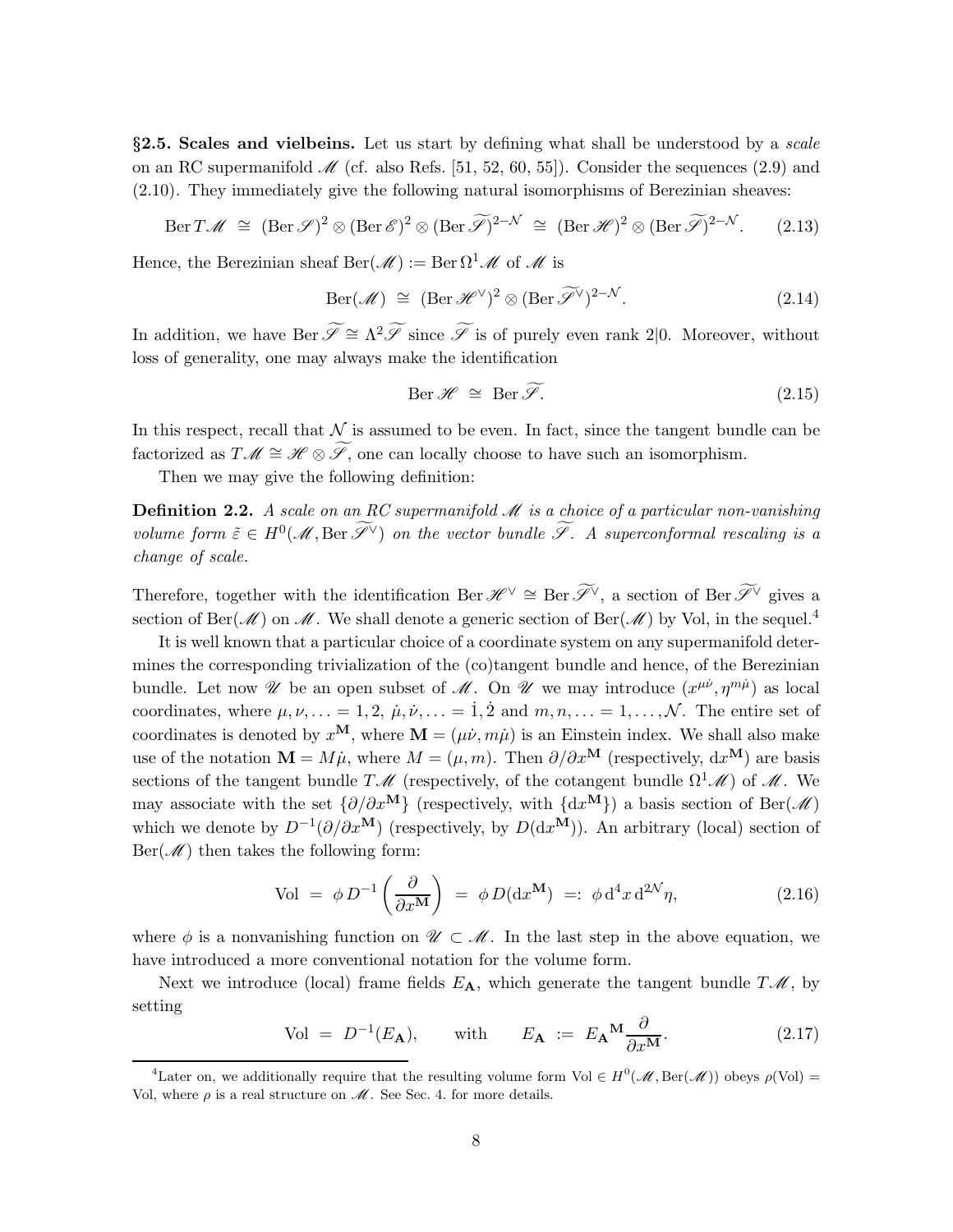Obviously, frame fields are unique up to SG-transformations of the form  $E_{\mathbf{A}} \mapsto C_{\mathbf{A}}{}^{\mathbf{B}}E_{\mathbf{B}}$ , where  $C = (C_{\mathbf{A}}^{\mathbf{B}})$  is an SG-valued function on  $\mathcal U$  with SG being the subsupergroup of G described by

$$
1 \longrightarrow \mathbb{Z}_2 \longrightarrow SL(2|\mathcal{N}, \mathbb{C}) \times SL(2|0, \mathbb{C}) \longrightarrow SG \longrightarrow 1,
$$
\n
$$
(2.18)
$$

as  $\mathcal N$  is assumed to be even. Putting it differently, a choice of scale on  $\mathcal M$  reduces the structure group from G to SG. By comparing (2.16) with (2.17), we see that the function  $\phi$  is given by the superdeterminant of  $E_{\mathbf{A}}^{\mathbf{M}}$ , i.e.  $\phi = \text{Ber}(E_{\mathbf{A}}^{\mathbf{M}})$ . This particular frame is also called the structure frame. In addition, (local) coframe fields  $E^{\mathbf{A}}$  are given by

$$
E^{\mathbf{A}} := dx^{\mathbf{M}} E_{\mathbf{M}}{}^{\mathbf{A}}, \qquad \text{with} \qquad E_{\mathbf{A}} \lrcorner E^{\mathbf{B}} = \delta_{\mathbf{A}}{}^{\mathbf{B}}.
$$
 (2.19)

They generate the cotangent bundle  $\Omega^1 \mathcal{M}$  of  $\mathcal{M}$ . Here,  $E_{\mathbf{A}}{}^{\mathbf{M}}$  and  $E_{\mathbf{M}}{}^{\mathbf{A}}$  are called *vielbein* matrices which obey

$$
E_{\mathbf{A}}{}^{\mathbf{M}} E_{\mathbf{M}}{}^{\mathbf{B}} = \delta_{\mathbf{A}}{}^{\mathbf{B}} \quad \text{and} \quad E_{\mathbf{M}}{}^{\mathbf{A}} E_{\mathbf{A}}{}^{\mathbf{N}} = \delta_{\mathbf{M}}{}^{\mathbf{N}}.
$$
 (2.20)

The structure group or structure frame indices  $\mathbf{A}, \mathbf{B}, \ldots$  look explicitly as  $\mathbf{A} = (\alpha \dot{\beta}, i \dot{\alpha})$ , where  $\alpha, \beta, \ldots = 1, 2, \dot{\alpha}, \dot{\beta}, \ldots = \dot{1}, \dot{2}$  and  $i, j, \ldots = 1, \ldots, \mathcal{N}$ , respectively. Again, we shall write  $\mathbf{A} = A\dot{\alpha}$  with  $A = (\alpha, i)$ .

Recall that by virtue of (2.14) and (2.15), a section of Ber  $\widetilde{\mathscr{S}}$ <sup>V</sup> gives a section of Ber( $\mathscr{M}$ ). If we rescale this section by some nonvanishing function  $\gamma$ , the volume form Vol changes as Vol  $\mapsto$  Vol  $=\gamma^{4-\mathcal{N}}$ Vol. Up to SG-transformations (which can always be reabsorbed in the definition of the vielbein), the frame and coframe fields change accordingly as  $E_A \rightarrow E_{\hat{A}} =$  $\gamma^{-\kappa} E_{\mathbf{A}}$  and  $E^{\mathbf{A}} \mapsto E^{\widehat{\mathbf{A}}} = \gamma^{\kappa} E^{\mathbf{A}}$ , where

$$
\kappa := \frac{4 - \mathcal{N}}{4 - 2\mathcal{N}}.\tag{2.21}
$$

§2.6. Connection. Generally speaking, an affine connection  $\nabla$  on  $\mathcal M$  is a Graßmann even mapping on the tangent bundle  $T\mathscr{M}$ ,

$$
\nabla : T\mathscr{M} \to T\mathscr{M} \otimes \Omega^1 \mathscr{M}, \tag{2.22}
$$

which satisfies the Leibniz formula

$$
\nabla(fX) = df \otimes X + f\nabla X, \tag{2.23}
$$

where f is a local holomorphic function and X a local section of  $T\mathscr{M}$ . Setting  $\nabla_{\mathbf{A}} := E_{\mathbf{A}} \mathbf{I} \nabla$ , we may write Eq. (2.23) explicitly as

$$
\nabla_{\mathbf{A}}(fX) = (E_{\mathbf{A}}f)X + (-)^{p_f p_{\mathbf{A}}} f \nabla_{\mathbf{A}} X.
$$
 (2.24)

Here,  $p \in \mathbb{Z}_2$  denotes the Graßmann parity. Since  $T\mathscr{M} \cong \mathscr{H} \otimes \widetilde{\mathscr{S}}$ , we have the decomposition

$$
\nabla = \nabla_{\mathcal{H}} \otimes \mathrm{id}_{\widetilde{\mathcal{F}}} + \mathrm{id}_{\mathcal{H}} \otimes \nabla_{\widetilde{\mathcal{F}}},\tag{2.25}
$$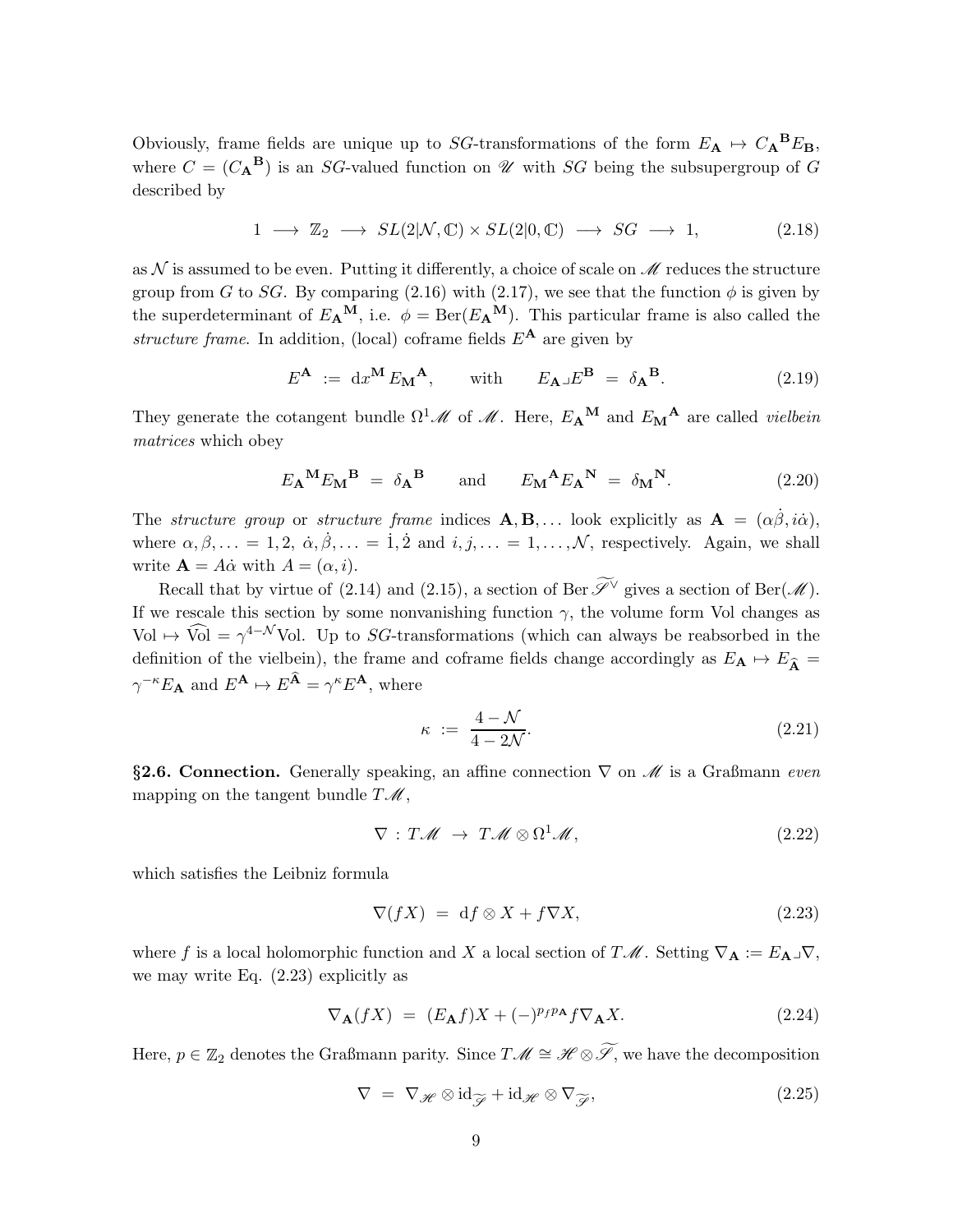where

$$
\nabla_{\mathscr{H}} : \mathscr{H} \to \mathscr{H} \otimes \Omega^{1} \mathscr{M} \quad \text{and} \quad \nabla_{\widetilde{\mathscr{S}}} : \widetilde{\mathscr{S}} \to \widetilde{\mathscr{S}} \otimes \Omega^{1} \mathscr{M} \tag{2.26}
$$

are the two connections on H and  $\widetilde{\mathscr{S}}$ , respectively. Locally, the connection  $\nabla$  is given in terms of a g-valued connection one-form  $\Omega = (\Omega_{\mathbf{A}}^{\mathbf{B}}) = (E^{\mathbf{C}} \Omega_{\mathbf{C} \mathbf{A}}^{\mathbf{B}})$  which is defined by

$$
\nabla E_{\mathbf{A}} = \Omega_{\mathbf{A}}{}^{\mathbf{B}} E_{\mathbf{B}},\tag{2.27}
$$

with

$$
\Omega_{\mathbf{A}}^{\mathbf{B}} = \Omega_{A\dot{\alpha}}{}^{B\dot{\beta}} = \Omega_A{}^B \delta_{\dot{\alpha}}{}^{\dot{\beta}} + \delta_A{}^B \Omega_{\dot{\alpha}}{}^{\dot{\beta}}, \tag{2.28}
$$

by virtue of (2.25). Therefore, Eqs. (2.27) read explicitly as

$$
\nabla E_{\mathbf{A}} = \nabla E_{A\dot{\alpha}} = \Omega_A{}^B E_{B\dot{\alpha}} + \Omega_{\dot{\alpha}}{}^{\dot{\beta}} E_{A\dot{\beta}}.
$$

In the following, we shall not make any notational distinction between the three connections  $\nabla, \nabla_H$  and  $\nabla_{\widetilde{\mathscr{S}}}$  and simply denote them commonly by  $\nabla$ . It will be clear from the context which of those is actually being considered.

§2.7. Torsion. If we set

$$
[E_{\mathbf{A}}, E_{\mathbf{B}}] = f_{\mathbf{A}\mathbf{B}}{}^{\mathbf{C}} E_{\mathbf{C}}, \tag{2.29}
$$

where  $f_{AB}^C$  are the structure functions, the components of the torsion  $T = T^A E_A = \frac{1}{2} E^B \wedge$  $E^{\mathbf{A}}T_{\mathbf{A}\mathbf{B}}{}^{\mathbf{C}}E_{\mathbf{C}}$  of  $\nabla$ , which is defined by

$$
T^{\mathbf{A}} = -\nabla E^{\mathbf{A}} = -dE^{\mathbf{A}} + E^{\mathbf{B}} \wedge \Omega_{\mathbf{B}}^{\mathbf{A}}, \tag{2.30}
$$

are given by

$$
T_{\mathbf{A}\mathbf{B}}^{\mathbf{C}} = \Omega_{\mathbf{A}\mathbf{B}}^{\mathbf{C}} - (-)^{p_{\mathbf{A}}p_{\mathbf{B}}}\Omega_{\mathbf{B}\mathbf{A}}^{\mathbf{C}} - f_{\mathbf{A}\mathbf{B}}^{\mathbf{C}}.
$$
 (2.31)

Note that if we consider the space of differential two-forms on  $\mathcal{M}$ , we have

$$
\Lambda^2 \Omega^1 \mathscr{M} \cong \Lambda^2 (\mathscr{H}^\vee \otimes \widetilde{\mathscr{I}}^\vee) \cong (\Lambda^2 \mathscr{H}^\vee \otimes \odot^2 \widetilde{\mathscr{I}}^\vee) \oplus (\odot^2 \mathscr{H}^\vee \otimes \Lambda^2 \widetilde{\mathscr{I}}^\vee), \tag{2.32}
$$

where  $\odot^p$  denotes the p-th (graded) symmetric power of the bundles in question. Therefore, T can be decomposed as

$$
T = T^- + T^+, \t\t(2.33)
$$

with

$$
T^{-} \in H^{0}(\mathcal{M}, \Lambda^{2} \mathcal{H}^{\vee} \otimes \mathcal{O}^{2} \widetilde{\mathcal{I}}^{\vee} \otimes T\mathcal{M}) \quad \text{and} \quad T^{+} \in H^{0}(\mathcal{M}, \mathcal{O}^{2} \mathcal{H}^{\vee} \otimes \Lambda^{2} \widetilde{\mathcal{I}}^{\vee} \otimes T\mathcal{M}).
$$
 (2.34)

In the structure frame,  $T^{\mp}$  look in components as

$$
T^- : T_{A(\dot{\alpha}B\dot{\beta})}{}^{C\dot{\gamma}} \quad \text{and} \quad T^+ : T_{A[\dot{\alpha}B\dot{\beta}]}{}^{C\dot{\gamma}}, \tag{2.35}
$$

where parentheses denote normalized symmetrization while square brackets denote normalized antisymmetrization, respectively.

A tensor is called totally trace-free if all possible supertraces with respect to upper and lower indices vanish. Then we have the following proposition: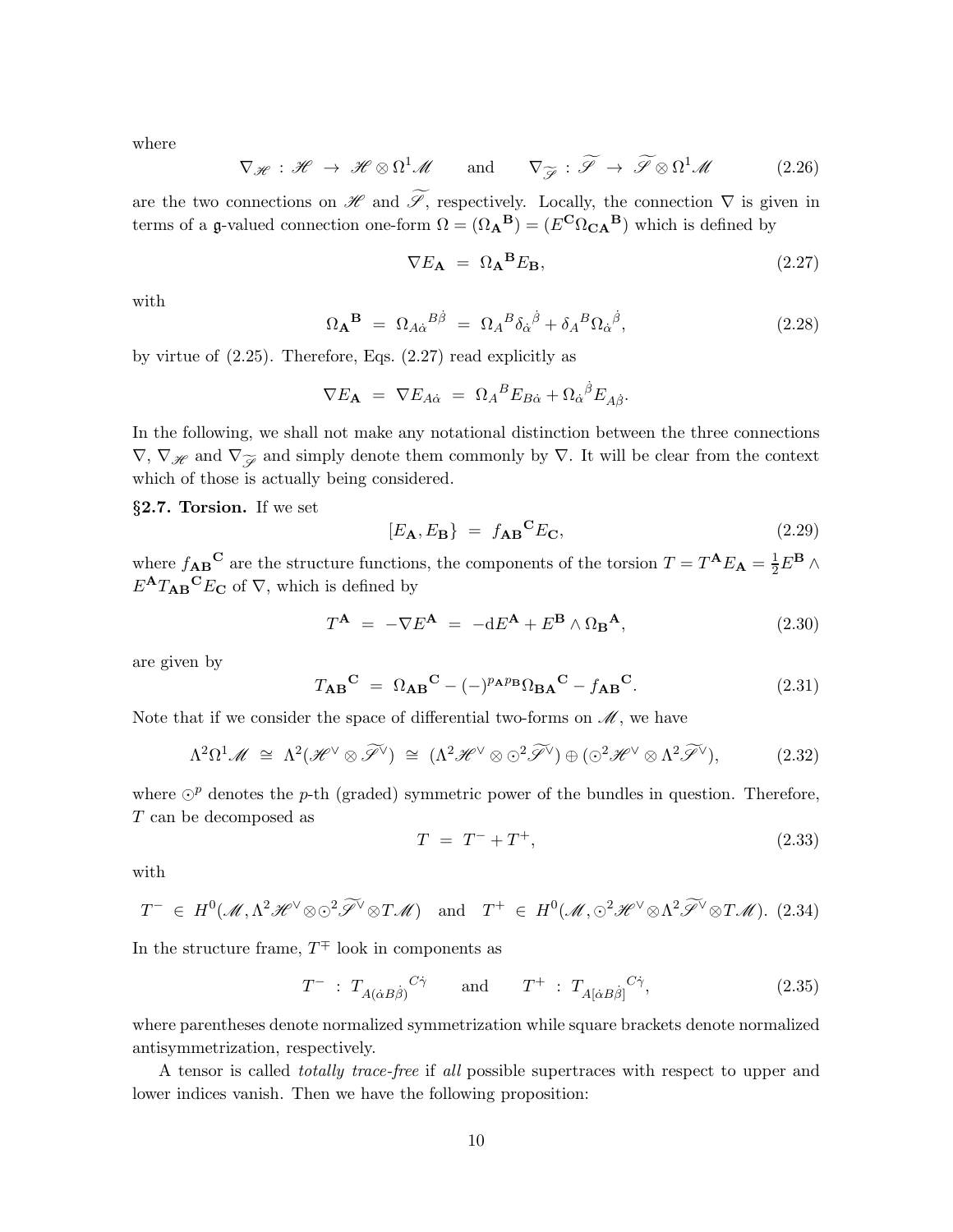**Proposition 2.1.** On any RC supermanifold  $M$  with fixed scale, the totally trace-free parts of  $T^-$  and of  $T^+$  are independent of the choice of connection, i.e. they are invariants of M.

Proof: Here, we are following ideas of Ref. [60] but adopted to the supersymmetric setting. Recall that  $T\mathscr{M} \cong \mathscr{H} \otimes \widetilde{\mathscr{S}}$ . Let  $\mu^A$  be a section of  $\mathscr{H}$  and  $\lambda^{\dot{\alpha}}$  be a section of  $\widetilde{\mathscr{S}}$ , respectively. For fixed scale, a general change of a given connection  $\nabla_{A\dot{\alpha}} = E_{A\dot{\alpha}}\sqrt{\ }$  to another one  $\hat{\nabla}_{A\dot{\alpha}} =$  $E_{A\dot{\alpha}}\mathcal{A}^{\dot{\alpha}}$  is given in terms of the contorsion tensors  $\Theta_{A\dot{\alpha}B}{}^C$  and  $\Theta_{A\dot{\alpha}\dot{\beta}}{}^{\dot{\gamma}}$  by

$$
(\widehat{\nabla}_{A\dot{\alpha}} - \nabla_{A\dot{\alpha}})\mu^B = (-)^{p_A p_C} \mu^C \Theta_{A\dot{\alpha}C}{}^B \quad \text{and} \quad (\widehat{\nabla}_{A\dot{\alpha}} - \nabla_{A\dot{\alpha}})\lambda^{\dot{\beta}} = \lambda^{\dot{\gamma}} \Theta_{A\dot{\alpha}\dot{\gamma}}{}^{\dot{\beta}}.
$$

Hence, for a section  $u^{A\dot{\alpha}}$  of  $T\mathscr{M}$  this implies

$$
(\hat{\nabla}_{A\dot{\alpha}} - \nabla_{A\dot{\alpha}})u^{B\dot{\beta}} = (-)^{p_{A}p_{C}}u^{C\dot{\gamma}}\Theta_{A\dot{\alpha}C\dot{\gamma}}{}^{B\dot{\beta}},
$$

with

$$
\Theta_{A\dot{\alpha}B\dot{\beta}}{}^{C\dot{\gamma}}\ =\ \Theta_{A\dot{\alpha}B}{}^{C}\delta_{\dot{\beta}}{}^{\dot{\gamma}}+\delta_{B}{}^{C}\Theta_{A\dot{\alpha}\dot{\beta}}{}^{\dot{\gamma}}.
$$

Note that  $p_{\mathbf{A}} \equiv p_A$ . From

$$
[\hat\nabla_{A\dot\alpha},\hat\nabla_{B\dot\beta}\}f~=~-\hat T_{A\dot\alpha B\dot\beta}{}^{C\dot\gamma}\hat\nabla_{C\dot\gamma}f,
$$

where f is a local section of  $\mathcal{O}_{\mathcal{M}}$ , and from similar expressions for unhatted quantities, we thus obtain

$$
\begin{split}\n\widehat{T}_{A(\dot{\alpha}B\dot{\beta})}{}^{C\dot{\gamma}} &= T_{A(\dot{\alpha}B\dot{\beta})}{}^{C\dot{\gamma}} - 2\Theta_{[A(\dot{\alpha}B)}{}^{C}\delta_{\dot{\beta})}{}^{\dot{\gamma}} - 2\Theta_{[A(\dot{\alpha}\dot{\beta})}{}^{\dot{\gamma}}\delta_{B\dot{\beta}}{}^{C},\\
\widehat{T}_{A[\dot{\alpha}B\dot{\beta}]}{}^{C\dot{\gamma}} &= T_{A[\dot{\alpha}B\dot{\beta}]}{}^{C\dot{\gamma}} - 2\Theta_{\{A[\dot{\alpha}B\}}{}^{C}\delta_{\dot{\beta}\dot{\beta}}{}^{\dot{\gamma}} - 2\Theta_{\{A[\dot{\alpha}\dot{\beta}]}{}^{\dot{\gamma}}\delta_{B\dot{\beta}}{}^{C},\n\end{split} \tag{2.36}
$$

where  $\{\cdot\}$  denotes normalized graded antisymmetrization of the enclosed indices while  $\{\cdot\}$ means normalized graded symmetrization. These expressions make it obvious that changes in the connection are only reflected in the trace parts of the torsion.

 $\Box$ 

Therefore, without loss of generality, we can always work with a connection  $\nabla$  on M whose torsion tensors  $T^-$  and  $T^+$  are totally trace-free, since given any two connections on the bundles  $\mathscr H$  and  $\widetilde{\mathscr I}$  it is always possible to find contorsion tensors such the resulting connection induced on the tangent bundle  $T\mathcal{M}$  will be totally trace-free. Indeed, we have the following proposition:

**Proposition 2.2.** On any RC supermanifold M with fixed scale  $\tilde{\varepsilon} \in H^0(\mathcal{M}, \text{Ber } \widetilde{\mathscr{S}}^{\vee})$  there always exits a connection such that:

- (i) the torsion tensors  $T^-$  and  $T^+$  are totally trace-free and
- (ii) in addition we have that

$$
\nabla \varepsilon = 0 = \nabla \tilde{\varepsilon},
$$

where  $\varepsilon \in H^0(\mathcal{M}, \text{Ber } \mathcal{H}^{\vee})$  is determined by  $\tilde{\varepsilon}$  via the isomorphism (2.15).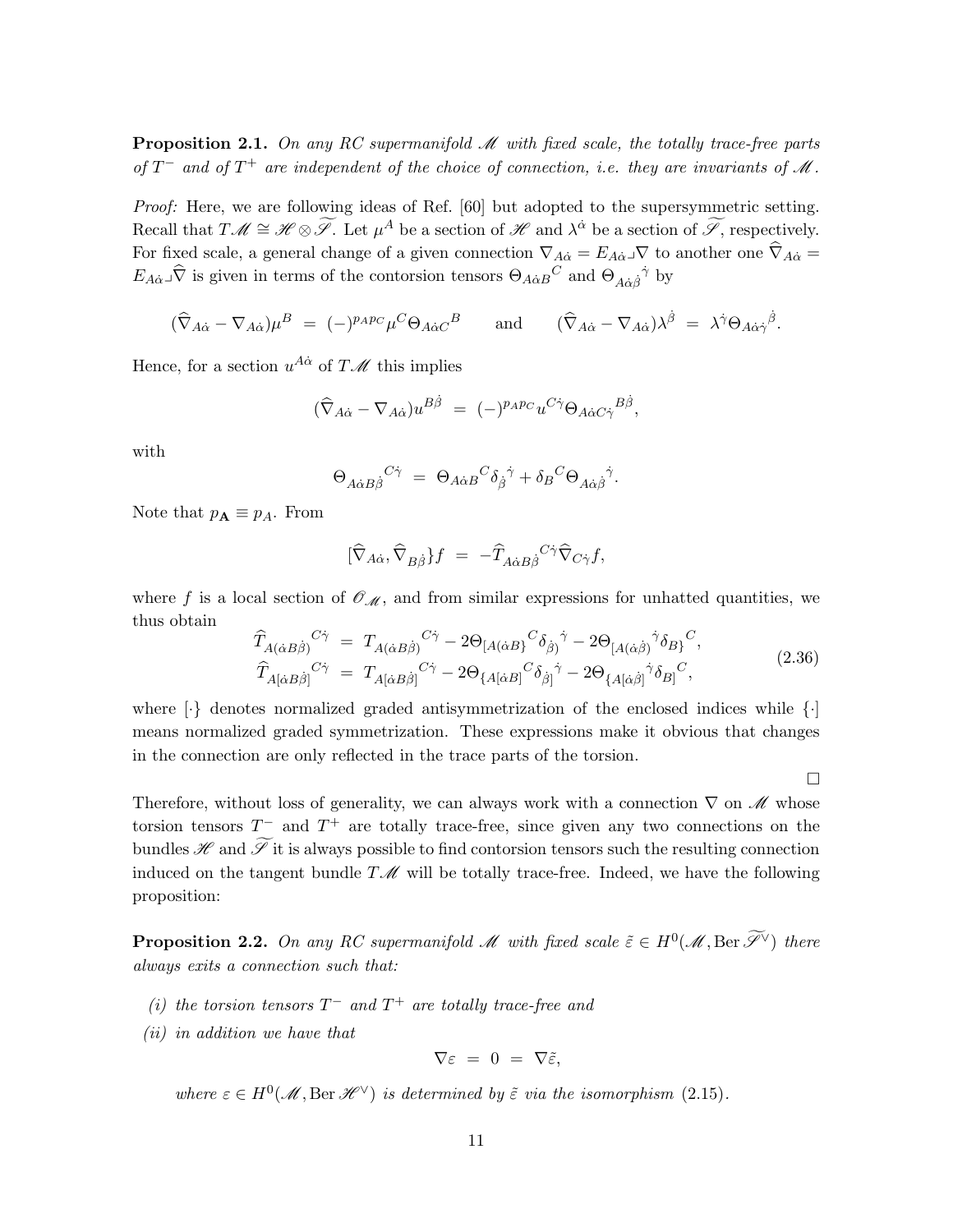Furthermore, for  $\mathcal{N} \neq 4$ , this connection is unique.

*Proof:* Existence is clear from our above discussion. It remains to prove uniqueness for  $\mathcal{N} \neq 4$ . First of all, one notices that given two connections  $\nabla$  and  $\overline{\nabla}$  whose torsion tensors  $T^{\pm}$  and  $\widetilde{T}^{\mp}$  are totally trace-free, then their contorsion tensors  $\Theta$  and  $\widetilde{\Theta}$  (obtained from an arbitrary connection one has started with) can only differ by the following terms:

$$
\begin{aligned}\n\widehat{\Theta}_{A\dot{\alpha}B}{}^C &:= \widetilde{\Theta}_{A\dot{\alpha}B}{}^C - \Theta_{A\dot{\alpha}B}{}^C = X_{\{A\dot{\alpha}}\delta_{B\}}{}^C + Y_{[A\dot{\alpha}}\delta_{B\}}{}^C, \\
\widehat{\Theta}_{A\dot{\alpha}\dot{\beta}}{}^{\dot{\gamma}} &:= \widetilde{\Theta}_{A\dot{\alpha}\dot{\beta}}{}^{\dot{\gamma}} - \Theta_{A\dot{\alpha}\dot{\beta}}{}^{\dot{\gamma}} = -Y_{A(\dot{\alpha}}\delta_{\dot{\beta})}{}^{\dot{\gamma}} - X_{A[\dot{\alpha}}\delta_{\dot{\beta}]}{}^{\dot{\gamma}},\n\end{aligned}
$$

where  $X_{A\dot{\alpha}}$  and  $Y_{A\dot{\alpha}}$  are arbitrary differential one-forms on  $\mathcal{M}$ . This can be seen upon inspecting the Eqs. (2.36). Next one picks a volume form  $\tilde{\varepsilon} \in H^0(\mathcal{M}, \text{Ber } \tilde{\mathscr{S}}^{\vee})$  and hence a volume form  $\varepsilon \in H^0(\mathcal{M}, \text{Ber } \mathcal{H}^{\vee})$ . In a structure frame, they are of the form (recall that  $\mathcal{M}$ is split)

$$
\varepsilon_{\alpha\beta}{}^{i_1\cdots i_\mathcal{N}} = \epsilon_{\alpha\beta} \epsilon^{i_1\cdots i_\mathcal{N}} \qquad \text{and} \qquad \tilde{\varepsilon}_{\dot{\alpha}\dot{\beta}} = \epsilon_{\dot{\alpha}\dot{\beta}},
$$

where the  $\epsilon$ -tensors are totally antisymmetric with  $\epsilon_{12} = \epsilon_{12} = -\epsilon^{1} \cdots N = -1$ . Since N is assumed to be even, we find

$$
\begin{split}\n\widetilde{\nabla}_{A\dot{\alpha}}\varepsilon_{\beta\gamma}{}^{j_1\cdots j_N} &= \nabla_{A\dot{\alpha}}\varepsilon_{\beta\gamma}{}^{j_1\cdots j_N} - 2\widehat{\Theta}_{A\dot{\alpha}[\beta}{}^{\delta}\varepsilon_{\delta\gamma]}{}^{j_1\cdots j_N} + \mathcal{N}\varepsilon_{\beta\gamma}{}^{[j_1\cdots j_{N-1}k}\widehat{\Theta}_{A\dot{\alpha}k}{}^{j_N]},\\ \widetilde{\nabla}_{A\dot{\alpha}}\varepsilon_{\dot{\beta}\dot{\gamma}} &= \nabla_{A\dot{\alpha}}\varepsilon_{\dot{\beta}\dot{\gamma}} - 2\widehat{\Theta}_{A\dot{\alpha}[\dot{\beta}}{}^{\dot{\delta}}\varepsilon_{\dot{\delta}\dot{\gamma}]}.\n\end{split}
$$

These equations in turn imply that

$$
(-)^B \widehat{\Theta}_{A\dot{\alpha}B}{}^B = \widehat{\Theta}_{A\dot{\alpha}\beta}{}^{\beta} - \widehat{\Theta}_{A\dot{\alpha}j}{}^j = 0 = \widehat{\Theta}_{A\dot{\alpha}\dot{\beta}}{}^{\dot{\beta}},
$$

since both,  $\nabla$  and  $\tilde{\nabla}$  are assumed to annihilate  $\varepsilon$  and  $\tilde{\varepsilon}$ , respectively. It is then a rather straightforward exercise to verify that  $X_{A\dot{\alpha}}$  and  $Y_{A\dot{\alpha}}$  must vanish for  $\mathcal{N} \neq 4$ . Hence,  $\widetilde{\nabla} = \nabla$ and the proof is completed.

Henceforth, we shall be working with a connection on  $\mathcal{M}$  which has totally trace-free torsion tensors  $T^{\mp}$ . Note that if  $T^{+}$  is taken to be totally trace-free, it must vanish identically. This is seen as follows. One first notices that  $T_{A[\dot{\alpha}B\dot{\beta}]}^{\qquad C\dot{\gamma}} = \epsilon_{\dot{\alpha}\dot{\beta}} T_{AB}^{\qquad C\dot{\gamma}}$  as the rank of  $\tilde{\mathscr{S}}$  is 2|0. Since  $T^-$  is totally trace-free, it follows from

$$
T_{A[\dot\alpha B\dot\beta]}{}^{C\dot\beta} \,\,=\,\, \epsilon_{\dot\alpha\dot\beta} T_{AB}{}^{C\dot\beta} \,\,=\,\,0
$$

that  $T_{AB}{}^{C\dot{\gamma}} = 0$ . Altogether, the torsion tensor takes the form

$$
T = T^-(\tag{2.37}
$$

 $\Box$ 

**Definition 2.3.** An RC supermanifold  $M$  is said to be complex quaternionic it is equipped with a torsion-free connection which annihilates both volume forms  $\varepsilon$  and  $\tilde{\varepsilon}$ .

For our later discussions, we need to know how a connection behaves under changes of scale.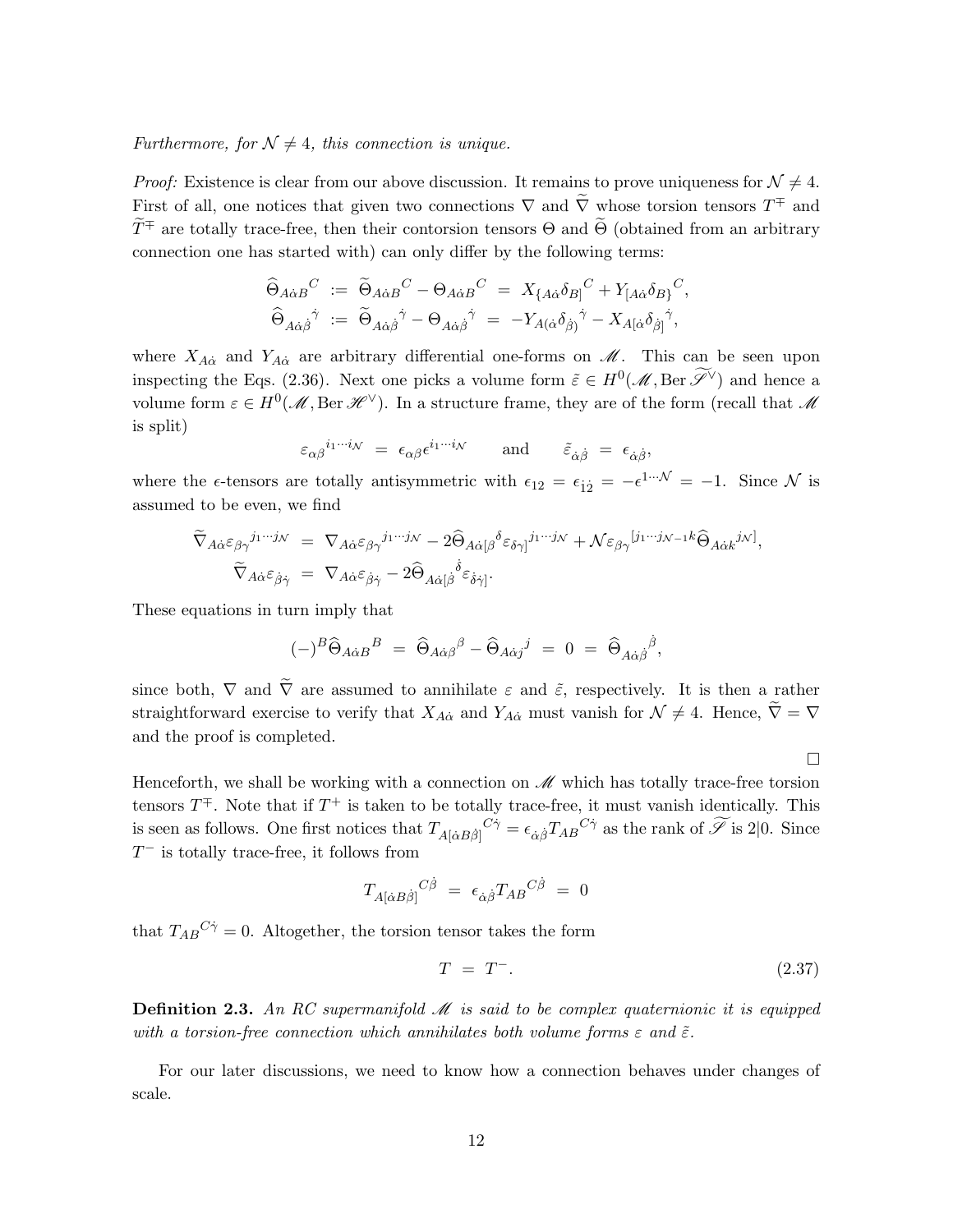**Proposition 2.3.** Suppose we are given an RC supermanifold  $M$  which is equipped with a connection  $\nabla$  that obeys conditions (i) of (ii) given in Prop. 2.2. Suppose further that  $\mathcal{N} \neq 4$ . Under a rescaling of the form  $\tilde{\varepsilon} \mapsto \gamma \tilde{\varepsilon}$ , where  $\gamma$  is a nonvanishing holomorphic function, the change of connection to the new one  $\hat{\nabla}$  is given by the following contorsion tensors:

$$
\Theta_{A\dot{\alpha}B}{}^{C} = (-)^{p_{A}p_{B}}\gamma_{B\dot{\alpha}}\delta_{A}{}^{C} - \frac{\kappa}{2}\gamma_{A\dot{\alpha}}\delta_{B}{}^{C},
$$
\n
$$
\Theta_{A\dot{\alpha}\dot{\beta}}{}^{\dot{\gamma}} = \gamma_{A\dot{\beta}}\delta_{\dot{\alpha}}{}^{\dot{\gamma}} - \frac{\kappa}{2}\gamma_{A\dot{\alpha}}\delta_{\dot{\beta}}{}^{\dot{\gamma}}.
$$
\n(2.38)

Here,  $\gamma_{A\dot{\alpha}} := E_{A\dot{\alpha}} \log \gamma$  and the constant  $\kappa$  has been introduced in (2.21). This implies that the new connection  $\widehat{\nabla}_{\widehat{A}\widehat{\alpha}} = E_{\widehat{A}\widehat{\alpha}} \widehat{\nabla}$ , with  $E_{\widehat{A}\widehat{\alpha}} = \gamma^{-\kappa} E_{A\alpha}$ , acts as follows:

$$
\nabla_{A\dot{\alpha}}\mu^{B} \rightarrow \hat{\nabla}_{\widehat{A}\hat{\alpha}}\mu^{\widehat{B}} = \gamma^{-\frac{1}{2}\kappa}(\nabla_{A\dot{\alpha}}\mu^{B} + \delta_{A}{}^{B}\mu^{C}\gamma_{C\dot{\alpha}}),
$$
\n
$$
\nabla_{A\dot{\alpha}}\lambda^{\dot{\beta}} \rightarrow \hat{\nabla}_{\widehat{A}\hat{\alpha}}\lambda^{\widehat{\beta}} = \gamma^{-\frac{1}{2}\kappa}(\nabla_{A\dot{\alpha}}\lambda^{\dot{\beta}} + \delta_{\dot{\alpha}}{}^{\dot{\beta}}\lambda^{\dot{\gamma}}\gamma_{A\dot{\gamma}}),
$$
\n
$$
\nabla_{A\dot{\alpha}}\mu_{B} \rightarrow \hat{\nabla}_{\widehat{A}\hat{\alpha}}\mu_{\widehat{B}} = \gamma^{-\frac{3}{2}\kappa}(\nabla_{A\dot{\alpha}}\mu_{B} - \mu_{A}\gamma_{B\dot{\alpha}}),
$$
\n
$$
\nabla_{A\dot{\alpha}}\lambda_{\dot{\beta}} \rightarrow \hat{\nabla}_{\widehat{A}\hat{\alpha}}\lambda_{\widehat{\beta}} = \gamma^{-\frac{3}{2}\kappa}(\nabla_{A\dot{\alpha}}\lambda_{\dot{\beta}} - \gamma_{A\dot{\beta}}\lambda_{\dot{\alpha}}),
$$
\n(2.39)

where  $\mu^A$  and  $\lambda^{\dot{\alpha}}$  are sections of the vector bundles  $\mathscr H$  and  $\mathscr F$ , respectively, together with  $\mu^{\widehat{A}} = \gamma^{\frac{1}{2}\kappa} \mu^{A}$  and  $\lambda^{\widehat{\alpha}} = \gamma^{\frac{1}{2}\kappa} \lambda^{\dot{\alpha}}$  and similarly for their duals.

*Proof:* The first thing one notices is that the components of the volume forms  $\varepsilon_{\alpha\beta}^{i_1\cdots i_N}$  and  $\tilde{\varepsilon}_{\dot{\alpha}\dot{\beta}}$  scale as

$$
\varepsilon_{\alpha\beta}{}^{i_1\cdots i_\mathcal{N}} \ \mapsto \ \widehat{\varepsilon}_{\widehat{\alpha}\widehat{\beta}}{}^{\widehat{i}_1\cdots \widehat{i}_\mathcal{N}} \ = \ \gamma^{\frac{\mathcal{N}}{4}} \varepsilon_{\alpha\beta}{}^{i_1\cdots i_\mathcal{N}} \qquad \text{and} \qquad \widetilde{\varepsilon}_{\dot{\alpha}\dot{\beta}} \ \mapsto \ \widehat{\tilde{\varepsilon}}_{\hat{\alpha}\dot{\beta}} \ = \ \gamma^{-\frac{\mathcal{N}}{4-2\mathcal{N}}} \widetilde{\varepsilon}_{\dot{\alpha}\dot{\beta}}.
$$

Hence, the conditions

$$
\widehat{\nabla}_{\widehat{A}\widehat{\alpha}}\,\widehat{\varepsilon}_{\widehat{\alpha}\widehat{\beta}}{}^{\widehat{i}_1\cdots\widehat{i}_\mathcal{N}}\,\,=\,\,0\,\,=\,\,\widehat{\nabla}_{\widehat{A}\widehat{\alpha}}\,\widehat{\widetilde{\varepsilon}}_{\widehat{\alpha}\widehat{\beta}}
$$

yield

$$
(-)^B \Theta_{A\dot{\alpha}B}{}^B = \Theta_{A\dot{\alpha}\beta}{}^\beta - \Theta_{A\dot{\alpha}j}{}^j = \frac{\mathcal{N}}{4} \gamma_{A\dot{\alpha}} \quad \text{and} \quad \Theta_{A\dot{\alpha}\dot{\beta}}{}^{\dot{\beta}} = -\frac{\mathcal{N}}{4-2\mathcal{N}} \gamma_{A\dot{\alpha}}.
$$

Furthermore, by the requirement that the parts  $\hat{T}^{\mp}$  of  $\hat{T}$  are totally trace-free, we find that (see also the proof of Prop. 2.2.)

$$
\Theta_{[A\dot{\alpha}B\dot{\beta}]}^{\quad C\dot{\gamma}} = -\kappa \gamma_{[A\dot{\alpha}} \delta_{B\dot{\beta}}^{\quad C\dot{\gamma}}.
$$

Combining these results, we arrive after some algebra at Eqs. (2.38). Finally, Eqs. (2.39) follow upon application of  $\nabla_{\widehat{A}\widehat{\alpha}}$  on the appropriate sections.

 $\Box$ 

§2.8. Levi-Civita connection. In the class of affine connections on  $\mathcal M$  which have totally trace-free torsion tensors  $T^{\mp}$  there exists a supersymmetric analog of the Levi-Civita connection.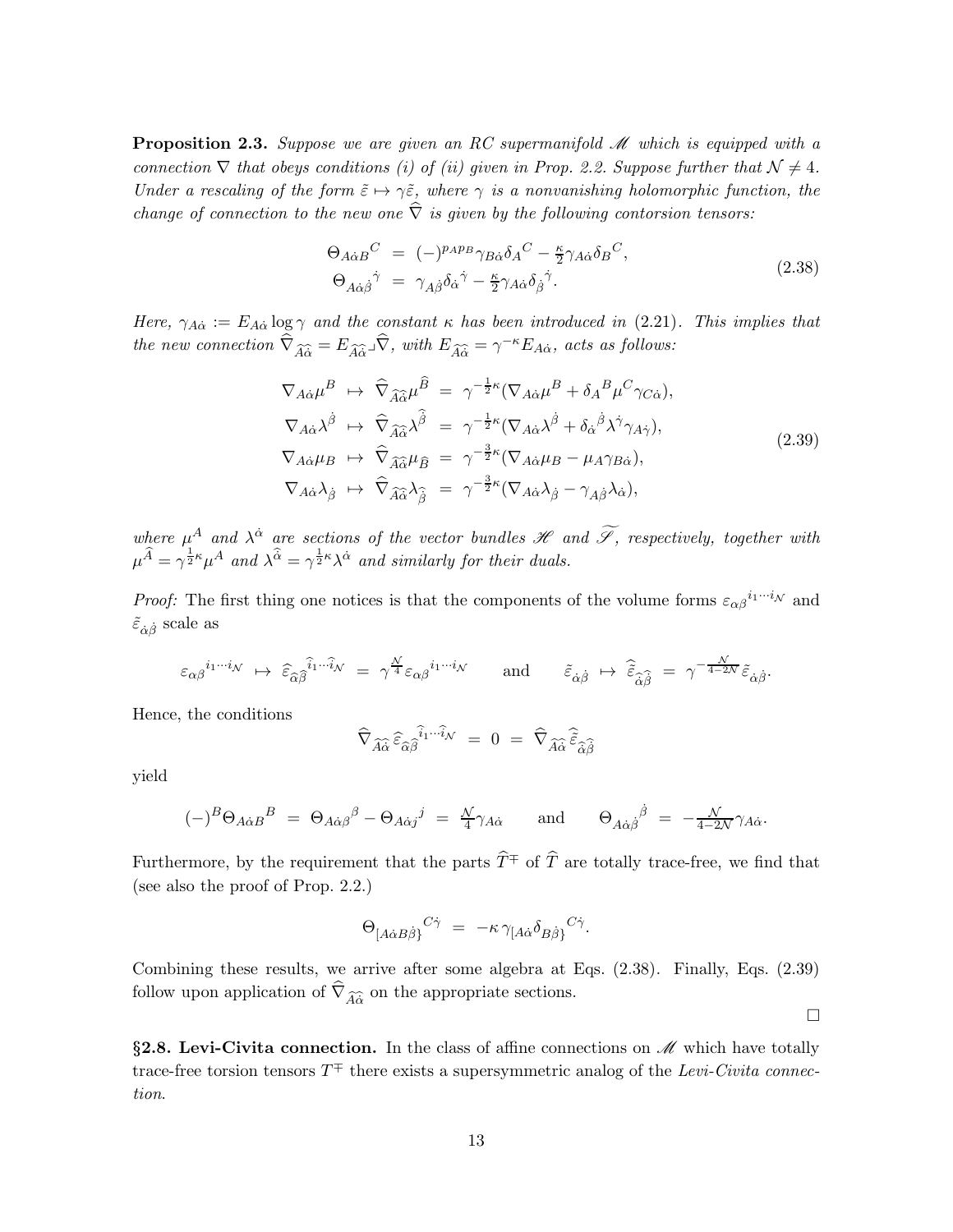**Proposition 2.4.** Let  $M$  be an RC supermanifold. For a given pair of non-degenerate sections  $e \in H^0(\mathcal{M}, \Lambda^2 \mathcal{H}^{\vee})$  and  $\tilde{\varepsilon} \in H^0(\mathcal{M}, \Lambda^2 \tilde{\mathcal{F}}^{\vee})$  there always exists a unique torsion-free connection  $D$  on  $\mathcal M$  such that

$$
De = 0 = D\tilde{\varepsilon}.
$$

In addition, there is a unique scale (up to multiplicative constants) for which this connection coincides with the one given by Prop. 2.2.

Proof: One first notices that

$$
g := e \otimes \tilde{\varepsilon} \in H^0(\mathcal{M}, \Lambda^2 \mathcal{H}^{\vee} \otimes \Lambda^2 \widetilde{\mathcal{F}}^{\vee}) \subset H^0(\mathcal{M}, \Omega^1 \mathcal{M} \odot \Omega^1 \mathcal{M})
$$

can be regarded as a holomorphic metric on  $\mathscr M$  which, in fact, reduces to an ordinary holomorphic metric on  $\mathscr{M}_{\text{red}}$ .<sup>5</sup> Since  $D(e \otimes \tilde{\varepsilon}) = (De) \otimes \tilde{\varepsilon} + e \otimes (D\tilde{\varepsilon})$ , we have further that  $Dg = 0$ . Together with the condition of vanishing torsion, the proof reduces to that one familiar from ordinary Riemannian geometry (modulo changes of signs due to the  $\mathbb{Z}_2$ -grading).

Next one realizes that

$$
\operatorname{Ber} \mathscr{H} \cong (\operatorname{Ber} \Lambda^2 \mathscr{H})^{1/(1-\mathcal{N})},
$$

which can be deduced from the definition of the Berezinian sheaf by using splitting principle arguments, for instance. Hence,

$$
\operatorname{Ber} \mathscr{H}^{\vee} \cong (\operatorname{Ber} \Lambda^2 \mathscr{H}^{\vee})^{1/(1-\mathcal{N})} \cong \operatorname{Ber} \widetilde{\mathscr{S}}^{\vee}.
$$

Thus, there exists a unique scale (up to multiplicative constants) where D annihilates both,  $e \in H^0(\mathcal{M}, \Lambda^2 \mathcal{H}^{\vee})$  and  $\varepsilon \in H^0(\mathcal{M}, \text{Ber } \mathcal{H}^{\vee})$ . Hence, by the uniqueness (for  $\mathcal{N} \neq 4$ ) shown in Prop. 2.2., D coincides with  $\nabla$ .

 $\Box$ 

Hence,  $\mathcal M$  equipped with that type of connection is a complex quaternionic RC supermanifold. In full analogy with ordinary Riemannian geometry, we shall refer to this connection as the Levi-Civita connection.

§2.9.  $\mathcal{N} = 4$  case. As shown in Prop. 2.2., there is no *unique* connection  $\nabla$  for  $\mathcal{N} = 4$  which is solely determined by the requirements of having totally trace-free torsion and simultaneously annihilating both volume forms on  $\mathscr H$  and  $\mathscr F$ . To jump ahead of our story a bit, working with such a connection would result in a dependence of the supertwistor space  $\mathscr P$  associated with an RC complex quaternionic supermanifold  $\mathscr M$  on the chosen scale on the latter. Of course, the definition of  $\mathscr P$  should only depend on the (super)conformal class of  $\mathscr M$ , that is, it should be independent of the particular scale.

Nevertheless, as seen above, the Levi-Civita connection  $D$  will always exist no matter what the chosen value of N is. Moreover, if  $\mathcal{N} = 4$ , it is possible to compute the change of the Levi-Civita connection under superconformal rescalings since the usual torsion obstructions disappear.

<sup>&</sup>lt;sup>5</sup>Since e and  $\tilde{\varepsilon}$  are assumed to be non-degenerate, their corresponding matrix representations are of full rank and hence as matrices they are invertible.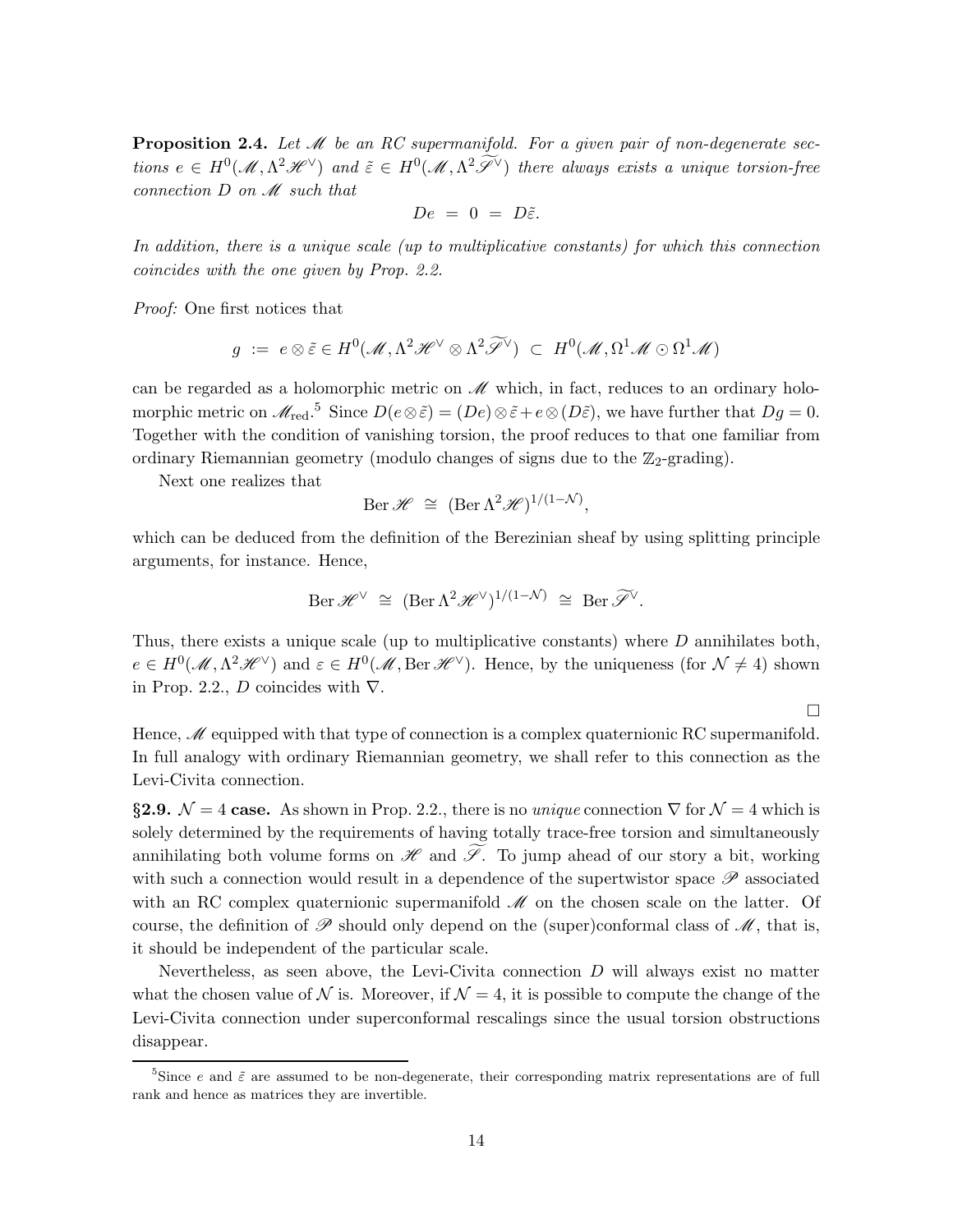**Proposition 2.5.** Let  $\mathcal{M}$  be a (4|8)-dimensional RC supermanifold equipped with the Levi-Civita connection. Under a rescaling of the form  $\tilde{\varepsilon} \mapsto \gamma \tilde{\varepsilon}$ , where  $\gamma$  is a nonvanishing holomorphic function, the change of the Levi-Civita connection D to the new one  $\tilde{D}$  is given by the following contorsion tensors:

$$
\Theta_{A\dot{\alpha}B}{}^{C} = -\gamma_{A\dot{\alpha}}\delta_{B}{}^{C} \quad \text{and} \quad \Theta_{A\dot{\alpha}\dot{\beta}}{}^{\dot{\gamma}} = \gamma_{A\dot{\alpha}}\delta_{\dot{\beta}}{}^{\dot{\gamma}} \tag{2.40}
$$

Here,  $\gamma_{A\dot{\alpha}} := E_{A\dot{\alpha}} \log \gamma$ , as before. This implies that the new connection  $\widehat{D}_{\widehat{A}\hat{\alpha}} = E_{\widehat{A}\hat{\alpha}} \Box \widehat{D}$  $E_{A\dot{\alpha}} \Box \widehat{D}$  acts as follows:

$$
D_{A\dot{\alpha}}\mu^{B} \rightarrow \hat{D}_{\widehat{A}\hat{\alpha}}\mu^{\widehat{B}} = D_{A\dot{\alpha}}\mu^{B} - \gamma_{A\dot{\alpha}}\mu^{B},
$$
  
\n
$$
D_{A\dot{\alpha}}\lambda^{\dot{\beta}} \rightarrow \hat{D}_{\widehat{A}\hat{\alpha}}\lambda^{\hat{\beta}} = D_{A\dot{\alpha}}\lambda^{\dot{\beta}} + \gamma_{A\dot{\alpha}}\lambda^{\dot{\beta}},
$$
  
\n
$$
D_{A\dot{\alpha}}\mu_{B} \rightarrow \hat{D}_{\widehat{A}\hat{\alpha}}\mu_{\widehat{B}} = D_{A\dot{\alpha}}\mu_{B} + \gamma_{A\dot{\alpha}}\mu_{B},
$$
  
\n
$$
D_{A\dot{\alpha}}\lambda_{\dot{\beta}} \rightarrow \hat{D}_{\widehat{A}\hat{\alpha}}\lambda_{\hat{\beta}} = D_{A\dot{\alpha}}\lambda_{\dot{\beta}} - \gamma_{A\dot{\alpha}}\lambda_{\dot{\beta}},
$$
\n(2.41)

where  $\mu^A$  and  $\lambda^{\dot{\alpha}}$  are sections of the vector bundles  $\mathscr H$  and  $\mathscr F$ , respectively, together with  $\mu^{\widehat{A}} = \mu^A$  and  $\lambda^{\widehat{\alpha}} = \lambda^{\dot{\alpha}}$  and similarly for their duals.

*Proof:* Under a change of scale  $\tilde{\varepsilon} \mapsto \hat{\tilde{\varepsilon}} = \gamma \tilde{\varepsilon}$ , the symplectic two-form  $e \in H^0(\mathcal{M}, \text{Ber } \Lambda^2 \mathcal{H}^{\vee})$ behaves as

$$
e \ \mapsto \ \widehat{e} \ = \ \gamma^{\frac{2}{2-\mathcal{N}}}e \ = \ \gamma^{-1}e.
$$

This simply follows from the isomorphisms Ber  $\mathscr{H}^{\vee} \cong (\text{Ber } \Lambda^2 \mathscr{H}^{\vee})^{1/(1-\mathcal{N})} \cong \text{Ber } \widetilde{\mathscr{S}}^{\vee}$ . Hence,  $g = e \otimes \tilde{\varepsilon} \mapsto \hat{g} = g$ . Note that  $\kappa$  (see Eq. (2.21)) vanishes identically for  $\mathcal{N} = 4$ . In addition, we have

$$
\widehat{D}\widehat{e} = 0 = \widehat{D}\widehat{\widetilde{\varepsilon}}.
$$

Hence, the induced contorsion tensor  $\Theta_{A\dot{\alpha}B\dot{\beta}}{}^{C\dot{\gamma}}$  must be zero, i.e.  $\widehat{D}=D$  upon action on TM (this result was already expected by Eqs. (2.14) and (2.15) for  $\mathcal{N} = 4$ ). It is then rather straightforward to verify that the above conditions imply Eqs. (2.40).

 $\Box$ 

§2.10. Curvature. Given any connection  $\nabla$  on  $\mathcal{M}$ , the associated curvature two-form

$$
R = (R_{\mathbf{A}}^{\mathbf{B}}) = (\frac{1}{2}E^{\mathbf{D}} \wedge E^{\mathbf{C}} R_{\mathbf{CDA}}^{\mathbf{B}}), \tag{2.42}
$$

which takes values in g, is defined by

$$
R_{\mathbf{A}}^{\mathbf{B}} = d\Omega_{\mathbf{A}}^{\mathbf{B}} + \Omega_{\mathbf{A}}^{\mathbf{C}} \wedge \Omega_{\mathbf{C}}^{\mathbf{B}}.
$$
 (2.43)

The components of the curvature read explicitly as

$$
R_{\mathbf{ABC}}^{\mathbf{D}} = E_{\mathbf{A}} \Omega_{\mathbf{BC}}^{\mathbf{D}} - (-)^{p_{\mathbf{A}}p_{\mathbf{B}}} E_{\mathbf{B}} \Omega_{\mathbf{AC}}^{\mathbf{D}} + (-)^{p_{\mathbf{A}}(p_{\mathbf{B}} + p_{\mathbf{C}} + p_{\mathbf{E}})} \Omega_{\mathbf{BC}}^{\mathbf{E}} \Omega_{\mathbf{AE}}^{\mathbf{D}} - (-)^{p_{\mathbf{B}}(p_{\mathbf{C}} + p_{\mathbf{E}})} \Omega_{\mathbf{AC}}^{\mathbf{E}} \Omega_{\mathbf{BE}}^{\mathbf{D}} - f_{\mathbf{AB}}^{\mathbf{E}} \Omega_{\mathbf{EC}}^{\mathbf{D}}.
$$
\n(2.44)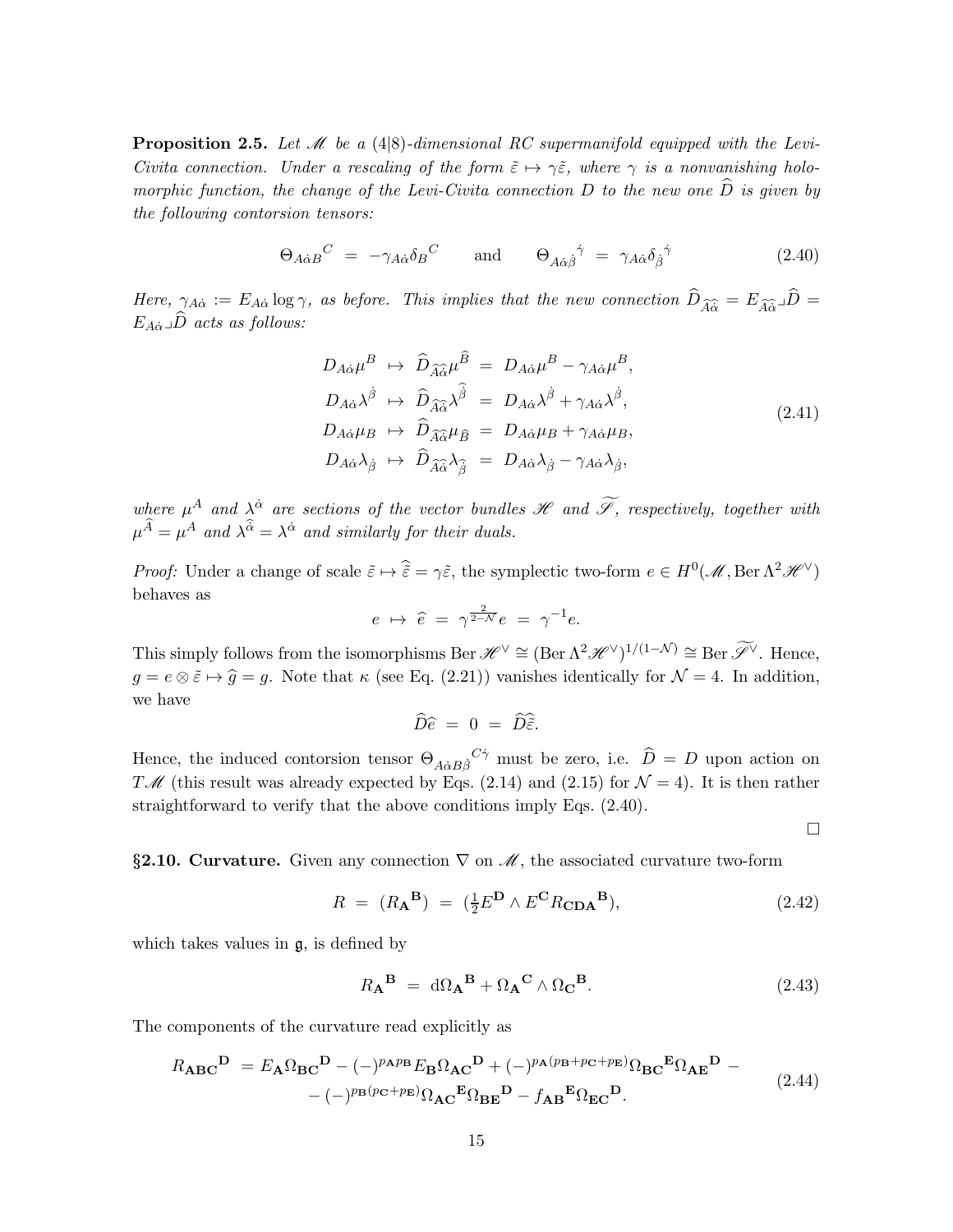In addition, torsion and curvature are combined into the standard formula

$$
[\nabla_{\mathbf{A}}, \nabla_{\mathbf{B}}\} u^{\mathbf{D}} = (-)^{p_{\mathbf{C}}(p_{\mathbf{A}} + p_{\mathbf{B}})} u^{\mathbf{C}} R_{\mathbf{A}\mathbf{B}\mathbf{C}}^{\mathbf{D}} - T_{\mathbf{A}\mathbf{B}}^{\mathbf{C}} \nabla_{\mathbf{C}} u^{\mathbf{D}}.
$$
 (2.45)

Here,  $u^{\mathbf{A}}$  is some tangent vector on  $\mathcal{M}$ . This equation might concisely be rewritten as

$$
[\nabla_{\mathbf{A}}, \nabla_{\mathbf{B}}] = R_{\mathbf{A}\mathbf{B}} - T_{\mathbf{A}\mathbf{B}}^{\mathbf{C}} \nabla_{\mathbf{C}}, \tag{2.46}
$$

where  $R_{AB} = R_{ABC}{}^D M_D{}^C + R_{AB}{}^{\dot{\gamma}} M_{\dot{\delta}}{}^{\dot{\gamma}}$  together with the generators  $M_A{}^B$  and  $M_{\dot{\alpha}}{}^{\dot{\beta}}$  of the Lie superalgebra g.

Note that because of the factorization  $T\mathscr{M}\cong \mathscr{H}\otimes \widetilde{\mathscr{S}},$  we have

$$
R = R_{\mathscr{H}} \otimes \mathrm{id}_{\widetilde{\mathscr{F}}} + \mathrm{id}_{\mathscr{H}} \otimes R_{\widetilde{\mathscr{F}}}.
$$
\n(2.47)

Here,  $R_{\mathscr{H}}$  can be viewed as a section of  $\Lambda^2\Omega^1\mathscr{M}\otimes$  End  $\mathscr{H}$  while  $R_{\widetilde{\mathscr{S}}}$  as a section of  $\Lambda^2\Omega^1\mathscr{M}\otimes$ End  $\widetilde{\mathscr{S}}$ . In the structure frame, the decomposition of R looks as

$$
R_{\mathbf{A}}^{\mathbf{B}} = R_{A\dot{\alpha}}{}^{B\dot{\beta}} = R_A{}^B \delta_{\dot{\alpha}}{}^{\dot{\beta}} + \delta_A{}^B R_{\dot{\alpha}}{}^{\dot{\beta}}.
$$
 (2.48)

Furthermore, recalling Eq. (2.32), we have further decompositions of R (respectively, of  $R_{\mathscr{H}}$ and  $R_{\widetilde{\mathscr{S}}}$ ) into  $R^{\mp}$  (respectively, into  $R^{\mp}_{\mathscr{H}}$  and  $R^{\mp}_{\widetilde{\mathscr{S}}}$ ).

**Proposition 2.6.** Let  $M$  be a complex quaternionic RC supermanifold. In the structure frame, the curvature parts  $R^{\mp}_{\mathscr{H}}$  and  $R^{\mp}_{\widetilde{\mathscr{S}}}$  of  $R^{\mp}$  are of the following form:

$$
R_{\mathcal{H}}^{-} : R_{A(\dot{\alpha}B\dot{\beta})C}{}^{D} = -2(-)^{pc(p_{A}+p_{B})}R_{C[A\dot{\alpha}\dot{\beta}}\delta_{B)}{}^{D},
$$
  
\n
$$
R_{\mathcal{H}}^{+} : \epsilon_{\dot{\alpha}\dot{\beta}}R_{ABC}{}^{D} = \epsilon_{\dot{\alpha}\dot{\beta}}(C_{ABC}{}^{D} - 2(-)^{pc(p_{A}+p_{B})}\Lambda_{C\{A}\delta_{B]}{}^{D}),
$$
  
\n
$$
R_{\mathcal{F}}^{-} : R_{A(\dot{\alpha}B\dot{\beta})\dot{\gamma}}{}^{\dot{\delta}} = C_{AB\dot{\alpha}\dot{\beta}\dot{\gamma}}{}^{\dot{\delta}} + 2\Lambda_{AB}\delta_{(\dot{\alpha}}{}^{\dot{\delta}}\epsilon_{\dot{\beta})\dot{\gamma}},
$$
  
\n
$$
R_{\mathcal{F}}^{+} : \epsilon_{\dot{\alpha}\dot{\beta}}R_{AB\dot{\gamma}}{}^{\dot{\delta}},
$$
\n(2.49)

where  $R_{AB\dot{\alpha}\dot{\beta}} := R_{AB\dot{\alpha}}{}^{\dot{\gamma}} \epsilon_{\dot{\gamma}\dot{\beta}}$  and

$$
C_{ABC}^D = C_{\{ABC\}}^D, \quad (-)^C C_{ABC}^C = 0, \quad \Lambda_{AB} = \Lambda_{[AB]}, \quad R_{AB\dot{\alpha}\dot{\beta}} = R_{\{AB\}(\dot{\alpha}\dot{\beta})},
$$

$$
C_{AB\dot{\alpha}\dot{\beta}\dot{\gamma}}^{\dot{\delta}} = C_{[AB\}(\dot{\alpha}\dot{\beta}\dot{\gamma})^{\dot{\delta}}, \quad C_{AB\dot{\alpha}\dot{\beta}\dot{\gamma}}^{\dot{\gamma}} = 0.
$$

In addition, the Ricci tensor  $\text{Ric}_{A\dot{\alpha}B\dot{\beta}}:=(-)^{pc+p_Cp_B}R_{A\dot{\alpha}C\dot{\gamma}B\dot{\beta}}C\dot{\gamma}$  is given by

$$
\text{Ric}_{A\dot{\alpha}B\dot{\beta}} = -(2 - \mathcal{N})R_{AB\dot{\alpha}\dot{\beta}} + (6 - \mathcal{N})\Lambda_{AB}\epsilon_{\dot{\alpha}\dot{\beta}},\tag{2.50}
$$

 $\Box$ 

where  $\text{Ric}_{A\dot{\alpha}B\dot{\beta}} = (-)^{p_A p_B} \text{Ric}_{B\dot{\beta}A\dot{\alpha}}.$ 

Proof: The proof is based on Bianchi identities and certain index symmetries of the curvature tensor. However, the calculations are rather technical and lengthy, and therefore postponed to App. A.

In the following, we shall refer to the quantity  $\Lambda_{AB}$  as the *cosmological constant*.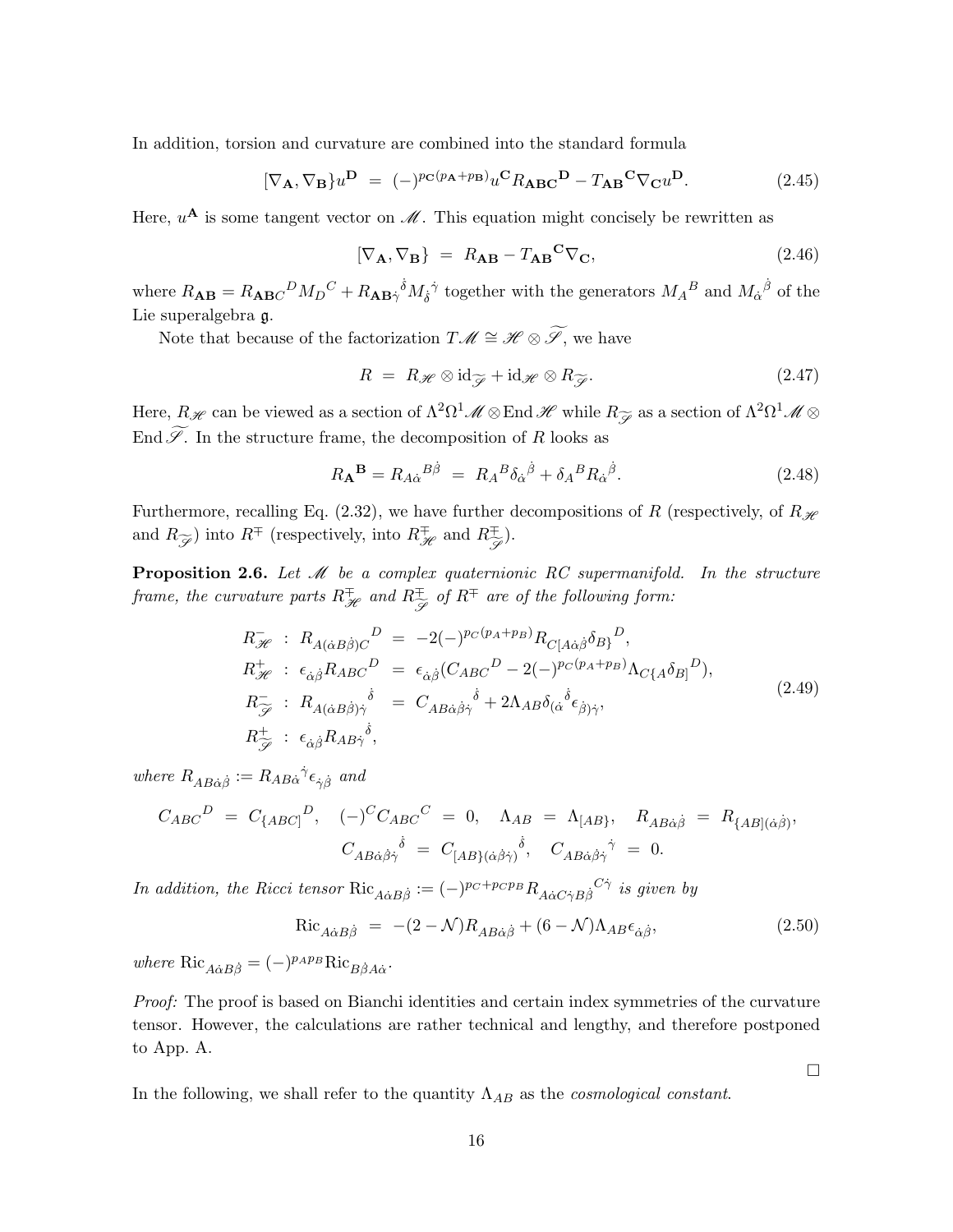### 2.3. Self-dual supergravity equations

§2.11. Self-duality. Let  $\mathcal M$  be a complex quaternionic RC supermanifold which is equipped with the Levi-Civita connection. It is called *self-dual Einstein* if  $C_{AB\dot{\alpha}\dot{\beta}\dot{\gamma}}^{\dot{\delta}} = 0$  and simultaneously  $R_{AB\dot{\alpha}}{}^{\dot{\beta}} = 0.$ 

Definition 2.4. A complex quaternionic RC supermanifold is said to be complex quaternionic Kähler if it is equipped with the Levi-Civita connection and is also self-dual Einstein.

If, in addition, the cosmological constant  $\Lambda_{AB}$  vanishes as well, we call M self-dual. In the latter case, the curvature R is of the form  $R = R^+_{\mathscr{H}} \otimes id_{\widetilde{\mathscr{S}}}$ , i.e.

$$
[D_{A\dot{\alpha}}, D_{B\dot{\beta}}] = \epsilon_{\dot{\alpha}\dot{\beta}} R_{AB}, \tag{2.51}
$$

where  $R_{AB}$  is of the form  $R_{AB} = C_{ABC}{}^D M_D{}^C$ . Furthermore, the connection D has components

$$
D_{A\dot{\alpha}} = E_{A\dot{\alpha}}{}^{M\dot{\beta}} \partial_{M\dot{\beta}} + \Omega_{A\dot{\alpha}B}{}^{C} M_C{}^{B}.
$$
\n(2.52)

Obviously, this says that D on  $\widetilde{\mathscr{S}}$  of T $\mathscr{M} \cong \mathscr{H} \otimes \widetilde{\mathscr{S}}$  is flat. It should be noticed that the superfield components of  $R_{AB}$  are not independent of each other because of the Bianchi identities

$$
D_{[A\dot{\alpha}}R_{B\}C} = 0. \tag{2.53}
$$

The field equations of self-dual supergravity with vanishing cosmological constant then follow from these identities together with (2.51). Their explicit form can be found in Siegel [47]. We may summarize by giving the following definition:

**Definition 2.5.** A complex quaternionic Kähler RC supermanifold is called a complex hyper-Kähler RC supermanifold if the Levi-Civita connection on  $\widetilde{\mathscr{S}}$  is flat.

In addition, Prop. 2.6. shows that if  $\mathcal M$  is self-dual, it is also Ricci-flat. Altogether, a complex hyper-Kähler RC supermanifold  $\mathcal M$  is Ricci-flat and has trivial Berezinian sheaf Ber( $\mathcal M$ ), i.e. it is a Calabi-Yau supermanifold. In this respect, it is worth mentioning that contrary to ordinary complex manifolds, complex supermanifolds with trivial Berezinian sheaf do not automatically admit Ricci-flat metrics (see e.g. Refs. [10]). We shall refer to this latter type of supermanifolds as formal Calabi-Yau supermanifolds. Furthermore, for an earlier account of hyper-Kähler supermanifolds of dimension  $(4k|2k + 2)$ , though in a slightly different setting, see Merkulov [55]. See also Lindström et al. [14].

§2.12. Second Plebanski equation. By analyzing the constraint equations (2.51) in a noncovariant gauge called light-cone gauge, Siegel [47] achieved reducing them to a single equation on a superfield Θ, which in fact is the supersymmetrized analog of Plebanski's second equation [61]. In particular, in this gauge the vielbeins turn out to be

$$
E_{A\dot{1}}{}^{M\dot{\beta}} = \delta_A{}^M \delta_{\dot{1}}{}^{\dot{\beta}} + \frac{1}{2} (-)^{p_D} \delta_A{}^N \delta_B{}^O (\partial_{N\dot{2}} \partial_{O\dot{2}} \Theta) \omega^{BC} \delta_C{}^M \delta_{\dot{2}}{}^{\dot{\beta}},
$$
  
\n
$$
E_{A\dot{2}}{}^{M\dot{\beta}} = \delta_A{}^M \delta_{\dot{2}}{}^{\dot{\beta}},
$$
\n(2.54)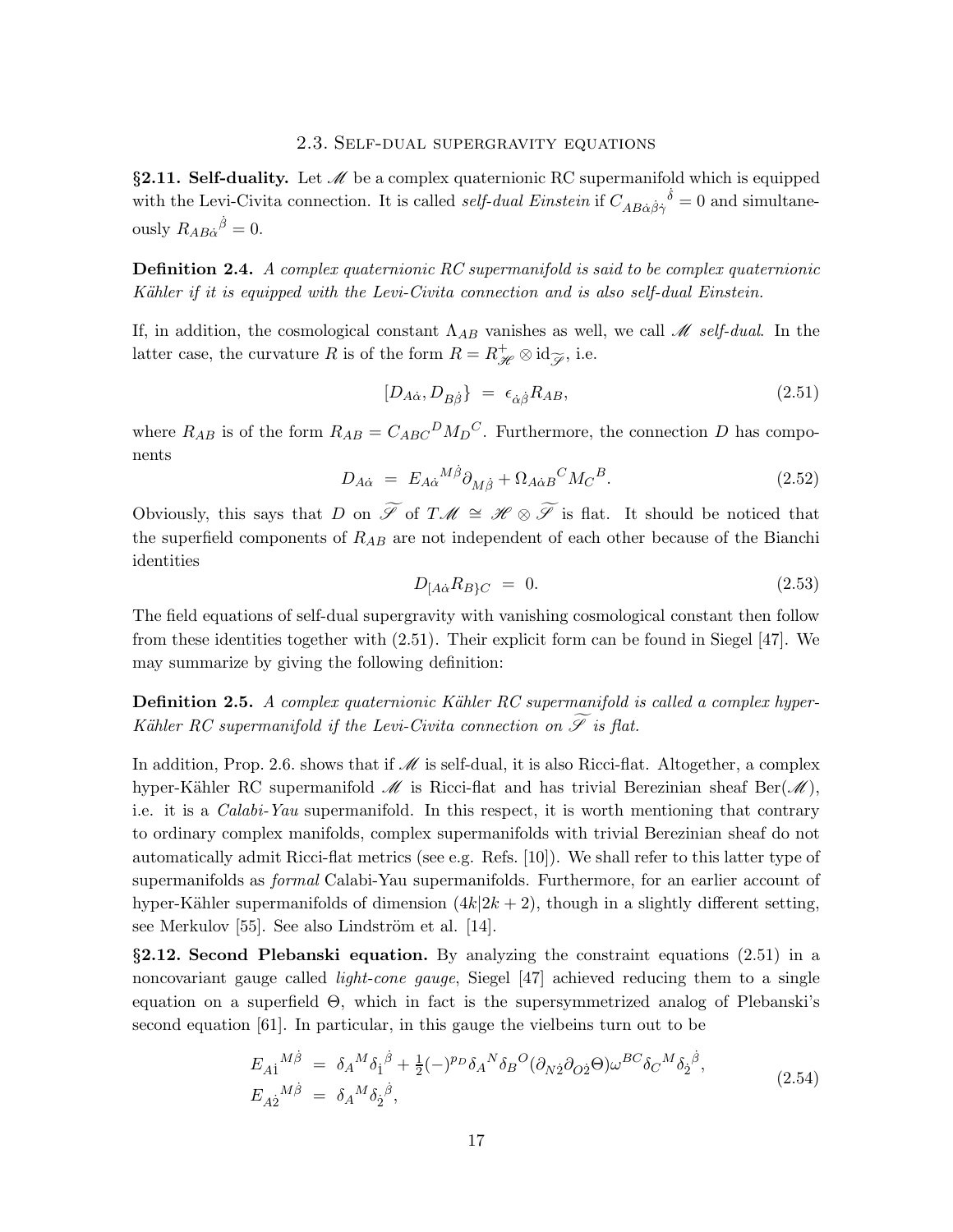where  $(\partial_{M\dot{\alpha}}) = (\partial_{\mu\dot{\alpha}}, \partial_{m\dot{\alpha}})$  with  $\partial_{\mu\dot{\alpha}} := \partial/\partial x^{\mu\dot{\alpha}}$  and  $\partial_{m\dot{\alpha}} := \partial/\partial \eta^{m\dot{\alpha}}$  and  $\omega^{AB} := (\epsilon^{\alpha\beta}, \delta^{ij}).$ By a slight abuse of notation, we shall write  $\partial_{A\dot{\alpha}} \equiv \delta_A{}^M \partial_{M\dot{\alpha}}$  in the following. Furthermore, the components of the connection one-form in this gauge are given by

$$
\Omega_{A\dot{B}}{}^{C} = -(-)^{p} \frac{1}{2} \partial_{A\dot{2}} \partial_{B\dot{2}} \partial_{D\dot{2}} \Theta \omega^{DC},
$$
\n
$$
\Omega_{A\dot{2}B}{}^{C} = 0.
$$
\n(2.55)

The equation  $\Theta$  is being subject to is then

$$
\epsilon^{\dot{\alpha}\dot{\beta}}\partial_{A\dot{\alpha}}\partial_{B\dot{\beta}}\Theta + \frac{1}{2}(-)^{p_C}(\partial_{A\dot{2}}\partial_{C\dot{2}}\Theta)\omega^{CD}(\partial_{D\dot{2}}\partial_{B\dot{2}}\Theta) = 0.
$$
 (2.56)

In summary, the field equations of self-dual supergravity in light-cone gauge are equivalent to  $(2.56).$ 

§2.13. Another formulation. Subject of this paragraph is to give another (equivalent) formulation of the self-dual supergravity equations with vanishing cosmological constant. The following proposition generalizes results of Mason and Newman [62] to the supersymmetric situation.

**Proposition 2.7.** Let  $\mathcal{M}$  be a complex quaternionic RC supermanifold which is equipped with the Levi-Civita connection. Suppose further we are given vector fields  $V_{A\dot{\alpha}}$  on M which obey

$$
[V_{A(\dot{\alpha}}, V_{B\dot{\beta}}) \} = 0. \tag{2.57}
$$

Then  $(2.57)$  is an equivalent formulation of the self-dual supergravity equations, i.e. given vector fields  $V_{A\alpha}$  on M satisfying (2.57), it is always possible to find frame fields  $E_A$  such that the self-dual supergravity equations with zero cosmological constant are satisfied thus making M into a complex hyper-Kähler RC supermanifold. Conversely, given a complex hyper-Kähler RC supermanifold M, then there will always exist vector fields  $V_{A\dot{\alpha}}$  on M which satisfy (2.57).

*Proof:* In fact, it is not too difficult to see that  $(2.57)$  implies the self-dual supergravity equations with  $\Lambda_{AB} = 0$ . Indeed, by Frobenius' theorem (see e.g. Manin [51] for the case of supermanifolds) we may choose coordinates such that the  $V_{A2}$ <sup>s</sup> become coordinate derivatives, i.e.

$$
V_{A\dot{2}} = \partial_{A\dot{2}}.
$$

In addition, by choosing a gauge such that the  $V_{A1}$ <sup>s</sup> take the form

$$
V_{A1} = \partial_{A1} + \frac{1}{2} (-)^{p_B} (\partial_{A2} \partial_{B2} \Theta) \omega^{BC} \partial_{C2},
$$

where  $\Theta$  is some to be determined superfield, all equations (2.57) but one are identically satisfied. In particular, only  $[V_{A1}, V_{B1}] = 0$  gives a nontrivial condition on  $\Theta$ . In fact, this equation reduces to (2.56). Therefore, taking the vielbeins and the components of the connection one-form as in (2.54) and (2.55), respectively, we arrive at the desired result.

Conversely, given some complex hyper-Kähler RC supermanifold  $\mathcal{M}$ , the only nonvanishing components of the connection one-form are  $\Omega_{A\dot{\alpha}B}{}^C$ . By virtue of the vanishing of the torsion, Eqs. (2.31) imply

$$
f_{\mathbf{A}\mathbf{B}}{}^{\mathbf{C}}\ =\ \Omega_{\mathbf{A}\mathbf{B}}{}^{\mathbf{C}}-(-)^{p_{\mathbf{A}}p_{\mathbf{B}}}\Omega_{\mathbf{B}\mathbf{A}}{}^{\mathbf{C}}.
$$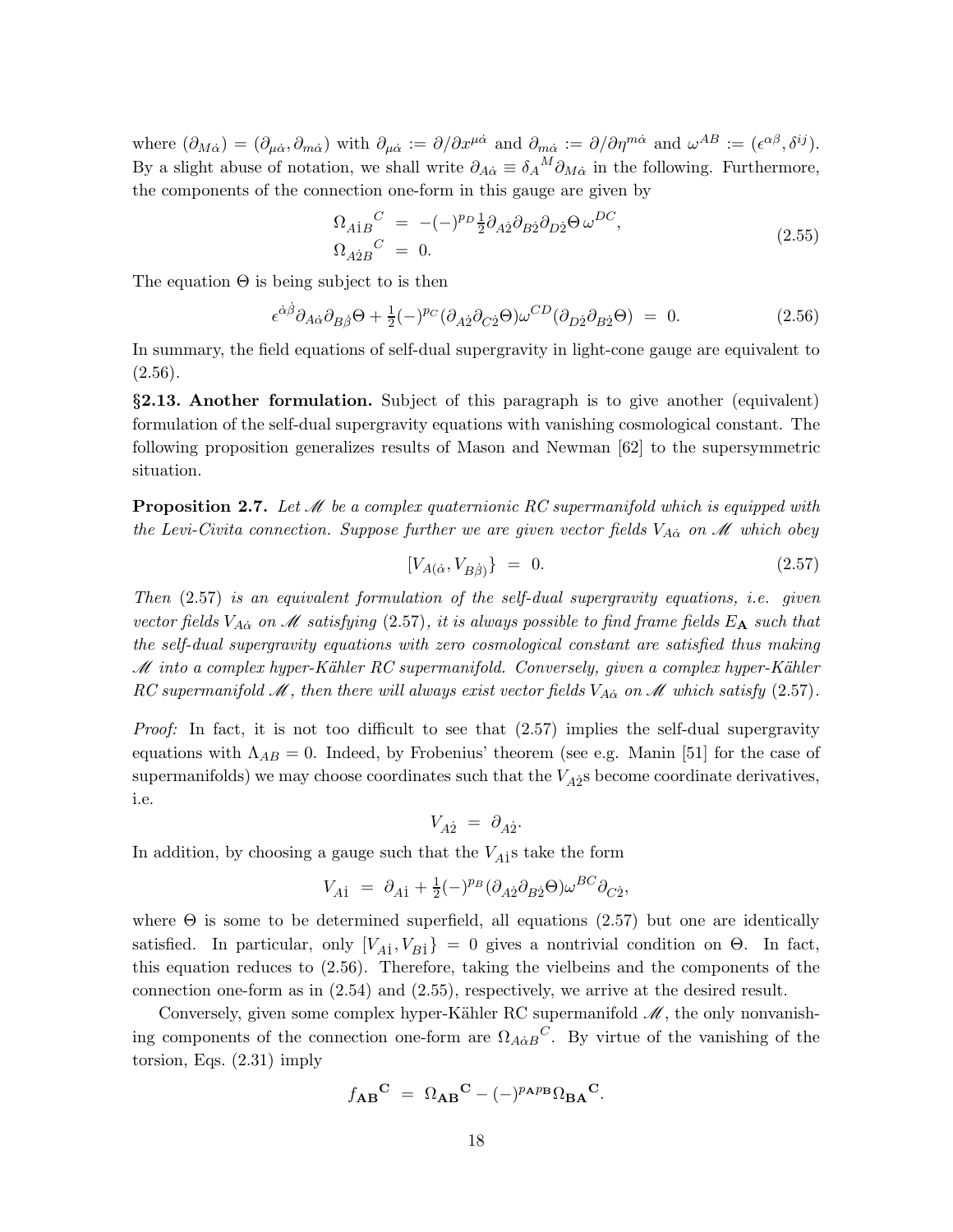Since  $\Omega_{AB}{}^{\mathbf{C}} = \Omega_{A\dot{\alpha}B\dot{\beta}}{}^{\dot{\gamma}} = \delta_{\dot{\beta}}{}^{\dot{\gamma}}\Omega_{A\dot{\alpha}B}{}^{\dot{C}},$  we find

$$
f_{A(\dot{\alpha}B\dot{\beta})}{}^{C\dot{\gamma}} = \delta_{(\dot{\alpha}}{}^{\dot{\gamma}} \Omega_{[A\dot{\beta})B\}}{}^{C}.
$$

By the discussion given in the last paragraph of Sec. 2.3., we know that there exists a gauge in which  $\Omega_{[A\dot{\alpha}B]}^{\alpha}$  vanishes. Therefore, there will always exist vector fields  $V_{A\dot{\alpha}}$  obeying (2.57). This concludes the proof.

 $\Box$ 

### 3. Twistor theory

Above we have introduced and discussed complex quaternionic Kähler and hyper-Kähler RC supermanifolds by starting from complex quaternionic RC supermanifolds. In this section, we shall be concerned with their twistorial description. We first construct the supertwistor space, denoted by  $\mathscr{P}$ , of a complex quaternionic RC supermanifold  $\mathscr{M}$ . However, as in the purely bosonic situation, we shall see that this will only work if one makes certain additional assumptions about the properties of  $\mathcal M$ . Having presented this construction, we then show which additional structures on  $\mathscr P$  are needed to render  $\mathscr M$  into a complex hyper-Kähler RC supermanifold. We further give an alternative formulation and eventually conclude this section by introducing the bundle of local supertwistors.

### 3.1. SUPERTWISTOR SPACE  $(\mathcal{N} \neq 4)$

§3.1. Conic structures. In order to proceed in finding an appropriate twistor description, so-called conic structures appear to be an adequate tool. Let us therefore recall their definition.

**Definition 3.1.** (Manin [51]) Let  $\mathcal{M}$  be a complex supermanifold with holomorphic tangent bundle  $T\mathcal{M}$ . A (p|q)-conic structure on  $\mathcal M$  is a closed subsupermanifold  $\mathcal F$  in the relative Graßmanian  $G_{\mathcal{M}}(p|q;T\mathcal{M}),$ 

 $G_M(p|q; T\mathcal{M}) := \{rank p|q \text{ local direct summands of } T\mathcal{M}\},\$ 

such that the projection  $\pi : \mathscr{F} \to \mathscr{M}$  is a submersion.

Putting it differently, at any point  $x \in \mathcal{M}$  such an  $\mathcal{F}$  determines a set of  $(p|q)$ -dimensional tangent spaces in the fibre of  $T\mathscr{M}$  over x corresponding to the points  $\pi^{-1}(x) \subset G\mathscr{M}(p|q;T_x\mathscr{M})$ .

 $\S$ 3.2.  $\beta$ -plane bundle. Having given this definition, we may now introduce a canonical conic structure on a complex quaternionic RC supermanifold  $\mathcal{M}$ . Recall again from (2.9) that the tangent bundle  $T\mathscr{M}$  of  $\mathscr{M}$  is of the form

$$
0\ \longrightarrow\ \mathscr{E}\otimes\widetilde{\mathscr{S}}\ \longrightarrow\ T\mathscr{M}\ \longrightarrow\ \mathscr{S}\otimes\widetilde{\mathscr{S}}\ \longrightarrow\ 0,
$$

where  $\mathscr S$  and  $\widetilde{\mathscr S}$  are both of rank 2|0 and  $\mathscr E$  is of rank 0|N.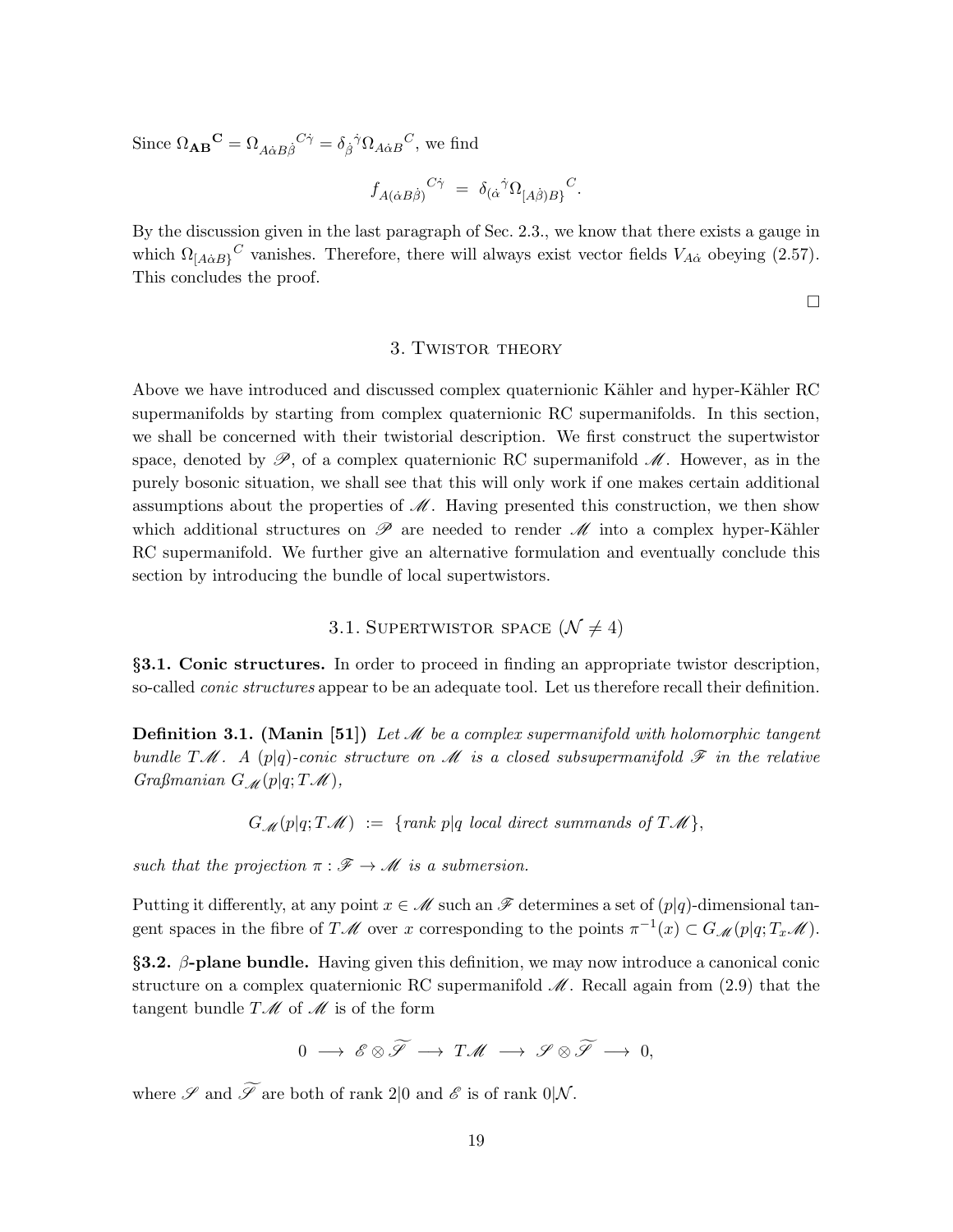Let now  $\mathscr F$  be the relative projective line bundle  $P_{\mathscr{M}}(\widetilde{\mathscr L}^\vee)$  on  $\mathscr M$ . Then the above sequence induces a canonical (2|N)-conic structure on  $\mathcal{M}$ , that is, an embedding  $\mathcal{F} \hookrightarrow G_{\mathcal{M}}(2|\mathcal{N};T\mathcal{M})$ . In local coordinates, it is given by

$$
\mathcal{F} \to G_{\mathcal{M}}(2|\mathcal{N};T\mathcal{M}), [\lambda_{\dot{\alpha}}] \mapsto \mathcal{D} := \langle \lambda^{\dot{\alpha}} E_{A\dot{\alpha}} \rangle.
$$
 (3.1)

Here,  $[\lambda_{\dot{\alpha}}]$  are homogeneous fibre coordinates of  $\pi_1 : \mathscr{F} \to \mathscr{M}$  and the  $E_{A\dot{\alpha}}$ s are the frame fields on  $\mathcal M$ . This construction leads naturally to the following definition:

**Definition 3.2.** A  $\beta$ -surface  $\Sigma$  in a complex quaternionic RC supermanifold M is a complex subsupermanifold of dimension (2|N) with the property that at each point  $x \in \Sigma$ , the tangent space  $T_x \Sigma$  is spanned by vectors of the form (3.1), where  $\lambda_{\alpha}$  is fixed up to rescalings.

This in particular means that the components of a tangent vector on  $\Sigma$  are always of the form  $\mu^A \lambda^{\dot{\alpha}}$ , where  $\mu^A$  is arbitrary.

It is worth noting that on  $\mathcal{M}_{\text{red}}$  this notion of  $\beta$ -surfaces reduces to the standard one (see e.g. Refs. [64, 63]). Next we introduce the notion of right-flatness.

**Definition 3.3.** A complex quaternionic RC supermanifold  $M$  is said to be right-flat, if the  $R_{A(\dot{\alpha}B\dot{\beta}\dot{\gamma}\dot{\delta})}$ -components of the curvature tensor vanish.

Clearly, for  $\mathcal{N} = 0$  this reduces to the standard definition of the vanishing of the anti-self-dual part of the Weyl tensor. Now we are in the position to prove the following proposition:

**Proposition 3.1.** Let  $\mathcal{M}$  be a complex quaternionic RC supermanifold. For any given point of  $\mathscr{F} = P_{\mathscr{M}}(\widetilde{\mathscr{S}}^{\vee})$  there exists a corresponding  $\beta$ -surface  $\Sigma$  in  $\mathscr{M}$  if and only if  $\mathscr{M}$  is right-flat.

Putting it differently, the distribution defined by (3.1) is integrable, i.e. closed under the graded Lie bracket, if and only if  $\mathcal M$  is right-flat.

*Proof:* It is not too difficult to show that the graded Lie bracket of two vector fields  $E_A :=$  $\lambda^{\dot{\alpha}} E_{A\dot{\alpha}}$  and  $E_B := \lambda^{\dot{\beta}} E_{B\dot{\beta}}$  is given by

$$
[E_A, E_B] = 2(\lambda^{\dot{\alpha}}(\nabla_{[A\dot{\alpha}}\lambda^{\dot{\beta}})E_{B\dot{\beta}} - \lambda^{\dot{\alpha}}\lambda^{\dot{\beta}}T_{A(\dot{\alpha}B\dot{\beta})}{}^{C\dot{\gamma}}E_{C\dot{\gamma}} - \lambda^{\dot{\alpha}}\Omega_{[A\dot{\alpha}B]}{}^{C}E_C).
$$

However, by virtue of the vanishing of the torsion, the second term on the right-hand side of this equation vanishes identically. Hence, the distribution generated by  $E_A$  is integrable if and only if

$$
\lambda^{\dot{\alpha}} \lambda^{\dot{\beta}} \nabla_{A \dot{\alpha}} \lambda_{\dot{\beta}} = 0. \tag{3.2}
$$

Since the integrability condition of this equation is equivalent to the vanishing of the curvature components  $R_{A(\dot{\alpha}B\dot{\beta}\dot{\gamma}\dot{\delta})}$ , we arrive at the desired result.

A remark is in order: if  $\mathcal M$  was not complex quaternionic but only equipped with a connection whose torsion is totally trace-free (cf. our discussion given in  $\S 2.7$ .), then the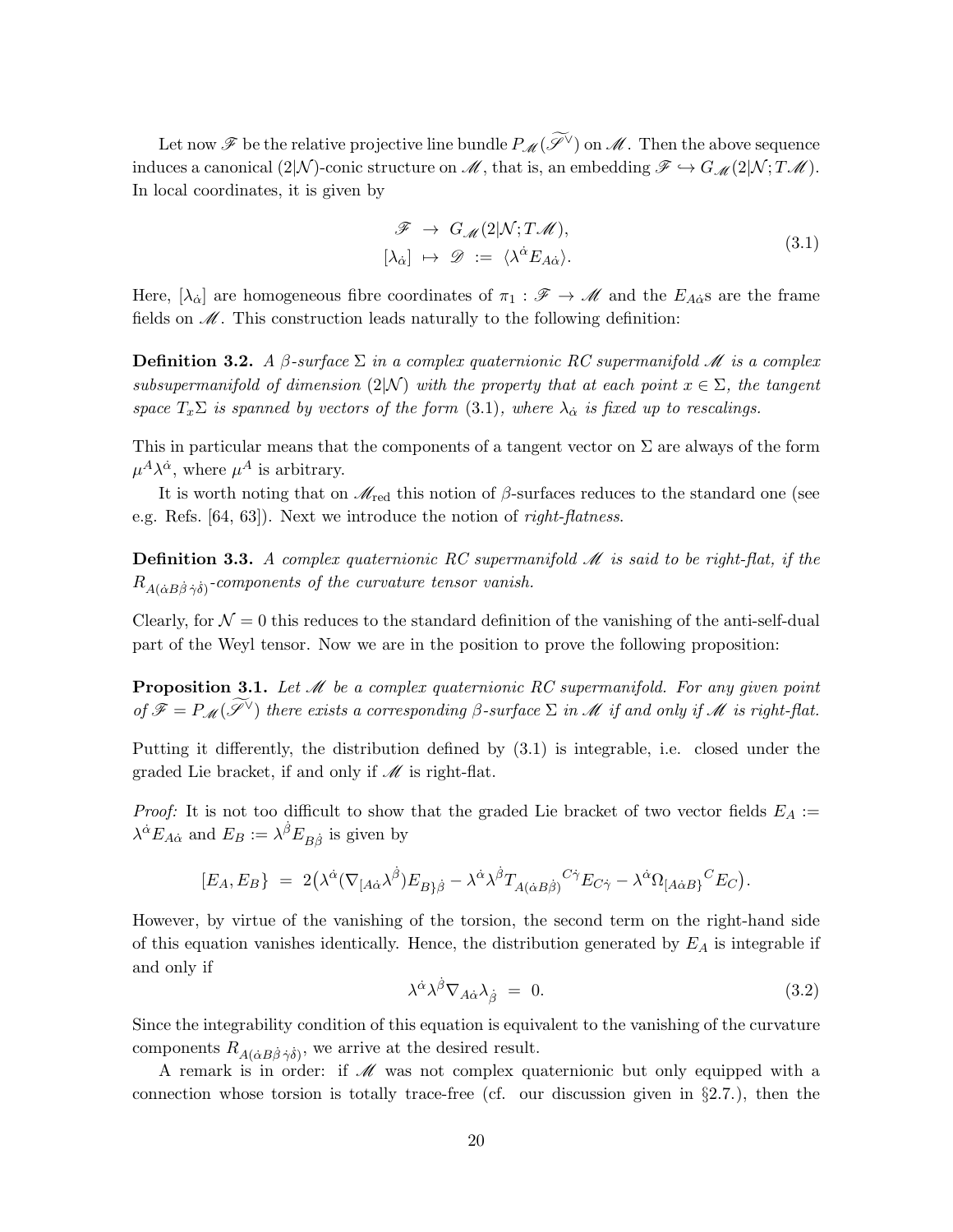above requirement of the integrability of the distribution  $\mathscr D$  would enforce the vanishing of  $T_{A(\dot{\alpha}B\dot{\beta})}^{\quad C\dot{\gamma}}$  as the first term appearing in the equation for  $[E_A, E_B\}$  is proportional to the trace. Hence, the whole torsion tensor  $T_{A\dot{\alpha}B\dot{\beta}}^{\quad C\dot{\gamma}}$  would be zero (see Eq. (2.37)). By virtue of Eq.  $(3.2)$ ,  $\mathscr{M}$  would then become a right-flat complex quaternionic RC supermanifold.

Note that  $\lambda_{\alpha}$  can be normalized such that Eq. (3.2) becomes,

$$
\lambda^{\dot{\alpha}} \nabla_{A \dot{\alpha}} \lambda_{\dot{\beta}} = 0, \tag{3.3}
$$

 $\Box$ 

i.e.  $\lambda_{\dot{\alpha}}$  is covariantly constant (i.e.  $\lambda_{\dot{\alpha}}$  is an auto-parallel co-tangent spinor) on  $\Sigma \hookrightarrow M$ . In addition, we point out that this equation is scale invariant. This follows from the transformation laws (2.39) of the connection under rescalings. For  $\mathcal{N} = 4$ , this equation is not scale invariant as  $\nabla$  is not unique. Therefore, its solutions may depend on the chosen scale on  $\mathcal M$ . We shall address this issue in more detail later on.

Following the terminology of Mason and Woodhouse [63], we shall call  $\mathscr F$  the  $\beta$ -plane bundle. We also refer to  $\mathscr F$  as the *correspondence space*.

§3.3. Supertwistor space. Note that  $\beta$ -surfaces  $\Sigma$  lift into  $\mathscr F$  and in addition also foliate F. The lift  $\widetilde{\Sigma}$  of  $\Sigma$  is a section of  $\mathscr{F}|_{\Sigma} \to \Sigma$  satisfying Eqs. (3.2). The tangent vector fields on  $\Sigma$  are then given by

$$
\widetilde{E}_A = E_A + \lambda^{\dot{\alpha}} \lambda_{\dot{\gamma}} \Omega_{A\dot{\alpha}\dot{\beta}}{}^{\dot{\gamma}} \frac{\partial}{\partial \lambda_{\dot{\beta}}}.
$$
\n(3.4)

Therefore, we canonically obtain an integrable rank-2|N distribution  $\mathscr{D}_{\mathscr{F}} \subset T\mathscr{F}$  on the correspondence space generated by the  $\widetilde{E}_{AS}$ , i.e.  $\mathscr{D}_{\mathscr{F}} = \langle \widetilde{E}_A \rangle$ . We shall refer to  $\mathscr{D}_{\mathscr{F}}$  as the twistor distribution. After quotienting  $\mathscr F$  by the twistor distribution, we end up with the following double fibration:

$$
\begin{array}{c}\n\pi_2 \\
\pi_1 \\
\pi_2\n\end{array} \qquad (3.5)
$$

Here,  $\mathscr P$  is a (3|N)-dimensional complex supermanifold which we call the *supertwistor space* of  $\mathcal{M}$ . Note that this construction is well-defined if we additionally assume that  $\mathcal{M}$  is *civilized*, that is,  $\mathscr P$  is assumed to have the same topology as the supertwistor space associated with any convex region in flat superspace  $\mathbb{C}^{4|\mathbb{2}N}$ . Otherwise, one my end up with non-Hausdorff spaces; see e.g. Ward and Wells [64] and Mason and Woodhouse [63] for a discussion in the purely bosonic situation. Moreover, without this convexity assumption, the Penrose transform, which relates certain cohomology groups on  $\mathscr P$  to solutions to certain partial differential equations on  $\mathcal{M}$ , will not be an isomorphism (see also Sec. 3.2.).

By virtue of this double fibration, we have a geometric correspondence between the two supermanifolds M and P. In particular, any point  $x \in M$  is associated with the set  $\pi_2(\pi_1^{-1}(x))$ in  $\mathscr P$  consisting of all  $\beta$ -surfaces being *incident* with x. Conversely, any point z in supertwistor space  $\mathscr P$  corresponds to an  $\beta$ -surface  $\pi_1(\pi_2^{-1}(z))$  in  $\mathscr M$ . As  $\mathscr F \to \mathscr M$  is a  $\mathbb P^1$ -bundle over  $\mathscr M$ , the submanifolds  $\pi_2(\pi_1^{-1}(x))$  are biholomorphically equivalent to  $\mathbb{P}^1$  and are parametrized by  $x \in \mathcal{M}$ .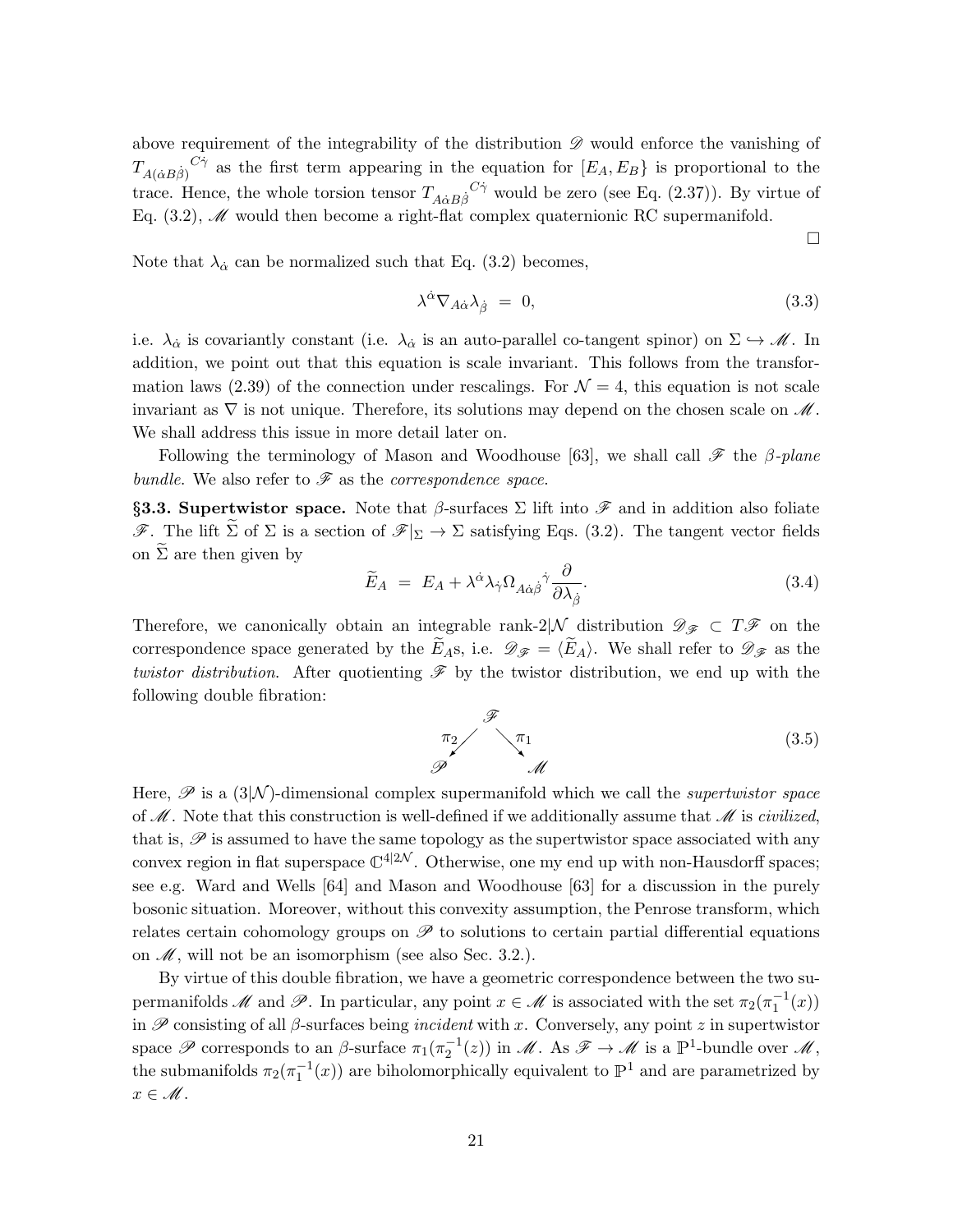We may now state the following basic result:

**Theorem 3.1.** There is a one-to-one correspondence between:

- (i) civilized right-flat complex quaternionic RC supermanifolds  $\mathcal M$  of dimension (4|2N) and
- (ii) (3|N)-dimensional complex supermanifolds  $\mathscr P$  each containing a family of rational curves biholomorphically equivalent to  $\mathbb{P}^1$  and with normal bundle  $\mathcal{N}_{\mathbb{P}^1|\mathscr{P}}$  inside  $\mathscr{P}$  described by

$$
0 \longrightarrow \Pi \mathscr{O}_{\mathbb{P}^1}(1) \otimes \mathbb{C}^{\mathcal{N}} \longrightarrow \mathscr{N}_{\mathbb{P}^1|\mathscr{P}} \longrightarrow \mathscr{O}_{\mathbb{P}^1}(1) \otimes \mathbb{C}^2 \longrightarrow 0, \tag{3.6}
$$

where  $\mathscr{O}_{\mathbb{P}^1}(1)$  is the dual tautological  $(c_1 = 1)$  bundle on  $\mathbb{P}^1$  and  $\Pi$  is the Graßmann parity changing functor.

*Proof:* Let us first show (i)  $\rightarrow$  (ii): In fact, we have already seen that for any complex quaternionic RC supermanifold  $\mathcal{M}$  with the above properties, there always exists an associated  $(3|\mathcal{N})$ -dimensional complex supermanifold  $\mathscr P$  containing holomorphically embedded projective lines  $\pi_2(\pi_1^{-1}(x)) \cong \mathbb{P}^1$  for  $x \in \mathcal{M}$ . It remains to verify that each of it has a normal bundle  $\mathcal{N}_{\mathbb{P}^1|\mathscr{P}}$  of the above type. To show this, we notice that  $\mathcal{N}_{\mathbb{P}^1|\mathscr{P}}$  is described by the exact sequence

$$
0 \longrightarrow \mathscr{D}_{\mathscr{F}} \longrightarrow \pi_1^* T \mathscr{M} \longrightarrow \pi_2^* \mathscr{N}_{\mathbb{P}^1|\mathscr{P}} \longrightarrow 0, \tag{3.7}
$$

where  $\mathscr{D}_{\mathscr{F}}$  is the twistor distribution. Clearly, the distribution  $\mathscr{D}_{\mathscr{F}}$  is described by

$$
0 \longrightarrow \mathscr{O}_{\mathbb{P}^1}(-1) \otimes \mathbb{C}^2 \longrightarrow \mathscr{D}_{\mathscr{F}} \longrightarrow \Pi \mathscr{O}_{\mathbb{P}^1}(-1) \otimes \mathbb{C}^{\mathcal{N}} \longrightarrow 0
$$

when restricted to the fibres  $\pi_1^{-1}(x)$  of  $\mathscr{F} \to \mathscr{M}$ . Furthermore,  $\pi_1^* T \mathscr{M}$  is trivial when restricted to  $\pi_1^{-1}(x)$ . Therefore, the maps of the above sequence are explicitly given by

$$
\begin{array}{rcl}\n0 & \longrightarrow \mathscr{D}_{\mathscr{F}} & \longrightarrow & \pi_1^* T \mathscr{M} & \longrightarrow & \pi_2^* \mathscr{N}_{\mathbb{P}^1 | \mathscr{P}} & \longrightarrow & 0, \\
\mu^A & \mapsto & \mu^{A} \lambda^{\dot{\alpha}}, \\
u^{A \dot{\alpha}} & \mapsto & u^{A \dot{\alpha}} \lambda_{\dot{\alpha}},\n\end{array}
$$

which completes the proof of the direction (i)  $\rightarrow$  (ii).

To show the reverse direction (ii)  $\rightarrow$  (i), one simply applies a supersymmetric version of Kodaira's theorem of deformation theory (Waintrob [65]). First, one notices that the obstruction group  $H^1(\mathbb{P}^1, \mathcal{N}_{\mathbb{P}^1|\mathscr{P}})$  vanishes which follows from the sequence (3.6) and its induced long exact cohomology sequence:

$$
0 \longrightarrow H^{0}(\mathbb{P}^{1}, \Pi \mathscr{O}_{\mathbb{P}^{1}}(1) \otimes \mathbb{C}^{\mathcal{N}}) \longrightarrow H^{0}(\mathbb{P}^{1}, \mathscr{N}_{\mathbb{P}^{1}|\mathscr{P}}) \longrightarrow
$$
  

$$
\longrightarrow H^{0}(\mathbb{P}^{1}, \mathscr{O}_{\mathbb{P}^{1}}(1) \otimes \mathbb{C}^{2}) \longrightarrow H^{1}(\mathbb{P}^{1}, \Pi \mathscr{O}_{\mathbb{P}^{1}}(1) \otimes \mathbb{C}^{\mathcal{N}}) \longrightarrow
$$
  

$$
\longrightarrow H^{1}(\mathbb{P}^{1}, \mathscr{N}_{\mathbb{P}^{1}|\mathscr{P}}) \longrightarrow H^{1}(\mathbb{P}^{1}, \mathscr{O}_{\mathbb{P}^{1}}(1) \otimes \mathbb{C}^{2}) \longrightarrow 0.
$$

Then there exists a  $\dim_{\mathbb{C}} H^0(\mathbb{P}^1, \mathcal{N}_{\mathbb{P}^1|\mathscr{P}}) = 4|0 + 0|2\mathcal{N} = 4|2\mathcal{N}$  parameter family  $\mathscr{M}$  of deformations of  $\mathbb{P}^1$  inside  $\mathscr{P}$ .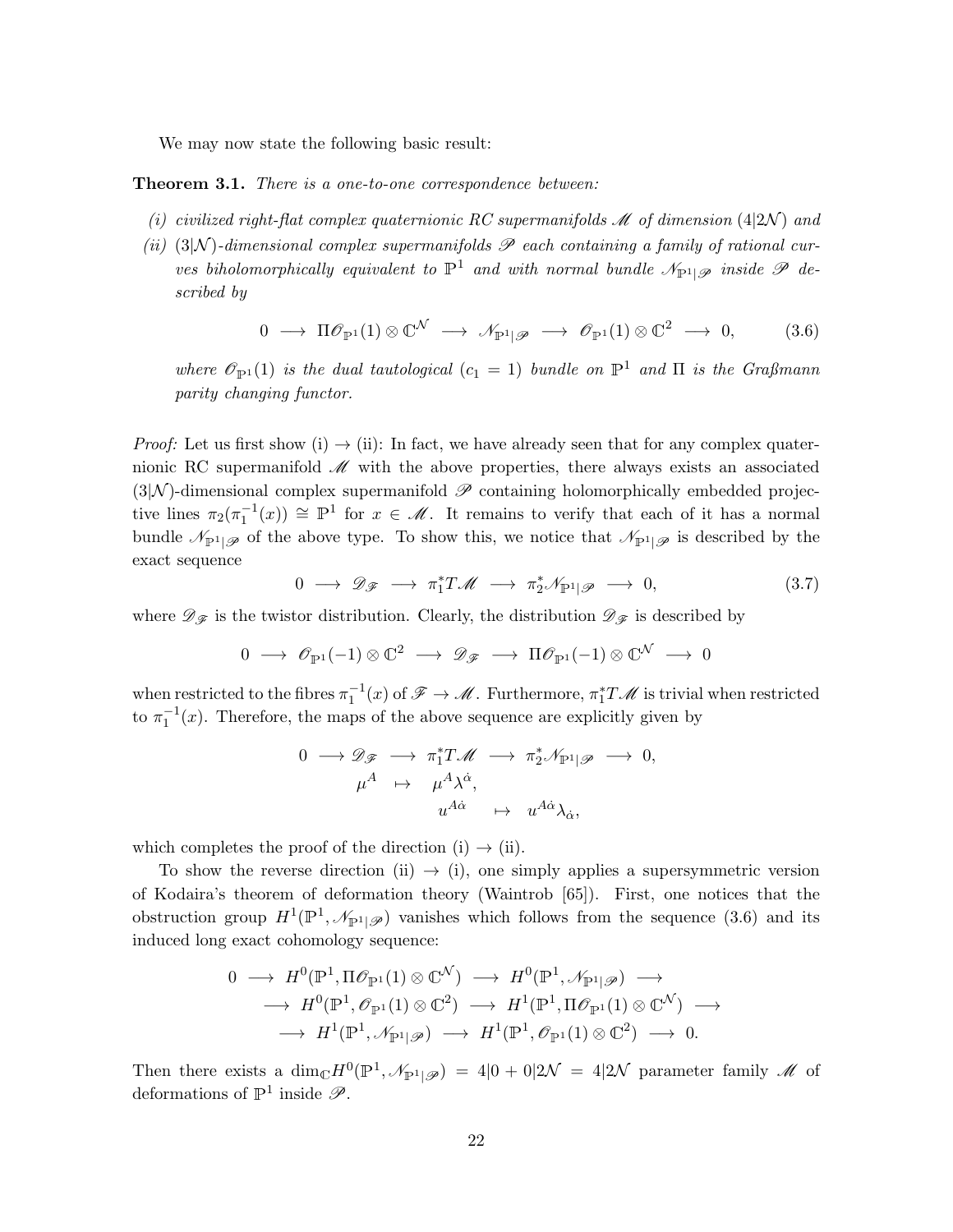If we let  $\mathscr{F} := \{ (z, \pi_2(\pi_1^{-1}(x))) \mid z \in \pi_2(\pi_1^{-1}(x)), z \in \mathscr{P}, x \in \mathscr{M} \} \subset \mathscr{P} \times \mathscr{M}$ , then  $\mathscr{F}$  is a fibration over M. The typical fibres of  $\mathscr{F} \to \mathscr{M}$  are complex projective lines  $\mathbb{P}^1$ . Hence, we obtain a double fibration



where the fibres of  $\mathscr{F} \to \mathscr{P}$  are  $(2|\mathcal{N})$ -dimensional complex subsupermanifolds of  $\mathscr{M}$ .

Let  $T\mathscr{F}/\mathscr{P}$  be the relative tangent sheaf on  $\mathscr{F}$  given by

$$
0\;\longrightarrow\;T\mathscr{F}/\mathscr{P}\;\longrightarrow\;T\mathscr{F}\;\longrightarrow\;\pi_2^*T\mathscr{P}\;\longrightarrow\;0.
$$

Then (see above) we define a vector bundle  $\mathscr N$  on  $\mathscr F$  by

$$
0 \longrightarrow T\mathscr{F}/\mathscr{P} \longrightarrow \pi_1^*T\mathscr{M} \longrightarrow \mathscr{N} \longrightarrow 0. \tag{3.8}
$$

Clearly, the rank of  $\mathscr N$  is  $2|\mathcal N$  and furthermore, the restriction of  $\mathscr N$  to the fibre  $\pi_1^{-1}(x)$ of  $\mathscr{F} \to \mathscr{M}$  for  $x \in \mathscr{M}$  is isomorphic to the pull-back of the normal bundle of the curve  $\pi_2(\pi_1^{-1}(x)) \hookrightarrow \mathscr{P}$ . Hence,  $\mathscr{N}$  may be identified with  $\pi_2^*\mathscr{N}_{\mathbb{P}^1|\mathscr{P}}$  and moreover, the relative tangent sheaf  $T\mathscr{F}/\mathscr{P}$  with the twistor distribution  $\mathscr{D}_{\mathscr{F}}$ .

In addition, the bundle  $\pi_1 : \mathscr{F} \to \mathscr{M}$  is of the form  $P_{\mathscr{M}}(\widetilde{\mathscr{S}}^{\vee})$  for some rank 2|0 vector bundle  $\widetilde{\mathscr{S}}$  (determined below) over  $\mathscr{M}$ . Then we denote by  $\mathscr{O}_{\mathscr{F}}(-1)$  the tautological  $(c_1 = -1)$ bundle on  $\mathscr{F}$ . It then follows from the above that the direct images<sup>6</sup>  $\pi_{1*}(\Omega^1\mathscr{F}/\mathscr{P}\otimes\mathscr{O}_{\mathscr{F}}(-2))$ and  $\pi_{1*}^1(\Omega^1 \mathscr{F}/\mathscr{P} \otimes \mathscr{O}_{\mathscr{F}}(-2))$  vanish. Therefore, we find that

$$
\pi_{1*}(T\mathscr{F}/\mathscr{P}) = 0 = \pi_{1*}^1(T\mathscr{F}/\mathscr{P})
$$

upon application of Serre duality.<sup>7</sup>

Applying the direct image functor to the sequence (3.8), we obtain

$$
0 \longrightarrow \pi_{1*}(T\mathscr{F}/\mathscr{P}) \longrightarrow \pi_{1*}(\pi_1^*T\mathscr{M}) \longrightarrow \pi_{1*}\mathscr{N} \longrightarrow \pi_{1*}^1(T\mathscr{F}/\mathscr{P}),
$$

and hence

$$
T\mathscr{M} \;\cong\; \pi_{1*}\mathscr{N} \;\cong\; \pi_{1*}(\pi_2^*\mathscr{N}_{\mathbb{P}^1|\mathscr{P}}).
$$

Thus, the sequence (3.6) yields

$$
0 \to \pi_{1*}(\pi_2^*(\Pi \mathscr{O}_{\mathbb{P}^1}(1) \otimes \mathbb{C}^{\mathcal{N}})) \to T\mathscr{M} \to \pi_{1*}(\pi_2^*(\mathscr{O}_{\mathbb{P}^1}(1) \otimes \mathbb{C}^2)) \to 0
$$
  
\n
$$
\parallel \qquad \qquad \parallel \qquad \qquad \parallel
$$
  
\n
$$
0 \to \mathscr{E} \otimes \widetilde{\mathscr{S}} \qquad \to \qquad T\mathscr{M} \qquad \to \qquad \mathscr{S} \otimes \widetilde{\mathscr{S}} \qquad \to \qquad 0
$$

<sup>6</sup>Given a mapping  $\pi : \mathcal{M} \to \mathcal{N}$  of two complex supermanifolds  $\mathcal{M}$  and  $\mathcal{N}$ , the q-th direct image sheaf  $\pi_*^q$  of a locally free sheaf  $\mathscr E$  over  $\mathscr M$  is defined by the presheaf  $\mathscr N \supset \mathscr U$  open  $\mapsto H^q(\pi^{-1}(\mathscr U), \mathscr E)$  with the obvious restriction maps. The zeroth direct image sheaf  $\pi^0_*\mathscr{E}$  is usually denoted by  $\pi_*\mathscr{E}$ .

<sup>&</sup>lt;sup>7</sup>Recall that Serre duality asserts that for any locally free sheaf  $\mathscr E$  on a compact complex manifold M of dimension d, we have an isomorphism  $H^q(M, \mathscr{E}) \cong H^{d-q}(M, \mathscr{K}_M \otimes \mathscr{E}^{\vee})$ , where  $\mathscr{K}_M$  is the canonical sheaf on M.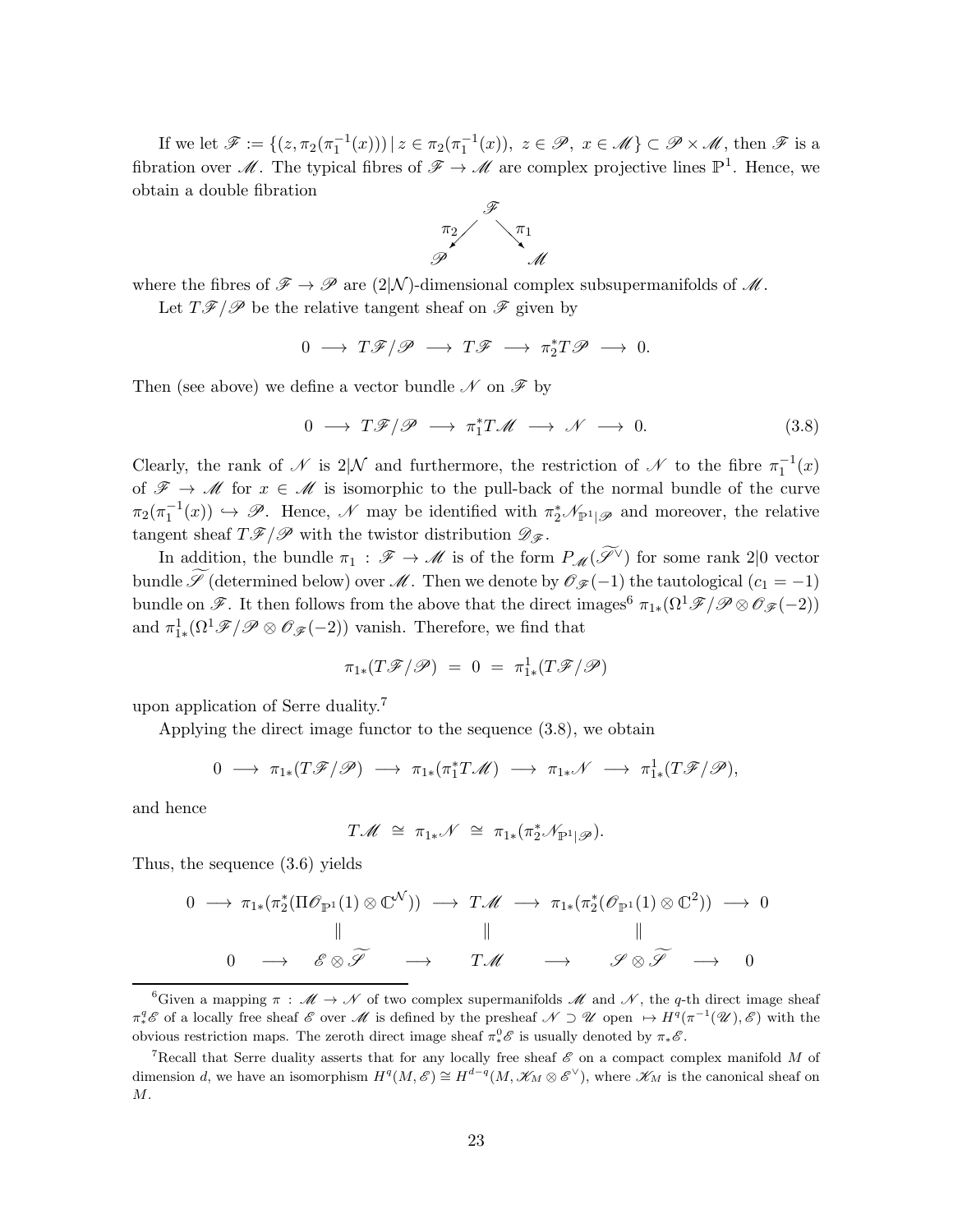since the first direct image sheaf  $\pi^1_*(\pi^*_2(\Pi \mathcal{O}_{\mathbb{P}^1}(1) \otimes \mathbb{C}^{\mathcal{N}}))$  vanishes (see above). Above, we have introduced

$$
\mathscr{S} := \pi_{1*}(\pi_2^*(\mathscr{O}_{\mathbb{P}^1} \otimes \mathbb{C}^2), \quad \widetilde{\mathscr{S}} := \pi_{1*}(\pi_2^*(\mathscr{O}_{\mathbb{P}^1}(1)) \quad \text{and} \quad \mathscr{E} := \pi_{1*}(\pi_2^*(\Pi \mathscr{O}_{\mathbb{P}^1} \otimes \mathbb{C}^{\mathcal{N}}))
$$

Notice that by construction, the bundle  $\mathscr{F} \cong P_{\mathscr{M}}(\widetilde{\mathscr{S}}^{\vee})$  is an integrable  $(2|\mathcal{N})$ -conic structure on  $\mathcal{M}$ .

 $\Box$ 

§3.4. Gindikin's two-forms and self-dual supergravity with  $\Lambda_{AB} = 0$ . In this and the subsequent paragraph, we shall determine the structure on the supertwistor space  $\mathscr P$ corresponding to a hyper-Kähler structure on  $\mathcal{M}$ . In view of that, recall that there always exists a scale where the Levi-Civita connection D coincides with the connection  $\nabla$ .

Let  $E^{A\dot{\alpha}}$  be the coframe fields on some complex quaternionic Kähler supermanifold  $\mathcal{M}$ . On the correspondence space  $\mathscr F$  of the double fibration (3.5), we may introduce a differential two-form  $\Sigma(\lambda)$  by setting

$$
\Sigma(\lambda) := E^{B\dot{\beta}} \wedge E^{A\dot{\alpha}} e_{AB} \lambda_{\dot{\alpha}} \lambda_{\dot{\beta}}, \tag{3.9}
$$

where  $e \in H^0(\mathcal{M}, \Lambda^2 \mathcal{H}^{\vee})$  is assumed to be non-degenerate and to obey  $\nabla e = 0$ . Furthermore, let  $\mathrm{d}_h$  be the exterior derivative on  $\mathscr F$  holding  $\lambda_{\dot\alpha}$  constant.

Proposition 3.2. There is a one-to-one correspondence between gauge equivalence classes of solutions to the self-dual supergravity equations (2.51) with vanishing cosmological constant on M and equivalence classes of (global)  $d_h$ -closed non-degenerate differential two-forms  $\Sigma(\lambda)$ of the form (3.9) on the correspondence space  $\mathscr{F}$ .

*Proof:* First, let us define a differential two-form  $\Sigma^{AB}(\lambda)$  by setting

$$
\Sigma^{AB}(\lambda) \; := \; \lambda_{\dot\alpha} \lambda_{\dot\beta} \, E^{A\dot\alpha} \wedge E^{B\dot\beta}.
$$

It then follows that  $d_h \Sigma^{AB}$  is given by

$$
\mathrm{d}_h \Sigma^{AB} \;=\; -2\lambda_{\dot\alpha} \lambda_{\dot\beta} \, E^{[A\dot\alpha} \wedge \mathrm{d} \, E^{B\}{\dot\beta},
$$

where d is the exterior derivative on  $\mathcal M$ . Assuming the vanishing of the torsion and upon substituting Eqs.  $(2.30)$  into this equation, we see that the connection one-form on  $\mathscr{M}$  will be of the form  $\Omega_{\bf A}{}^{\bf B} = \Omega_{A\dot\alpha}{}^{B\dot\beta} = \delta_{\dot\alpha}{}^{\dot\beta}\Omega_A{}^B$  if and only if

$$
\mathrm{d}_h \Sigma^{AB} \ = \ -2\Sigma^{[AC} \wedge \Omega_C{}^{B}.
$$

Therefore,

$$
\mathrm{d}_h\Sigma = \mathrm{d}_h(\Sigma^{AB}e_{BA}) = 0,
$$

since  $de_{AB} - 2\Omega_{[A}^C e_{CB]} = 0.$ 

The differential two-form  $\Sigma(\lambda)$  satisfying the properties stated in the immediately preceding proposition is a supersymmetric extension of the Gindikin two-form [66] (see also Ref. [61]). Note that the twistor distribution  $\mathscr{D}_{\mathscr{F}} = \langle E_A \rangle$  annihilates  $\Sigma(\lambda)$ , i.e.  $\Sigma(\lambda)$  descends down to  $\mathscr{P}$  (also d $\Sigma(\lambda)$  is annihilated by  $\mathscr{D}_{\mathscr{F}}$ ).

 $\Box$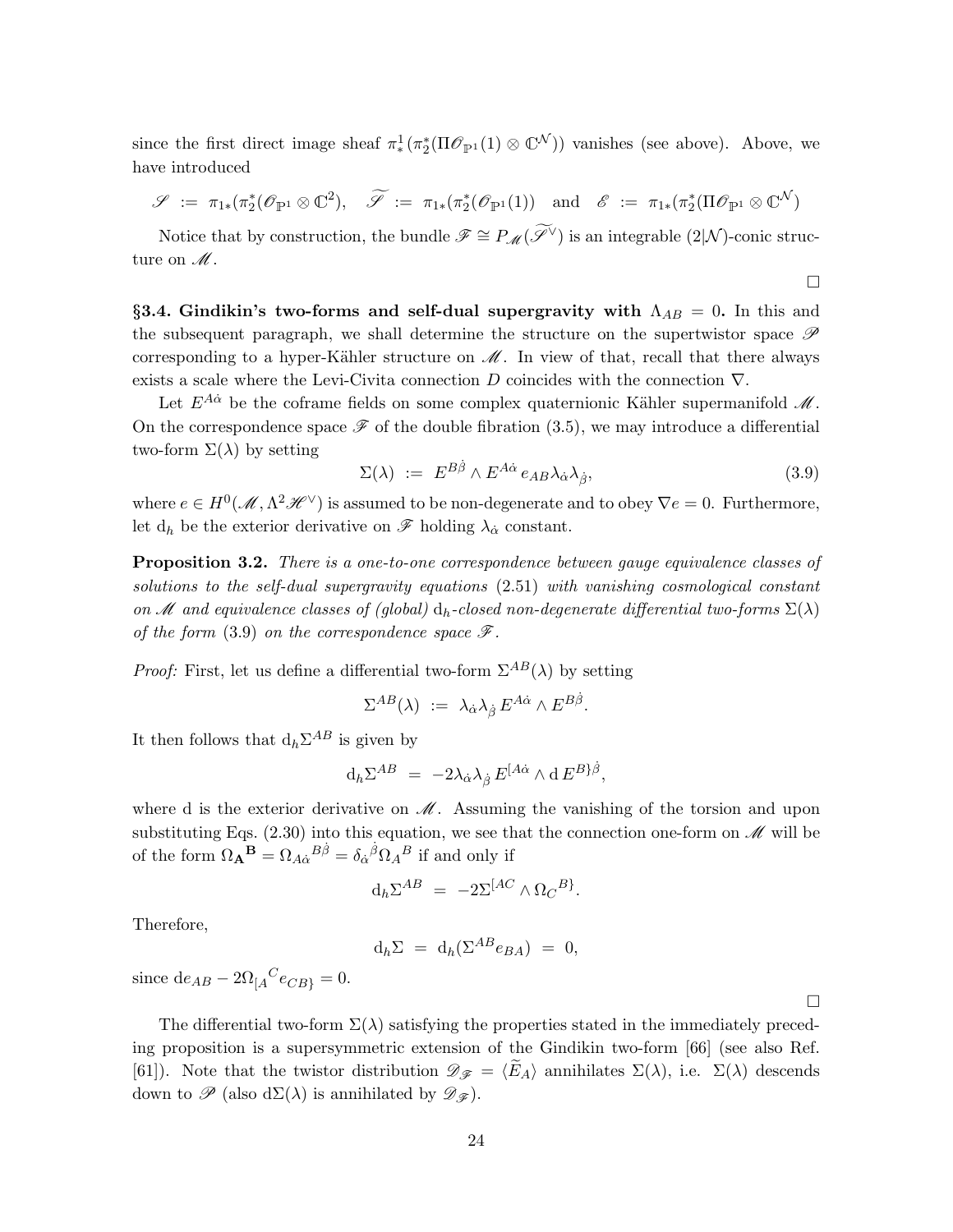§3.5. Supertwistor space for complex hyper-Kähler RC supermanifolds. The question which now arises is how the Gindikin two-form can be obtained from certain data given on the supertwistor space  $\mathscr{P}$ . In the following, we generalize the results known from the purely bosonic situation (see Penrose [21] and also Alekseevsky and Graev [67]).

Let us assume that the supertwistor space  $\mathscr P$  is a holomorphic fibre bundle  $\pi : \mathscr P \to \mathbb P^1$ over the Riemann sphere  $\mathbb{P}^1$ . Later on, in §3.9. we shall see that this condition arises quite naturally. Furthermore, let us consider the line bundle  $\mathscr{O}_{\mathbb{P}^1}(2)$  over  $\mathbb{P}^1 \hookrightarrow \mathscr{P}$  together with its pull-back  $\pi^*\mathscr{O}_{\mathbb{P}^1}(2) \to \mathscr{P}$  to  $\mathscr{P}^8$ . In addition, let  $\Omega^1\mathscr{P}/\mathbb{P}^1$  be the sheaf of relative differential one-forms on  $\mathscr P$  described by

$$
0 \longrightarrow \pi^*\Omega^1\mathbb{P}^1 \longrightarrow \Omega^1\mathscr{P} \longrightarrow \Omega^1\mathscr{P}/\mathbb{P}^1 \longrightarrow 0. \tag{3.10}
$$

According to Alekseevsky and Graev [67], we give the following definition (already adopted to our situation):

**Definition 3.4.** A section  $\omega \in H^0(\mathscr{P}, \Lambda^2(\Omega^1 \mathscr{P}/\mathbb{P}^1) \otimes \pi^* \mathscr{O}_{\mathbb{P}^1}(2))$  of the sheaf  $\Lambda^2(\Omega^1 \mathscr{P}/\mathbb{P}^1) \otimes$  $\pi^*\mathscr{O}_{\mathbb{P}^1}(2)$  is called a holomorphic relative symplectic structure of type  $\mathscr{O}_{\mathbb{P}^1}(2)$  on  $\mathscr{P}$  if it is closed and non-degenerate on the fibres. The integer  $\deg(\mathscr{O}_{\mathbb{P}^1}(2)) = c_1(\mathscr{O}_{\mathbb{P}^1}(2)) = 2$  is called the weight of  $\omega$ .<sup>9</sup>

Then Gindikin's two-form  $\Sigma(\lambda)$  on  $\mathscr F$  can be obtained by pulling back the relative symplectic structure  $\omega$  on  $\mathscr P$  to the correspondence space  $\mathscr F$  (and by dividing it by a constant section of  $\pi^* \mathcal{O}_{\mathbb{P}^1}(2)$ ).

Altogether, we may now summarize all the findings from above by stating the following theorem:

**Theorem 3.2.** There is a one-to-one correspondence between civilized RC supermanifolds  $\mathcal{M}$ of dimension  $(4|2\mathcal{N})$  which are equipped with a hyper-Kähler structure and complex supermanifolds  $\mathscr P$  of dimension  $(3|\mathcal{N})$  such that:

- (i)  $\mathscr P$  is a holomorphic fibre bundle  $\pi : \mathscr P \to \mathbb P^1$  over  $\mathbb P^1$ ,
- (ii)  $\mathscr P$  is equipped with a (4|2N)-parameter family of sections of  $\pi$ , each with normal bundle given by (3.6) and
- (iii) there exists a holomorphic relative symplectic structure  $\omega$  of weight 2 on  $\mathscr{P}$ .

# 3.2. EQUIVALENT FORMULATION  $(\mathcal{N} \neq 4)$

The purpose of this section is to provide an alternative formulation of our above considerations. In this way, we will also be able to describe the case with nonzero cosmological constant. Here, we are generalizing some of the results of Ward [24], of LeBrun [56, 68], of Bailey and Eastwood [60] and of Merkulov [53, 54].

<sup>&</sup>lt;sup>8</sup>Recall that  $\mathscr{O}_{\mathbb{P}^1}(m) := \mathscr{O}_{\mathbb{P}^1}(1)^{\otimes m}$ .

<sup>&</sup>lt;sup>9</sup>Notice that for  $\mathcal{N} = 0$  a relative differential two-form is automatically relatively closed as in this case the fibres of  $\pi$  are two-dimensional.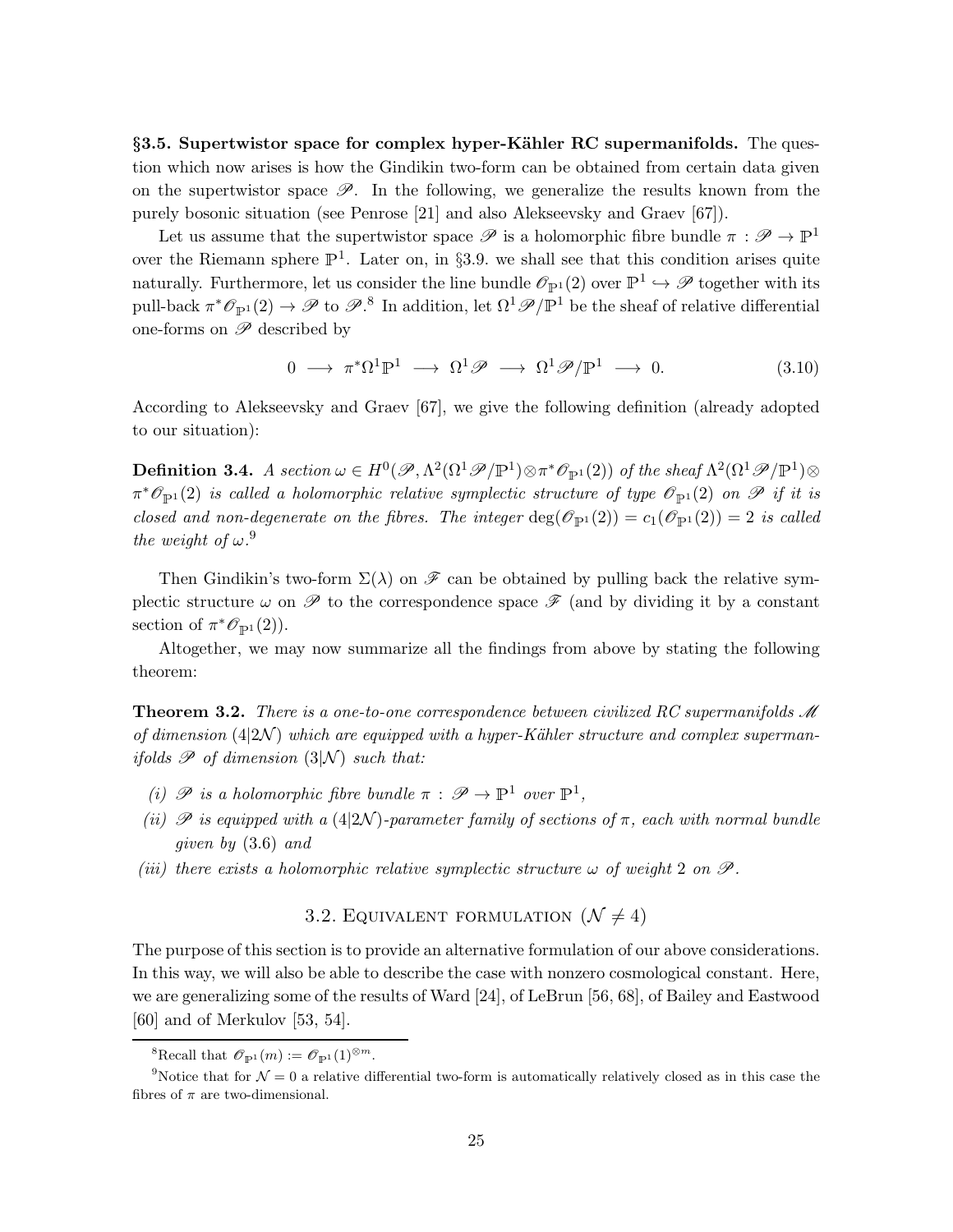Let  $\mathcal{M}$  be a civilized right-flat complex quaternionic RC supermanifold with connection  $\nabla$ . Let further  $\mathscr P$  be its associated supertwistor space. There exist several natural vector bundles on  $\mathscr P$  which encode information about the supermanifold  $\mathscr M$  and about  $\mathscr P$  itself, respectively. In the sequel, we shall be using the notation

$$
\mathscr{E}[m] := \mathscr{E} \otimes (\text{Ber } \widetilde{\mathscr{S}})^{-m} \cong \mathscr{E} \otimes (\Lambda^2 \widetilde{\mathscr{S}})^{-m}
$$
(3.11)

for any locally free sheaf  $\mathscr E$  on  $\mathscr M$ .

§3.6. Universal line bundle. Let us begin by recalling Eq. (3.3). In fact, this equation implies the existence of a natural holomorphic line bundle  $\mathscr{L} \to \mathscr{P}$  over  $\mathscr{P}$ . Following LeBrun's terminology [56], we shall refer to  $\mathscr L$  as the *universal line bundle*. It is defined as follows. Let  $\mathscr{O}_{\mathscr{F}}(-1)$  be again the tautological bundle on  $\mathscr{F}$ . Furthermore, denote by  $\Omega^1 \mathscr{F} / \mathscr{P}$  the sheaf of relative differential one-forms on  $\mathscr{F}$  described by the sequence

$$
0 \longrightarrow \pi_2^*\Omega^1 \mathscr{P} \longrightarrow \Omega^1 \mathscr{F} \longrightarrow \Omega^1 \mathscr{F}/\mathscr{P} \longrightarrow 0. \tag{3.12}
$$

Then we may define the composition

$$
\nabla_{T\mathscr{F}/\mathscr{P}} : \mathscr{O}_{\mathscr{F}}(-1) \stackrel{\pi_1^*\nabla}{\longrightarrow} \mathscr{O}_{\mathscr{F}}(-1) \otimes \pi_1^*\Omega^1 \mathscr{M} \stackrel{\text{id} \otimes \text{res}}{\longrightarrow} \mathscr{O}_{\mathscr{F}}(-1) \otimes \Omega^1 \mathscr{F}/\mathscr{P}, \tag{3.13}
$$

where res denotes the restriction of differential one-forms on  $\mathscr F$  onto the fibres of the projection  $\pi_2 : \mathscr{F} \to \mathscr{M}$ . The universal line bundle  $\mathscr{L}$  is then defined by the zeroth direct image

$$
\mathcal{L} := \pi_{2*}(\ker \nabla_{T\mathcal{F}/\mathcal{P}}). \tag{3.14}
$$

Hence, the fibre of  $\mathscr L$  over a point  $z \in \mathscr P$  is the space of solutions to  $\lambda^{\dot\alpha}\nabla_{A\dot\alpha}\lambda_{\dot\beta} = 0$  on the β-surface  $\pi_1(\pi_2^{-1}(z))$ . Note that  $\mathscr L$  restricted to  $\pi_2(\pi_1^{-1}(x)) \hookrightarrow \mathscr P$ , for  $x \in \mathscr M$ , can be identified with  $\mathscr{O}_{\mathbb{P}^1}(-1)$ .

§3.7. Jacobi bundle. The second bundle over the supertwistor space we are interested in is the so-called *Jacobi bundle* (see also Refs. [56, 54]). Let us denote it by  $\mathscr{J}$ . It is defined to be the solution space of the supertwistor equation

$$
\lambda^{\dot{\alpha}}(\nabla_{A\dot{\alpha}}\omega^B + \delta_A{}^B \pi_{\dot{\alpha}}) = 0, \tag{3.15}
$$

on the β-surface  $\pi_1(\pi_2^{-1}(z))$ . Here,  $\lambda_{\dot{\alpha}}$  is non-zero and obeys (3.3) and  $\pi_{\dot{\alpha}}$  is arbitrary. Note that (3.15) does not depend on the chosen scale on  $\mathcal{M}$ . Note further that the rank of  $\mathcal{J}$  is  $3/N$ . Then we have the following result:

**Proposition 3.3.** There is a natural isomorphism  $T\mathscr{P} \cong \mathscr{J} \otimes \mathscr{L}^{-1}$ .

*Proof:* Let z be a point in  $\mathscr P$  and  $\Sigma := \pi_1(\pi_2^{-1}(z))$  the associated  $\beta$ -surface in  $\mathscr M$ , and let  $\lambda^{\dot\alpha}$ be a section of  $\mathscr{L}$ .

It is always possible to have a one-parameter foliation of  $\Sigma$  since

$$
\lambda_{\dot{\beta}} \lambda^{\dot{\alpha}} \nabla_{A\dot{\alpha}} (\mu^B \lambda^{\dot{\beta}}) = \lambda_{\dot{\beta}} \lambda^{\dot{\beta}} \lambda^{\dot{\alpha}} \nabla_{A\dot{\alpha}} \mu^B = 0,
$$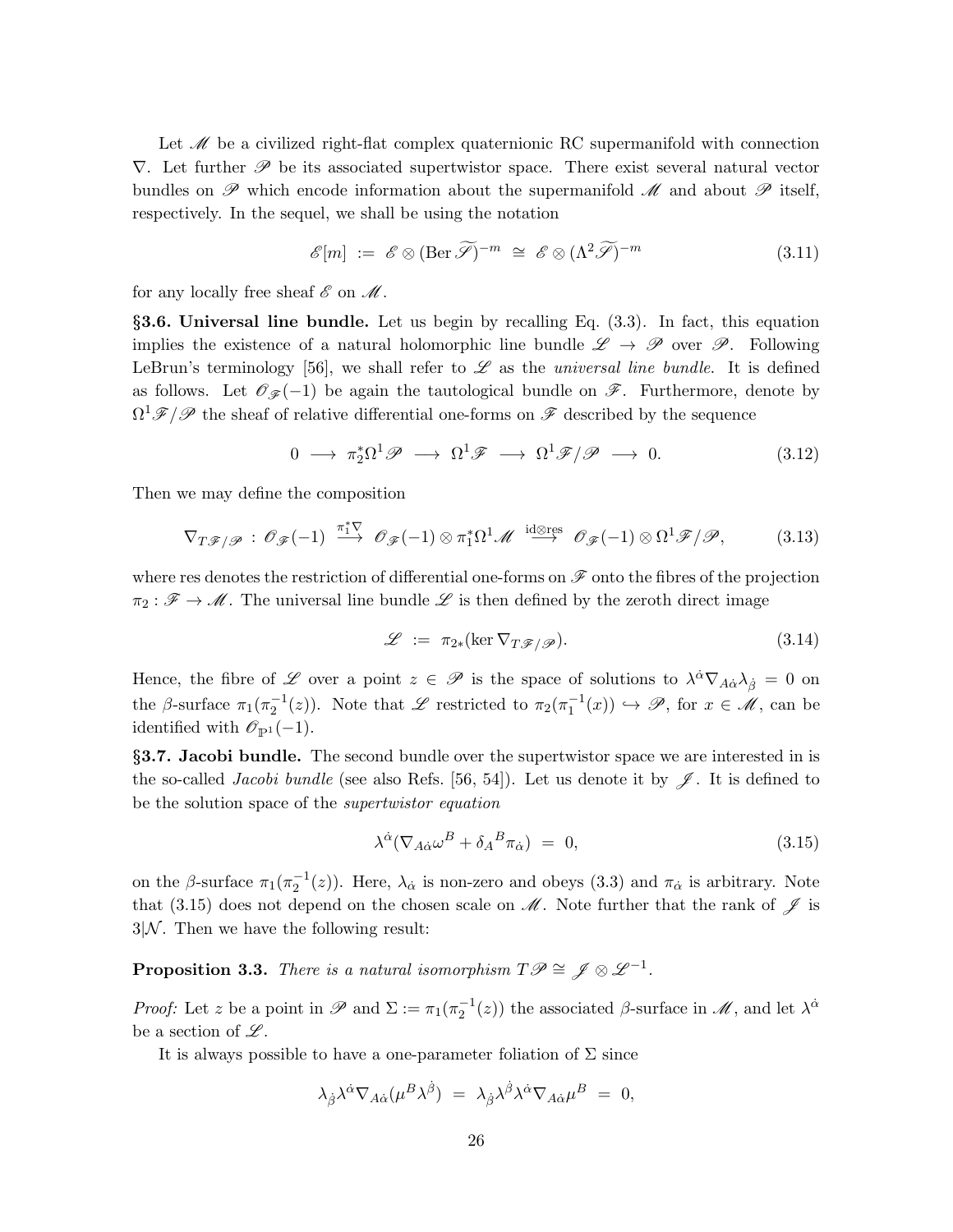where  $\mu^A \lambda^{\dot{\alpha}}$  is any tangent vector field to  $\Sigma$ . Let now  $J = J^{A\dot{\alpha}} E_{A\dot{\alpha}}$  be the associated Jacobi field on Σ. Then any tangent vector  $(\omega^A, \pi_{\alpha})$  at  $z \in \mathscr{P}$  can be represented by Jacobi fields on Σ,

$$
\omega^A \ = \ J^{A\dot\alpha} \lambda_{\dot\alpha} \qquad \text{and} \qquad \pi_{\dot\alpha} \ = \ J^{B\dot\beta} \nabla_{B\dot\beta} \lambda_{\dot\alpha},
$$

subject to the constraint

$$
\mathcal{L}_J X \mod T\Sigma = [J, X] \mod T\Sigma = 0
$$
 for any  $X \in T\Sigma$ .

Note that the above equations are unaffected by changes of the form  $J^{A\dot{\alpha}} \mapsto J^{A\dot{\alpha}} + J^{A}\lambda^{\dot{\alpha}}$ , where  $J^A \lambda^{\dot{\alpha}}$  is also a Jacobi field which is in addition tangent to  $\Sigma$ . Therefore, tangent vectors at  $z \in \mathscr{P}$  are actually represented by *equivalence classes* of Jacobi fields, where two Jacobi fields are said to be equivalent if their difference lies in  $T\Sigma$ .

Explicitly, the constraint  $[J, X] \in T\Sigma$  reads as

$$
\lambda_{\dot{\beta}}(\lambda^{\dot{\alpha}}\nabla_{A\dot{\alpha}}J^{B\dot{\beta}} - \delta_A{}^B J^{C\dot{\gamma}}\nabla_{C\dot{\gamma}}\lambda^{\dot{\beta}}) = 0. \tag{3.16}
$$

 $\Box$ 

Using this expression, one may straightforwardly check that  $\omega^A$  obeys the supertwistor equation (3.15). Hence, the mapping  $J \otimes \lambda \mapsto \omega$  defines a morphism  $T\mathscr{P} \otimes \mathscr{L} \to \mathscr{J}$ . Since the solution space of (3.15) is of the right dimensionality, we have thus constructed an isomorphism.

§3.8. Einstein bundle. The last vector bundle we are about to define is the *Einstein bundle*. Originally, it was introduced by LeBrun [56] in the context of the ambitwistor space (the space of complex null-geodesics of some given complex four-dimensional manifold) and its relation to the (full) Einstein equations. He showed that non-vanishing sections of this bundle are in oneto-one correspondence with Einstein metrics in the given conformal class. Unfortunately, the Einstein bundle on ambitwistor space and its generalization to superambitwistor space in the context of  $\mathcal{N} = 1$  supergravity (cf. Merkulov [54]) seem only to be definable in terms of their inverse images on the associated correspondence space, that is, so far it lacks a description in terms of the intrinsic structure of the (super)ambitwistor space. As we shall see in a moment, this will not be the case if the (super)manifold under consideration is (super)conformally right-flat. It is this additional condition that allows for giving an explicit description of this bundle in terms of natural holomorphic sheaves on the (super)twistor space. As we shall see, this bundle will also yield a reinterpretation of the results given in Thm. 3.2. Our subsequent discussion is a generalization of the ideas of [56, 60, 53, 54].

Next we introduce a second-order differential operator,  $\Delta$ , on the correspondence space  $\mathscr F$  which is given in the structure frame by

$$
\Delta_{AB} := \lambda^{\dot{\alpha}} \lambda^{\dot{\beta}} (\nabla_{\{A\dot{\alpha}} \nabla_{B|\dot{\beta}} + R_{AB\dot{\alpha}\dot{\beta}}), \tag{3.17}
$$

where  $\lambda_{\dot{\alpha}}$  obeys (3.3) and  $R_{AB\dot{\alpha}\dot{\beta}}$  is the  $R_{\tilde{\mathscr{S}}}^{+}$ -part of the curvature as discussed in Prop. 2.6. It then follows that  $\Delta$  is independent of the choice of scale if it acts on sections of  $\pi_1^{-1} \mathcal{O}_{\mathcal{M}}[-1]$ .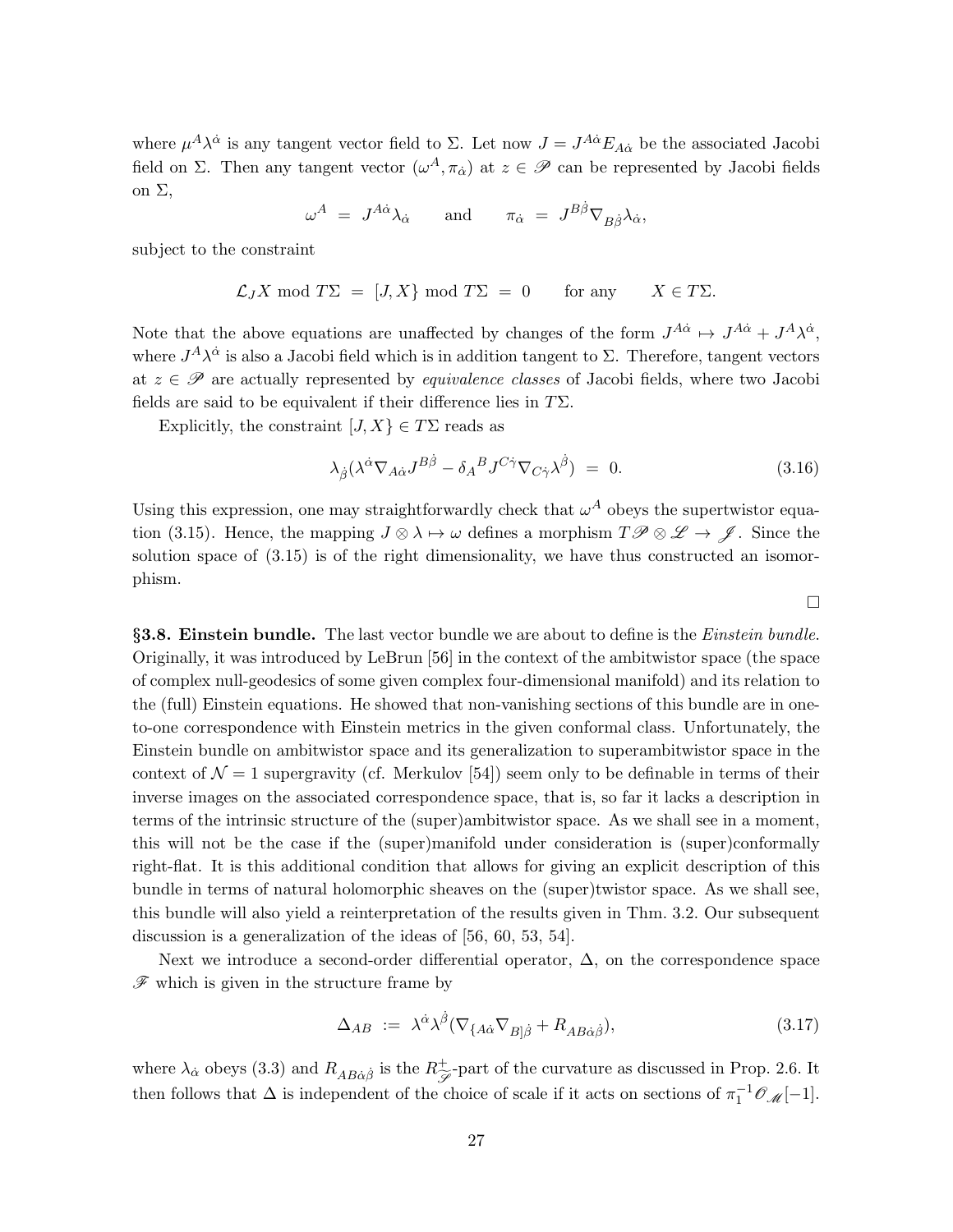This can be seen as follows: let  $\varphi$  be a section of  $\mathcal{O}_{\mathcal{M}}[k]$ . If one performs a change of scale according to  $\tilde{\varepsilon} \mapsto \gamma \tilde{\varepsilon}$ , the connection changes as follows:

$$
\widehat{\nabla}_{\widehat{A}\widehat{\alpha}}\varphi = \gamma^{-\kappa}(\nabla_{A\dot{\alpha}}\varphi - k\gamma_{A\dot{\alpha}}\varphi), \tag{3.18}
$$

where  $\kappa$  was defined in (2.21) and  $\gamma_{A\dot{\alpha}} := E_{A\dot{\alpha}} \log \gamma$ , as before. Therefore, if one chooses  $k = -1$  one arrives after a few lines of algebra at

$$
\widehat{\nabla}_{\{\widehat{A}(\widehat{\alpha}}\widehat{\nabla}_{\widehat{B}|\widehat{\beta})}\varphi = \gamma^{-2\kappa}(\nabla_{\{A(\dot{\alpha}}\nabla_{B|\dot{\beta})}\varphi + \nabla_{\{A(\dot{\alpha}}\gamma_{B|\dot{\beta})}\varphi - \gamma_{\{A(\dot{\alpha}}\gamma_{B|\dot{\beta})}\varphi\}}). \tag{3.19}
$$

In a similar manner, one may verify that

$$
\widehat{R}_{\widehat{A}\widehat{B}\widehat{\alpha}\widehat{\beta}} = \gamma^{-2\kappa} (R_{AB\dot{\alpha}\dot{\beta}} - \nabla_{\{A(\dot{\alpha}}\gamma_{B]\dot{\beta})} + \gamma_{\{A(\dot{\alpha}}\gamma_{B]\dot{\beta})}\}.
$$
\n(3.20)

Combining these two expressions, one arrives at the desired result.

As  $\Delta$  acts on the fibres of  $\pi_2$ :  $\mathscr{F} \to \mathscr{P}$ , we can define the Einstein bundle  $\mathscr{E}$  on  $\mathscr{P}$  by the following resolution:

$$
0 \longrightarrow \pi_2^{-1} \mathscr{E} \longrightarrow \pi_1^{-1} \mathscr{O}_{\mathscr{M}}[-1] \stackrel{\Delta}{\longrightarrow} \pi_1^*(\odot^2 \mathscr{H}^{\vee}[-3]) \otimes \mathscr{O}_{\mathscr{F}}(2) \longrightarrow 0, \tag{3.21}
$$

where  $\mathcal{O}_{\mathcal{F}}(2)$  is the second tensor power of the dual of the tautological bundle  $\mathcal{O}_{\mathcal{F}}(-1)$  on the correspondence space  $\mathscr{F}$ .

We are now in the position to relate the four bundles  $T\mathscr{P}, \mathscr{L}, \mathscr{J}$  and  $\mathscr{E}$  among themselves by virtue of the following proposition:

**Proposition 3.4.** There is a natural isomorphism of sheaves  $\mathscr{E} \cong \Omega^1 \mathscr{P} \otimes \mathscr{L}^{-2} \cong \mathscr{J}^{\vee} \otimes \mathscr{L}^{-1}$ .

Proof: The second isomorphism is the one proven in Prop. 3.3. So it remains to verify the first one. Recall again that  $T\mathscr{P} \cong \mathscr{J} \otimes \mathscr{L}^{-1}$ , that is, the fibre of  $T\mathscr{P}$  over some point  $z \in \mathscr{P}$ is the space of solutions of the supertwistor equation on  $\pi_2^{-1}(z)$  for  $\omega^A$  being of homogeneous degree one in  $\lambda_{\alpha}$ . The fibre of the Einstein bundle  $\mathscr{E}$  over  $z \in \mathscr{P}$  coincides with the kernel of  $\Delta$  on the same subsupermanifold  $\pi_2^{-1}(z) \hookrightarrow \mathscr{F}$ .

Consider now the scalar

$$
Q := (2 - \mathcal{N})\omega^A \lambda^{\dot{\alpha}} \nabla_{A\dot{\alpha}} \varphi - \varphi(-)^{p_A} \lambda^{\dot{\alpha}} \nabla_{A\dot{\alpha}} \omega^A,
$$

where  $\varphi$  is a section of  $\pi_1^{-1} \mathcal{O}_{\mathcal{M}}[-1]$  and  $\omega^A$  a solution to the supertwistor equation (3.15). Clearly, Q is of homogeneous degree two in  $\lambda_{\alpha}$  and as one may check, it is independent of the choice of scale. In showing the latter statement, one needs the relation

$$
\lambda^{\dot\alpha}\nabla_{A\dot\alpha}\omega^B\ =\ \frac{1}{2-\mathcal{N}}\delta_A{}^B(-)^{p_C}\lambda^{\dot\gamma}\nabla_{C\dot\gamma}\omega^C,
$$

which follows from the supertwistor equation  $(3.15)$ . In addition, upon using the very same equation (3.15) together with  $\Delta_{AB}\varphi = 0$ , one finds that

$$
\lambda^{\dot{\alpha}} \nabla_{A\dot{\alpha}} Q = 0.
$$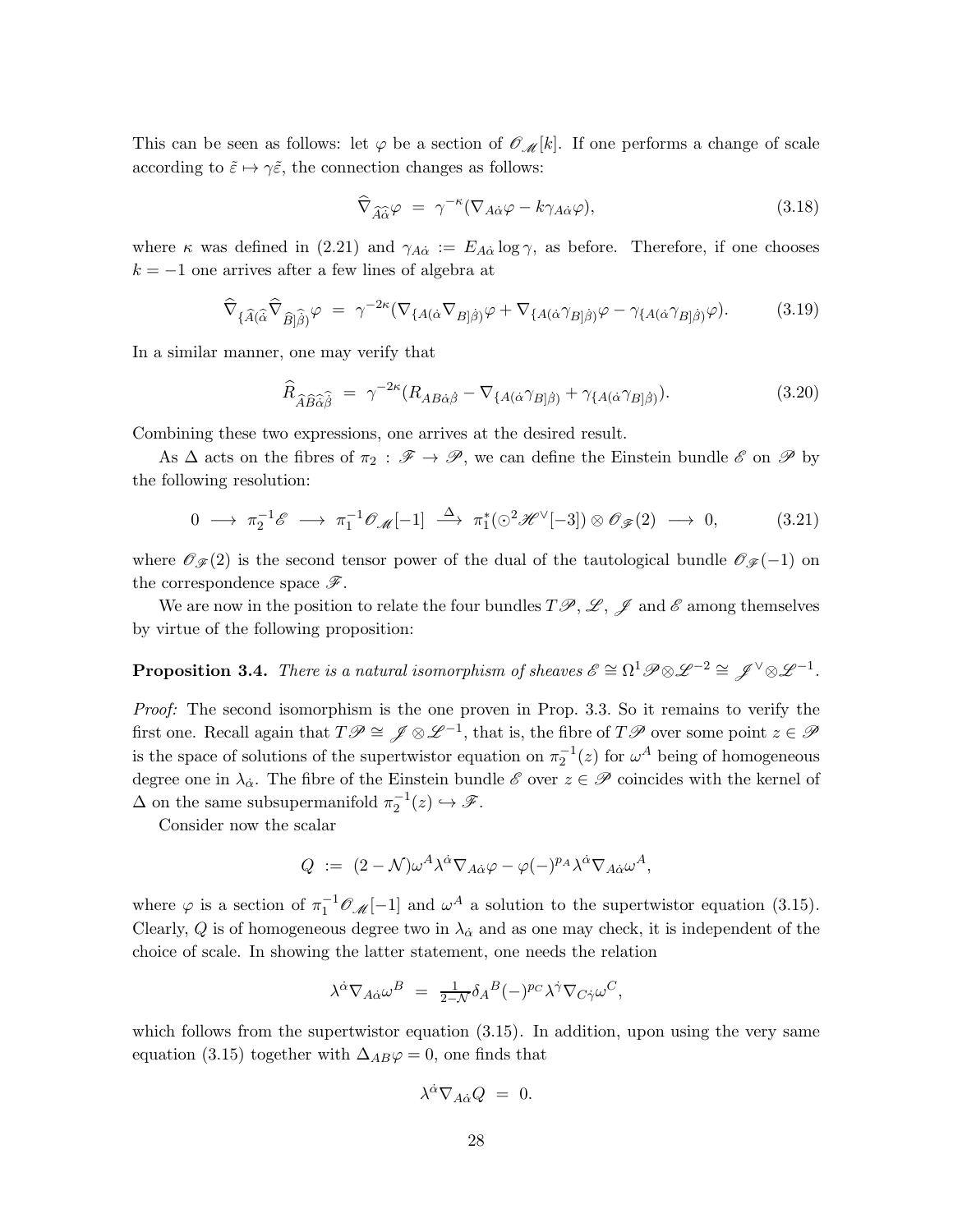Hence, the quantity Q corresponds to a point in the fibre of  $\mathscr{L}^{-2}$  over the point  $z \in \mathscr{P}$ . Altogether, Q provides a non-degenerate  $\mathscr{L}^{-2}$ -valued pairing of the fibres of tangent bundle  $T\mathscr{P}$  and of the Einstein bundle  $\mathscr{E}$ , thus establishing the claimed isomorphism.

This shows, as indicated earlier, that the Einstein bundle is fully determined in terms of the intrinsic structure of the supertwistor space.

 $\Box$ 

§3.9. Hyper-Kähler structures. The next step is to verify the following statement:

**Proposition 3.5.** There is a natural one-to-one correspondence between scales on a civilized right-flat complex quaternionic RC supermanifold M in which the  $R^+_{\widetilde{\mathscr{S}}}$ -part of the curvature vanishes and nonvanishing sections of the Einstein bundle  $\mathscr E$  over the associated supertwistor space P.

Putting it differently, nonvanishing sections of the Einstein bundle are in one-to-one correspondence with (equivalence classes of) solutions to the self-dual supergravity equations with nonzero cosmological constant.

*Proof:* By our convexity assumption (recall that  $\mathcal M$  is assumed to be civilized; putting it differently, there is a Stein covering of  $\mathscr{M}$ , we have  $H^q(\pi_2^{-1}(z), \mathbb{C}) \cong 0$  for  $z \in \mathscr{P}$  and  $q \ge 1$ . Let  $\mathscr{U} \subset \mathscr{M}$  be an open subset and set  $\mathscr{U}' := \pi_1^{-1}(\mathscr{U}) \subset \mathscr{F}$  and  $\mathscr{U}'' := \pi_2(\mathscr{U}') \subset \mathscr{P}$ . Therefore, we have an isomorphism<sup>10</sup>

$$
H^r(\mathscr{U}'',\mathscr{E}) \cong H^r(\mathscr{U}',\pi_2^{-1}\mathscr{E}).
$$

Hence, in order to compute  $H^r(\mathcal{U}'',\mathcal{E})$  we need to compute  $H^r(\mathcal{U}',\pi_2^{-1}\mathcal{E})$ . However, the latter cohomology groups can be computed from the exact resolution (3.21) upon applying the direct image functor

$$
0\;\longrightarrow\;\pi_{1*}(\pi_2^{-1}\mathscr{E})\;\longrightarrow\;\pi_{1*}\mathscr{R}^0\;\longrightarrow\;\pi_{1*}\mathscr{R}^1\;\longrightarrow\;\pi_{1*}^1(\pi_2^{-1}\mathscr{E})
$$

where we have abbreviated

$$
\mathscr{R}^0 := \pi_1^{-1} \mathscr{O}_{\mathscr{M}}[-1] \quad \text{and} \quad \mathscr{R}^1 := \pi_1^* (\odot^2 \mathscr{H}^{\vee}[-3]) \otimes \mathscr{O}_{\mathscr{F}}(2).
$$

In addition, there is a spectral sequence converging to

$$
H^{p+q}(\mathscr{U}',\pi_2^{-1}\mathscr{E}),
$$

with

$$
E_1^{p,q} \cong H^0(\mathscr{U}, \pi_{1*}^q \mathscr{R}^p).
$$

Notice the sheaves in resolution have vanishing higher direct images while the zeroth images are given by

$$
\pi_{1*}\mathscr{R}^0 \cong \mathscr{O}_{\mathscr{M}}[-1],
$$
  

$$
\pi_{1*}\mathscr{R}^1 \cong (\odot^2 \mathscr{H}^\vee \otimes \odot^2 \widetilde{\mathscr{S}}^\vee)[-1].
$$

 $10$ Note that this in fact holds true for any locally free sheaf on the supertwistor space.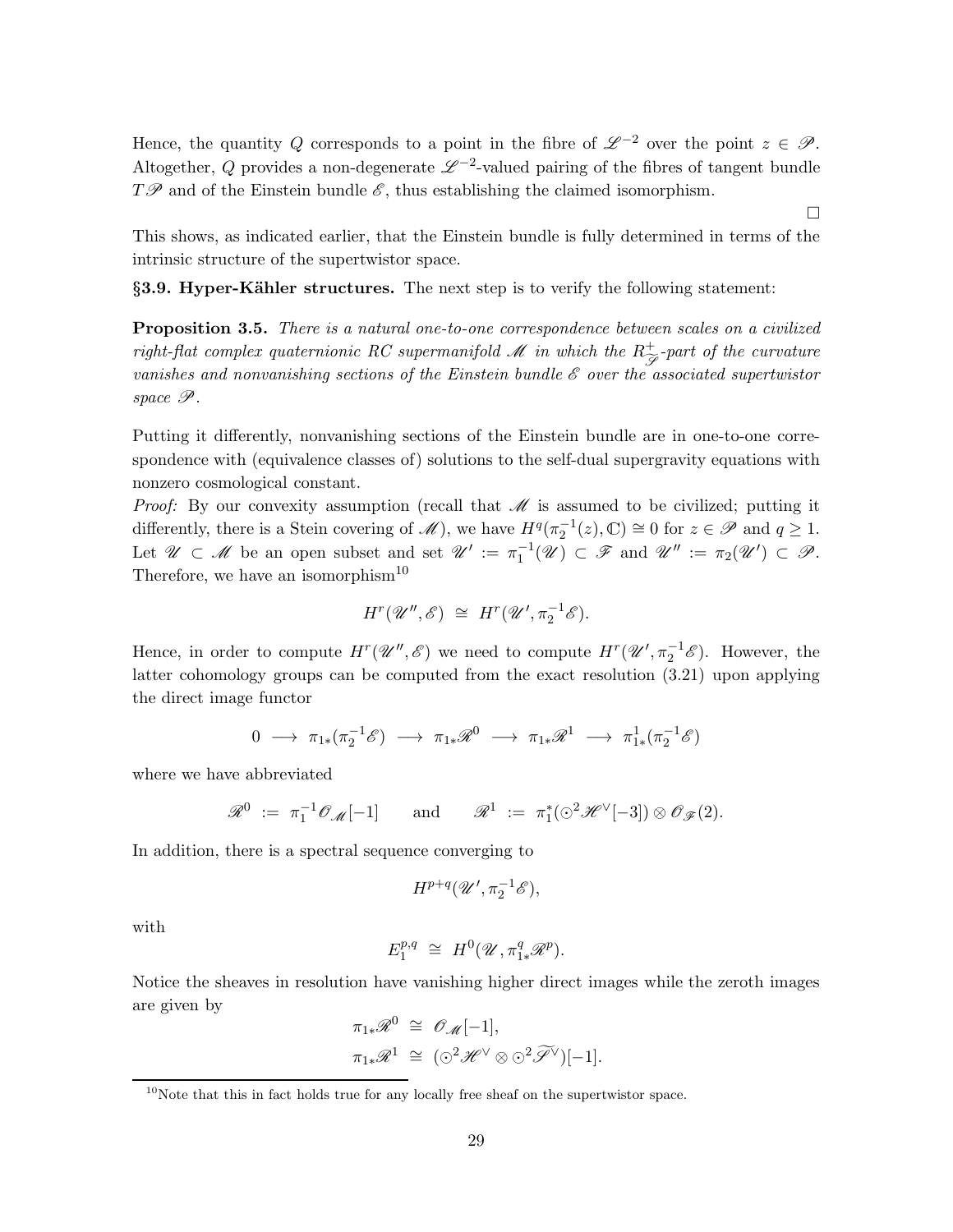Therefore, the cohomology group  $H^0(\mathscr{U}'',\mathscr{E}) \cong H^0(\mathscr{U}',\pi_2^{-1}\mathscr{E})$  is isomorphic to the kernel of a second order differential operator which by virtue of our above discussion turns out to be the solution space of

$$
(\nabla_{\{A(\dot{\alpha}}\nabla_{B|\dot{\beta})} + R_{AB\dot{\alpha}\dot{\beta}})\varphi = 0,
$$

where  $\varphi$  is a nonvanishing section of  $\mathscr{O}_{\mathscr{M}}[-1]$ . As discussed above, this equation is independent of the choice of scale on  $\mathcal M$ . Since  $\varphi$  is a nonvanishing section of  $\mathcal O_{\mathcal M}[-1]$ , we may always work in the scale where  $\varphi = 1$ . Thus, the above equation implies that  $R_{AB\dot{\alpha}\dot{\beta}}$  must vanish and the proof is completed.

 $\Box$ 

 $\Box$ 

Let now  $\tau$  be the section of  $\mathscr E$  corresponding to the scale where  $R^+_{\widetilde{\mathscr{S}}}$  vanishes. Obviously, it defines a  $(2|\mathcal{N})$ -dimensional distribution on the supertwistor space  $\mathscr P$  given by the kernel of  $\tau$ . One also says that  $\tau$  is a non-degenerate holomorphic contact form determing a holomorphic contact structure (a distribution of Graßmann even codimension one) on  $\mathscr{P}$ . Thus, non-degeneracy of  $\tau$  insures a nonvanishing cosmological constant. In addition, let  $\nabla$  be the connection on  $\mathscr M$  defined by this chosen scale. In the remainder, we shall show that degenerate contact structures on  $\mathscr P$  are in one-to-one correspondence with (equivalence classes of) solutions to the self-dual supergravity equations with zero cosmological constant.

**Proposition 3.6.** The  $(4|2\mathcal{N})$ -dimensional distribution on  $\mathscr{F}$  defined by  $\pi^*_2 \tau$  coincides with the (4|2N)-dimensional distribution defined by  $\pi_1^* \nabla$ .

*Proof:* Recall that  $\mathscr{E} \cong \Omega^1 \mathscr{P} \otimes \mathscr{L}^{-2}$ . Then we note that the pairing  $\Omega^1 \mathscr{P} \otimes \mathscr{L}^{-2} \times T \mathscr{P} \to \mathscr{L}^{-2}$ is given by

$$
(2-\mathcal{N})\omega^A\lambda^{\dot{\alpha}}\nabla_{A\dot{\alpha}}\varphi-\varphi(-)^{p_A}\lambda^{\dot{\alpha}}\nabla_{A\dot{\alpha}}\omega^A,
$$

as follows by the discussion given in the proof of Prop. 3.4. Here,  $\varphi$  represents  $\tau$  on  $\mathscr F$  and  $\omega^A$ corresponds to a tangent vector on  $\mathscr{P}$ . In the scale defined by  $\tau$ , we have  $\varphi = 1$  (cf. the proof of the immediately preceding proposition). By virtue of the the supertwistor equation (3.15), we conclude that the distribution on the correspondence space  $\mathscr F$  defined by the vanishing of this pairing is given by

$$
\lambda^{\dot{\alpha}} \nabla_{A \dot{\alpha}} \omega^B = 0.
$$

Eq. (3.16) in turn implies that a solution to this equation must correspond to a Jacobi field  $J^{A\dot{\alpha}}$  which satisfies

$$
J^{A\dot\alpha} \lambda^{\dot\beta}\nabla_{A\dot\alpha} \lambda_{\dot\beta} \ = \ 0.
$$

Therefore, we have a correspondence between subspaces of the fibre of  $T\mathscr{P}$  over a point  $z \in \mathscr{P}$  which are annihilated by the differential one-form  $\tau$  and Jacobi fields on the  $\beta$ -surface  $\Sigma = \pi_1(\pi_2^{-1}(z)) \hookrightarrow \mathscr{M}$  which are annihilated by the differential one-form  $E^{A\dot{\alpha}}\lambda^{\dot{\beta}}\nabla_{A\dot{\alpha}}\lambda_{\dot{\beta}}$ . In fact, this form is the push-forward to  $\mathscr M$  of the differential one-form on  $\mathscr F$  defining the distribution given by  $\pi_1^* \nabla$ .

Then we have the following result: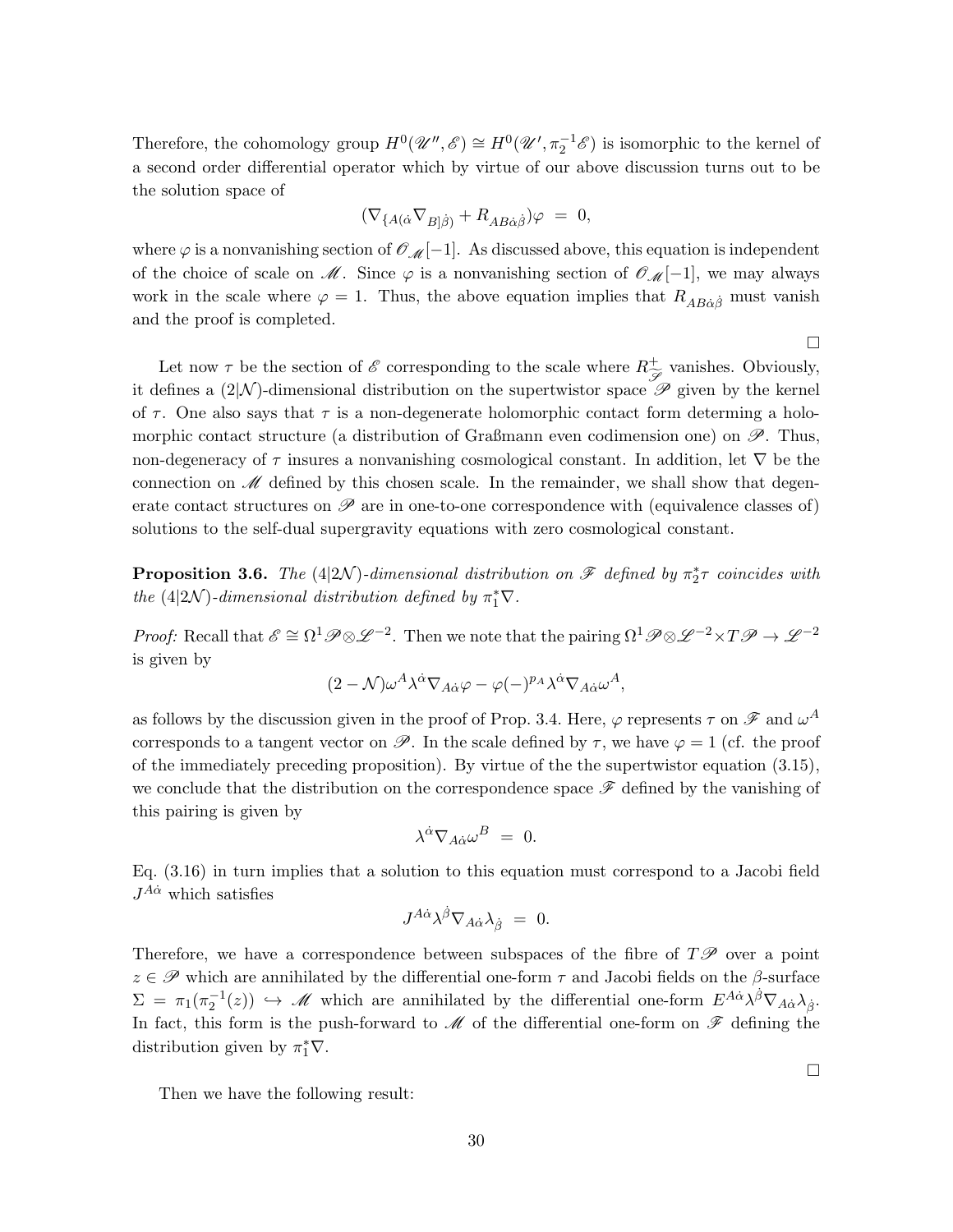**Proposition 3.7.** Let  $\tau$  be the section of the Einstein bundle  $\mathscr{E} \to \mathscr{P}$  corresponding to the scale in which  $R^+_{\widetilde{\mathscr{S}}}$  vanishes. In this scale, the cosmological constant will vanish if and only if the distribution on  $\mathscr P$  defined by  $\tau$  is integrable. Hence, the Ricci tensor is zero.

This means that nonvanishing integrable sections of the Einstein bundle (that is, degenerate contact structures) are in one-to-one correspondence with (equivalence classes of) solutions to the self-dual supergravity equations with zero cosmological constant.

*Proof:* Obviously, showing integrability of the distribution on  $\mathscr P$  defined by  $\tau$  is equivalent to showing the integrability of the distribution on  $\mathscr F$  defined by the pull-pack  $\pi_2^*\tau$ . Prop. 3.6. implies that the distribution defined by  $\pi_2^* \tau$  will be integrable if and only if  $\widetilde{\mathscr{S}}^{\vee}$  is projectively flat in the scale defined by  $\tau$  (see also comment after proof of Prop. 3.1. leading to Eq. (3.3)). We conclude from Prop. 2.6. that in addition to  $R_{AB\dot{\alpha}\dot{\beta}}$  also  $\Lambda_{AB}$  must vanish. Hence, the Ricci tensor is zero.

 $\Box$ 

Recall that  $\tau$  defines a (2|N)-dimensional distribution on  $\mathscr{P}$ . If this distribution is integrable, it gives a foliation of  $\mathscr{P}$  by  $(2|\mathcal{N})$ -dimensional subsupermanifolds. In fact, it yields a holomorphic fibration

$$
\mathscr{P} \to \mathbb{P}^1 \tag{3.22}
$$

of the supertwistor space over the Riemann sphere (see also Penrose [21] for the purely bosonic situation). Remember that this fibration was one of the assumptions made in Thm. 3.2. Therefore, we may conclude that if the distribution  $\tau$  is integrable the supertwistor space  $\mathscr P$ is equipped with a relative symplectic structure as stated in point (iii) of Thm. 3.2.

§3.10. Summary. Let us summarize all the correspondences derived above in the following table:

| supertwistor spaces $\mathscr{P}$     | civilized right-flat complex quaternionic RC super-<br>manifolds, i.e. $C_{AB\dot{\alpha}\dot{\beta}\dot{\gamma}}{}^{\delta} = 0$ |
|---------------------------------------|-----------------------------------------------------------------------------------------------------------------------------------|
| supertwistor spaces $\mathscr P$ with | civilized right-flat complex quaternionic RC su-                                                                                  |
| non-degenerate holomorphic            | permanifolds which are self-dual Einstein, i.e.                                                                                   |
| contact structures                    | $C_{AB\dot{\alpha}\dot{\beta}\dot{\gamma}}{}^{\dot{\delta}}=0$ and $R_{AB\dot{\alpha}}{}^{\dot{\beta}}=0$                         |
| supertwistor spaces $\mathscr P$ with | civilized right-flat complex quaternionic RC super-                                                                               |
| degenerate holomorphic                | manifolds which are self-dual, i.e. $C_{AB\dot{\alpha}\dot{\beta}\dot{\gamma}}{}^{\delta} = 0$ ,                                  |
| contact structures                    | $R_{AB\dot{\alpha}}{}^{\dot{\beta}}=0$ and $\Lambda_{AB}=0$                                                                       |

We remind the reader that the curvature components can be found in Prop. 2.6.

3.3. BUNDLE OF LOCAL SUPERTWISTORS  $(\mathcal{N} \neq 4)$ 

This subsection is devoted to the bundle of local supertwistors and its implications on the supermanifolds under consideration. Here, we give a generalization of methods developed by Penrose [69], by LeBrun [56] and by Bailey and Eastwood [60]. So, let  $\mathcal{M}$  be a civilized right-flat complex quaternionic RC supermanifold with connection  $\nabla$ , in the sequel.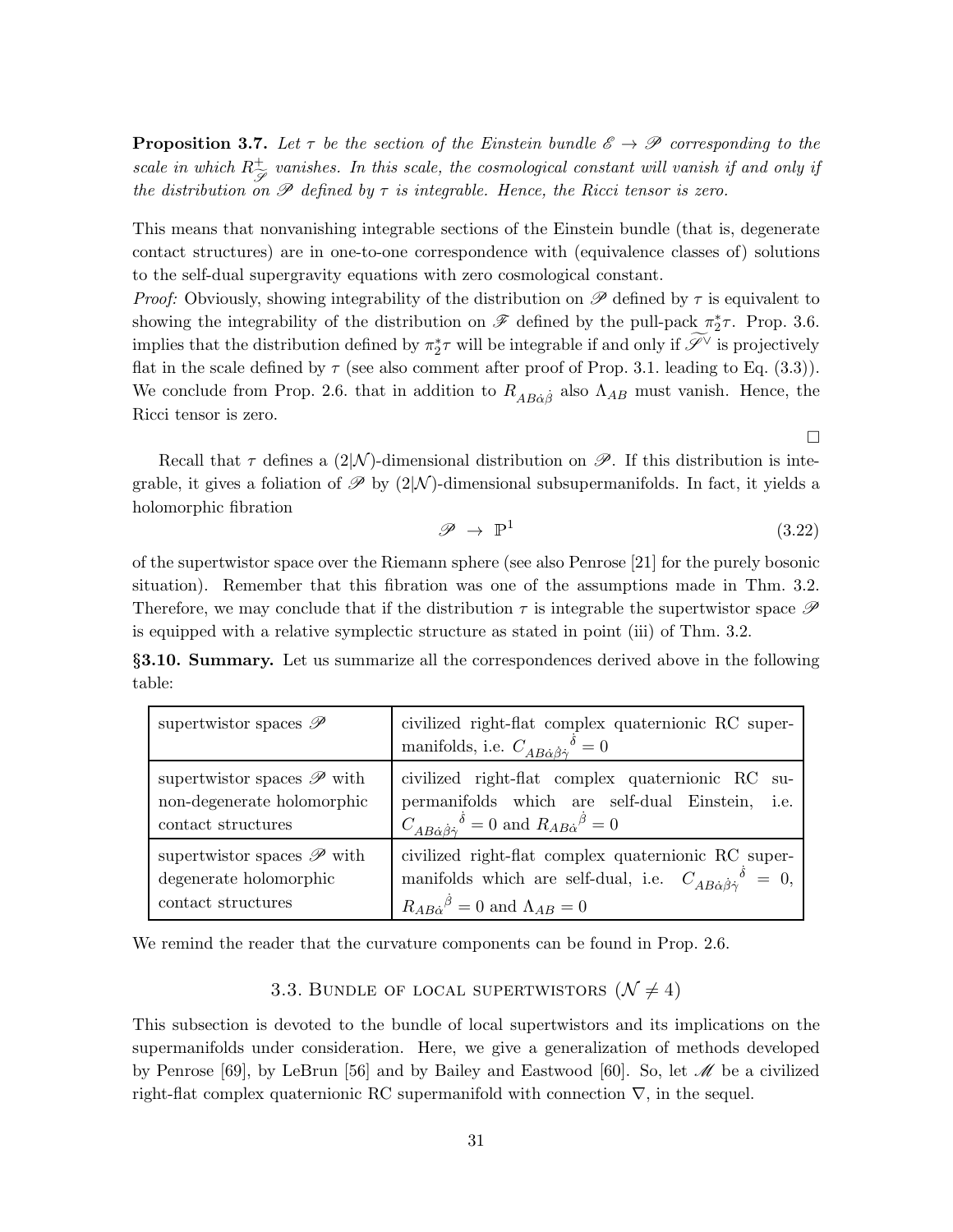§3.11. Bundle of local supertwistors. Let us start by recalling the jet sequence (for a proof, see e.g. Manin [51])

$$
0 \longrightarrow \Omega^1 \mathscr{M} \otimes \mathscr{E} \longrightarrow \text{Jet}^1 \mathscr{E} \longrightarrow \mathscr{E} \longrightarrow 0,
$$
 (3.23)

where  $\mathscr E$  is some locally free sheaf on  $\mathscr M$  and  $\mathrm{Jet}^1\mathscr E$  is the sheaf of first-order jets of  $\mathscr E$ . Recall further the factorization of the tangent bundle of M as  $T\mathscr{M} \cong \mathscr{H} \otimes \widetilde{\mathscr{S}}$ . Choose now  $\mathscr{E}$  to be  $\mathscr{H}$ . Hence, the above sequence becomes

$$
0 \longrightarrow (\mathcal{H} \otimes \mathcal{H}^{\vee}) \otimes \widetilde{\mathcal{I}}^{\vee} \longrightarrow \text{Jet}^{1}\mathcal{H} \longrightarrow \mathcal{H} \longrightarrow 0. \tag{3.24}
$$

Since,  $(\mathscr{H} \otimes \mathscr{H}^{\vee})_0 \otimes \widetilde{\mathscr{I}}^{\vee}$ , where  $(\mathscr{H} \otimes \mathscr{H}^{\vee})_0$  means the trace-free part of  $\mathscr{H} \otimes \mathscr{H}^{\vee}$ , is a subbundle of  $\Omega^1 \mathscr{M} \otimes \mathscr{H}$ , i.e.

$$
0 \longrightarrow (\mathscr{H} \otimes \mathscr{H}^{\vee})_0 \otimes \widetilde{\mathscr{S}}^{\vee} \longrightarrow \Omega^1 \mathscr{M} \otimes \mathscr{H}, \qquad (3.25)
$$

we may define a rank-4|N bundle, denoted by  $\mathscr{T}$ , over  $\mathscr{M}$  by the following sequence:

$$
0 \longrightarrow (\mathscr{H} \otimes \mathscr{H}^{\vee})_0 \otimes \widetilde{\mathscr{S}}^{\vee} \longrightarrow \text{Jet}^1\mathscr{H} \longrightarrow \mathscr{T} \longrightarrow 0. \tag{3.26}
$$

We shall call  $\mathscr T$  the bundle of local supertwistors. The reason for naming it like this will become clear in due course of our subsequent discussion.

As a first result, we obtain from (3.24) and (3.26) a natural isomorphism:

$$
\text{Ber } \mathcal{T} \cong \text{Ber } \mathcal{H} \otimes (\text{Ber } \widetilde{\mathcal{S}})^{-1}.
$$
\n(3.27)

Hence, by virtue of (2.15) we may conclude that

$$
\text{Ber } \mathcal{T} \cong \mathcal{O}_{\mathcal{M}}. \tag{3.28}
$$

Furthermore, in a structure frame,  $\mathscr T$  may be described by natural fibre coordinates of the form  $(\omega^A, \pi_{\alpha})$ . Under a change of scale  $\tilde{\varepsilon} \mapsto \gamma \tilde{\varepsilon}$ , these coordinates behave as

$$
\omega^A \mapsto \widehat{\omega}^{\widehat{A}} = \gamma^{\frac{1}{2}\kappa} \omega^A \quad \text{and} \quad \pi_{\dot{\alpha}} \mapsto \widehat{\pi}_{\widehat{\dot{\alpha}}} = \gamma^{-\frac{1}{2}\kappa} (\pi_{\dot{\alpha}} - \omega^A \gamma_{A\dot{\alpha}}), \tag{3.29}
$$

which is an immediate consequence of the transformation laws (2.39). Remember that the constant  $\kappa$  appearing above was introduced in (2.21) and  $\gamma_{A\dot{\alpha}}$  was defined to be  $\gamma_{A\dot{\alpha}} =$  $E_{A\dot{\alpha}}$  log  $\gamma$ . Altogether, these considerations imply that there is a canonical exact sequence

$$
0 \longrightarrow \widetilde{\mathscr{S}}^{\vee} \longrightarrow \mathscr{T} \longrightarrow \mathscr{H} \longrightarrow 0. \tag{3.30}
$$

§3.12. Local supertwistor connection. In the class of affine connections on the bundle  $\mathscr{T}$ , there exists a distinguished one referred to as the *local supertwistor connection*, in the following. This is an immediate consequence of the scaling behavior (3.29), as we shall see now. Let us mention in passing that this particular connection will be unique and independent of the choice of scale on  $\mathcal M$ .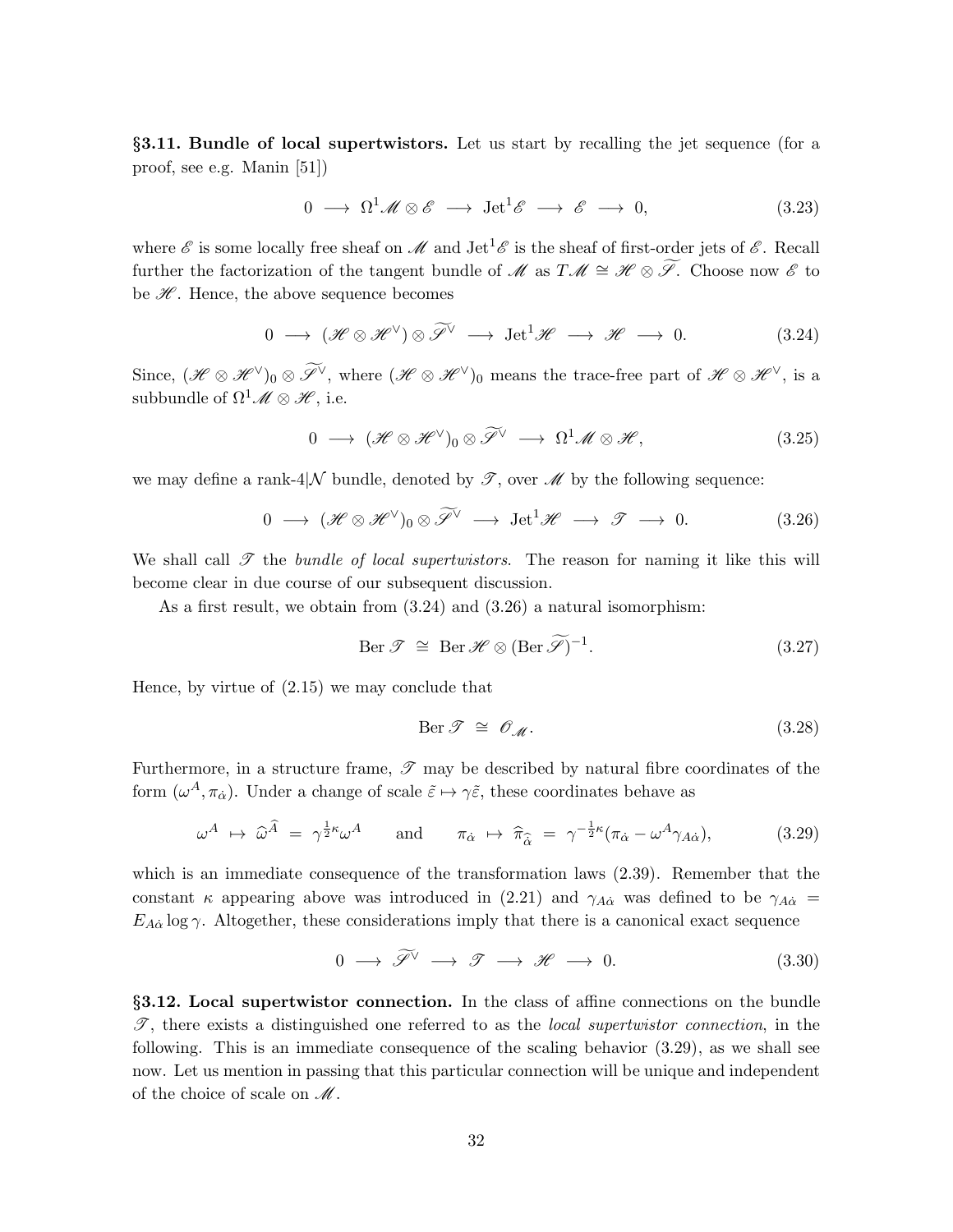Let us recall the supertwistor equation  $(3.15)$ , which we repeat for the reader's convenience at this stage

$$
\lambda^{\dot{\alpha}}(\nabla_{A\dot{\alpha}}\omega^B + \delta_A{}^B\pi_{\dot{\alpha}}) = 0. \tag{3.31}
$$

Recall further from the proof of Prop. 3.3. that tangent vectors at  $z \in \mathscr{P}$  can be represented by  $\omega^A = J^{A\dot{\alpha}}\lambda_{\dot{\alpha}}$  and  $\pi_{\dot{\alpha}} = J^{B\dot{\beta}}\nabla_{B\dot{\beta}}\lambda_{\dot{\alpha}}$ , where  $J = J^{A\dot{\alpha}}E_{A\dot{\alpha}}$  is a Jacobi field on the  $\beta$ surface  $\pi_1(\pi_2^{-1}(z)) \hookrightarrow \mathscr{M}$ . In the very same proof, we have argued that this  $\omega^A$  satisfies the supertwistor equation. Similarly, one may show that

$$
\lambda^{\dot{\alpha}} (\nabla_{A\dot{\alpha}} \pi_{\dot{\beta}} + (-)^{p_B} (R_{AB\dot{\alpha}\dot{\beta}} - \Lambda_{AB} \epsilon_{\dot{\alpha}\dot{\beta}}) \omega^B) = 0. \tag{3.32}
$$

Here, we have made use of the curvature decompositions (2.49). Furthermore, the scaling behavior (3.29) is exactly of the same form as the one of  $\omega^A = J^{A\dot{\alpha}}\lambda_{\dot{\alpha}}$  and  $\pi_{\dot{\alpha}} = J^{B\dot{\beta}}\nabla_{B\dot{\beta}}\lambda_{\dot{\alpha}},$ respectively. That it is why we have denoted the fibre coordinates of the bundle  $\mathscr T$  by the same letters.

Altogether, Eqs. (3.31) and (3.32) can be reinterpreted as an  $SL(4,N)$ -connection  $\mathcal D$  on  $\mathscr{T}$  – the local supertwistor connection:

$$
\lambda^{\dot{\alpha}} \mathcal{D}_{A\dot{\alpha}} \begin{pmatrix} \omega^B \\ \pi_{\dot{\beta}} \end{pmatrix} = \begin{pmatrix} \lambda^{\dot{\alpha}} (\nabla_{A\dot{\alpha}} \omega^B + \delta_A B_{\pi_{\dot{\alpha}}}) \\ \lambda^{\dot{\alpha}} (\nabla_{A\dot{\alpha}} \pi_{\dot{\beta}} + (-)^{p_B} (R_{AB\dot{\alpha}\dot{\beta}} - \Lambda_{AB} \epsilon_{\dot{\alpha}\dot{\beta}}) \omega^B) \end{pmatrix} . \tag{3.33}
$$

Thus, flat sections with respect to this connection correspond to solutions of the supertwistor equation. After all, this justifies the name local supertwistor bundle.

Let us make the following abbreviations:  $\mathcal{D}_A := \lambda^{\dot{\alpha}} \mathcal{D}_{A\dot{\alpha}}, \ \nabla_A := \lambda^{\dot{\alpha}} \nabla_{A\dot{\alpha}}$  and  ${}^tZ :=$  $(\omega^A, \pi_{\alpha})$ . Then we may rewrite Eqs. (3.33) concisely as

$$
\mathcal{D}_A Z = \nabla_A Z + \mathcal{A}_A Z,\tag{3.34}
$$

where

$$
\mathcal{A}_A := \begin{pmatrix} 0 & \delta_A{}^B \lambda^{\dot{\beta}} \\ (-)^{p_B} \lambda^{\dot{\alpha}} (R_{AB\dot{\alpha}\dot{\beta}} - \Lambda_{AB}\epsilon_{\dot{\alpha}\dot{\beta}}) & 0 \end{pmatrix}, \tag{3.35}
$$

is the  $\mathfrak{sl}(4|\mathcal{N})$ -valued gauge potential. The local supertwistor connection  $\mathcal D$  is torsion-free, since  $\nabla$  is torsion-free. Furthermore, the  $\mathcal{F}^-$ -part of the curvature two-form  $\mathcal{F} = \mathcal{D}^2 =$  $\mathcal{F}^- + \mathcal{F}^+$  of  $\mathcal D$  (here, we are using the notation of Prop. 2.6.) is given in a structure frame by

$$
\mathcal{F}_{AB} = \lambda^{\dot{\alpha}} \lambda^{\dot{\beta}} \mathcal{F}_{A\dot{\alpha}B\dot{\beta}}
$$
\n
$$
= [\mathcal{D}_A, \mathcal{D}_B]
$$
\n
$$
= R_{AB} + \nabla_A \mathcal{A}_B - (-)^{p_A p_B} \nabla_B \mathcal{A}_A + [\mathcal{A}_A, \mathcal{A}_B],
$$
\n(3.36)

where  $R_{AB} = [\nabla_A, \nabla_B] = \lambda^{\dot{\alpha}} \lambda^{\dot{\beta}} [\nabla_{A\dot{\alpha}}, \nabla_{B\dot{\beta}}]$ . Next one verifies that  $\nabla_A A_{B}$  actually vanishes, which is due to Eqs. (3.3) and due to Bianchi identities of the curvature of  $\nabla$ . Upon explicitly computing the commutator  $\{A_A, A_B\}$  and upon comparing it with  $R_{AB}$  thereby using Eqs. (2.49), one realizes that  $R_{AB} = -[A_A, A_B]$ . In showing this, one also needs to use the property that  $\mathcal M$  is right-flat. Therefore, we have verified the following fact: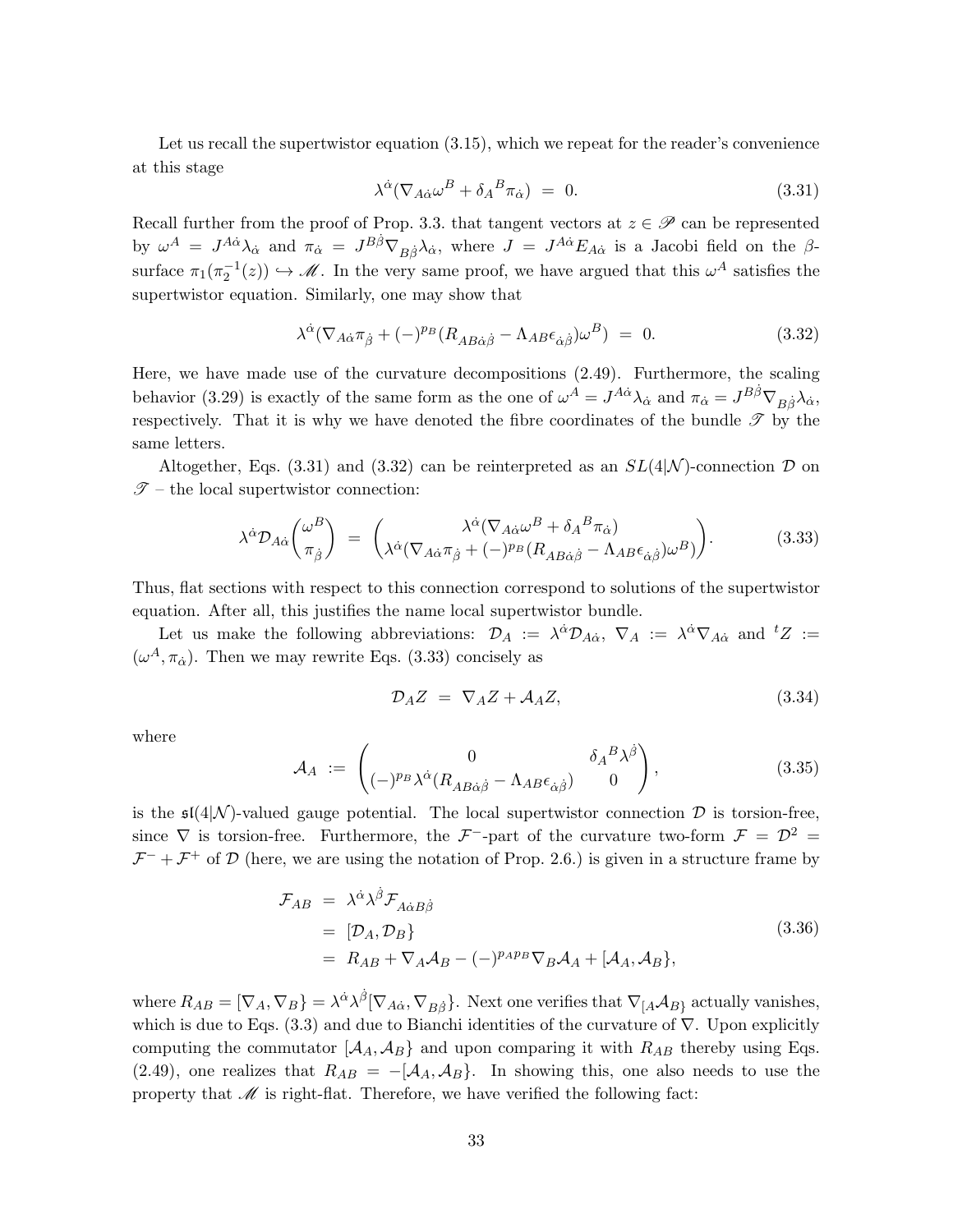**Proposition 3.8.** The  $\mathcal{F}$ -part of the curvature  $\mathcal{F}$  of the local supertwistor connection  $\mathcal{D}$  on the local supertwistor bundle  $\mathscr T$  over a civilized right-flat complex quaternionic RC supermanif old  $\mathcal M$  is zero. Hence, the curvature  $\mathcal F$  is self-dual, that is,  $\mathcal F = \mathcal F^+$ .

Putting it differently, the connection D is flat on any  $\beta$ -surface  $\pi_1(\pi_2^{-1}(z)) \hookrightarrow \mathscr{M}$  for all  $z \in \mathscr{P}$ . This is going to be important in the paragraph subsequent to the following one, where we will show that the bundle of first-order jets of the dual universal line bundle  $\mathscr L$  over the supertwistor space, i.e.  $\mathrm{Jet}^1\mathscr{L}^{-1}\to\mathscr{P}$ , corresponds to the dual of the bundle of local supertwistors  $\mathscr{T}^{\vee} \to \mathscr{M}$  by means of the Penrose-Ward transform.

§3.13. Penrose-Ward transform. In this paragraph, we briefly discuss the general form of the Penrose-Ward transform which relates certain holomorphic vector bundles over the supertwistor space  $\mathscr P$  to holomorphic vector bundles over  $\mathscr M$  and vice versa. However, we merely quote the result. A detailed proof goes along the lines presented by Manin [51] and can be done in the supersymmetric setting without difficulties.

Suppose we are given a locally free sheaf  $\mathscr{E}_{\mathscr{P}}$  on  $\mathscr{P}$ . Suppose further that  $\mathscr{E}_{\mathscr{P}}$  is free when restricted to any submanifold  $\pi_2(\pi_1^{-1}(x)) \hookrightarrow \mathscr{P}$  for all  $x \in \mathscr{M}$ . In addition, let  $\Omega^1 \mathscr{F} / \mathscr{P}$  the sheaf of relative differential one-forms on  $\mathscr F$  as given by the sequence (3.12). Furthermore, let

$$
\mathcal{D}_{T\mathscr{F}/\mathscr{P}} : \pi_2^* \mathscr{E}_{\mathscr{P}} \longrightarrow \pi_2^* \mathscr{E}_{\mathscr{P}} \otimes \pi_1^* \Omega^1 \mathscr{M} \xrightarrow{\mathrm{id} \otimes \mathrm{res}} \pi_2^* \mathscr{E}_{\mathscr{P}} \otimes \Omega^1 \mathscr{F}/\mathscr{P} \tag{3.37}
$$

be the relative connection on the pull-back  $\pi_2^* \mathscr{E}_{\mathscr{P}}$  of  $\mathscr{E}_{\mathscr{P}}$  to the correspondence space  $\mathscr{F}$ .

In order for the below theorem to work, one needs

$$
\Omega^1 \mathscr{M} \cong \pi_{1*} \Omega^1 \mathscr{F} / \mathscr{P}, \tag{3.38}
$$

since only then  $\mathcal{D}_{T\mathscr{F}/\mathscr{P}}$  gives rise to a connection  $\mathcal{D} := \pi_{1*}(\mathcal{D}_{T\mathscr{F}/\mathscr{P}})$  on  $\mathscr{E}_{\mathscr{M}} = \pi_{1*}(\pi_2^*\mathscr{E}_{\mathscr{P}})$ . One may check that this isomorphism indeed follows from the sequence (3.7) after dualizing and upon applying the direct image functor. In showing this, one uses the fact that the direct images  $\pi_{1*}(\pi_2^*\mathscr{N}_{\mathbb{P}^1|\mathscr{P}}^{\vee})$  and  $\pi_{1*}^1(\pi_2^*\mathscr{N}_{\mathbb{P}^1|\mathscr{P}}^{\vee})$  vanish due to Serre duality. Since the fibres of  $\pi_1 : \mathscr{F} \to \mathscr{M}$  are compact and connected and the ones of  $\pi_2 : \mathscr{F} \to \mathscr{P}$  are connected and simply connected (recall that  $\mathcal M$  is assumed to be civilized), we have the following theorem:

**Theorem 3.3.** Let M be a civilized right-flat complex quaternionic RC supermanifold and  $\mathcal{P}$ its associated supertwistor space. Then there is a natural one-to-one correspondence between:

- (i) the category of locally free sheaves  $\mathscr{E}_{\mathscr{P}}$  on  $\mathscr{P}$  which are free on any submanifold  $\pi_2(\pi_1^{-1}(x)) \hookrightarrow \mathscr{P}$  for all  $x \in \mathscr{M}$  and
- (ii) the category of pairs  $(\mathscr{E}_{\mathscr{M}},\mathcal{D})$ , where  $\mathscr{E}_{\mathscr{M}}$  is a locally free sheaf on M given by  $\mathscr{E}_{\mathscr{M}}=$  $\pi_{1*}(\pi_2^*\mathscr{E}_{\mathscr{P}})$  and D is the push-forward of the relative connection on  $\mathscr{F}$ , i.e.  $\mathcal{D} :=$  $\pi_{1*}(\mathcal{D}_{T\mathscr{F}/\mathscr{P}})$  which is flat on any  $\beta$ -surface  $\pi_1(\pi_2^{-1}(z)) \hookrightarrow \mathscr{M}$  for all  $z \in \mathscr{P}$ .

Notice that flatness on any β-surface is equivalent to saying that the curvature of  $\mathcal D$  is self-dual. The above correspondence is called Penrose-Ward transform.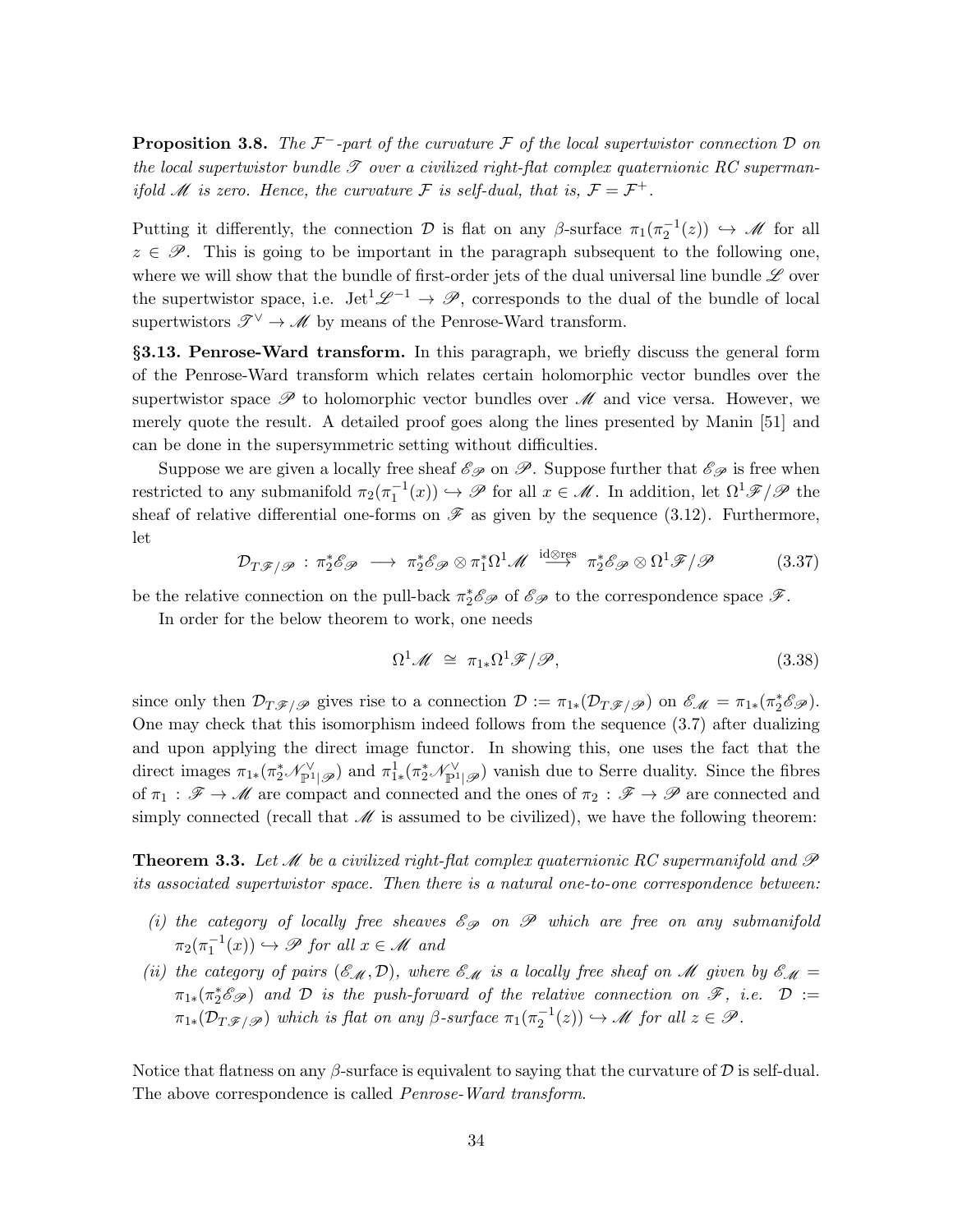§3.14. Penrose-Ward transform of  $\mathscr{T}$ . Consider the bundle of local supertwistors  $\mathscr{T}$  as defined in  $\S 3.11$ . As we have shown in  $\S 3.12$ , the local supertwistor connection is self-dual, i.e. flat on any β-surface in  $\mathcal{M}$ . So one naturally asks for the Penrose-Ward transform of  $\mathcal{T}$ . The answer gives the following proposition:

**Proposition 3.9.** The Penrose-Ward transform takes the bundle of local supertwistors  $\mathcal{T}$ over M to the dual of the sheaf of first-order jets Jet<sup>1</sup> $\mathscr{L}^{-1}$  of the dual universal line bundle  $L$  over  $\mathscr{P}$ .

Proof: As a first check, notice that the restriction of L to any  $\pi_2(\pi_1^{-1}(x)) \hookrightarrow \mathscr{P}$  is  $\mathscr{O}_{\mathbb{P}^1}(-1)$ . Hence, the dual restricts to  $\mathcal{O}_{\mathbb{P}^1}(1)$ . Hence, one may check that the dual of the sheaf of firstorder jets  $(\text{Jet}^1\mathscr{L}^{-1})^{\vee}$  of  $\mathscr{L}^{-1}$  is free when restricted to  $\pi_2(\pi_1^{-1}(x)) \hookrightarrow \mathscr{P}$  as a consequence of the Euler sequence.<sup>11</sup> So,  $(\text{Jet}^1\mathscr{L}^{-1})^{\vee}$  satisfies point (i) of Thm. 3.3.

In the following, we are using a supersymmetric generalization of an argument by LeBrun [68]. Let  $m_t : \mathscr{L} \setminus \{0\} \to \mathscr{L} \setminus \{0\}$  (zero section deleted), where  $t \in \mathbb{C} \setminus \{0\}$ , denote the scalar multiplication map. Furthermore, let  $m_{t*} : T\mathscr{L} \to T\mathscr{L}$  be its Jacobian. According to LeBrun [68], one has an isomorphism

$$
\mathrm{Jet}^1\mathscr{L}^{-1} \cong (\mathscr{L} \otimes (T\mathscr{L}/\{m_{t*}\}))^{\vee}.
$$

Thus, we are about to verify that

$$
\mathscr{T} \cong \pi_{1*}(\pi_2^*(\mathscr{L} \otimes (T\mathscr{L}/\{m_{t*}\}))).
$$

To do this, we first recall that a point  $\ell$  of  $\mathscr L$  is a pair  $(\pi_1(\pi_2^{-1}(z)), \lambda_{\alpha})$ , where  $z \in \mathscr P$  and  $\lambda_{\dot{\alpha}}$  is an auto-parallel tangent spinor, i.e. it satisfies Eq. (3.3). Therefore, a tangent vector at  $\ell \in \mathscr{L}$  can be represented by Jacobi fields as introduced and discussed in the proof of Prop. 3.3. In particular, we may write

$$
(\omega^A,\pi_{\dot\alpha})\ =\ (J^{A\dot\beta}\lambda_{\dot\beta},J^{B\dot\beta}\nabla_{B\dot\beta}\lambda_{\dot\alpha}),
$$

for the tangent vector at  $\ell \in \mathscr{L}$ . From our dicussion given in §3.12., we know that such  $(\omega^A, \pi_{\dot{\alpha}})$  satisfy

$$
\lambda^{\dot{\alpha}}(\nabla_{A\dot{\alpha}}\omega^B + \delta_A{}^B \pi_{\dot{\alpha}}) = 0,
$$
  

$$
\lambda^{\dot{\alpha}}(\nabla_{A\dot{\alpha}}\pi_{\dot{\beta}} + (-)^{p_B}(R_{AB\dot{\alpha}\dot{\beta}} - \Lambda_{AB}\epsilon_{\dot{\alpha}\dot{\beta}})\omega^B) = 0,
$$

i.e. they are annihilated by the local supertwistor connection (3.33). Since the transformation  $m_t$ :  $\lambda_{\dot{\alpha}} \mapsto t\lambda_{\dot{\alpha}}$  induces

$$
(\omega^A, \pi_{\dot{\alpha}}) \ \mapsto \ (t\omega^A, t\pi_{\dot{\alpha}}),
$$

we conclude that the Penrose-Ward transform takes  $\mathscr{T}$  to  $\mathscr{L} \otimes (T\mathscr{L}/\{m_{t*}\})$ , that is, to  $(\mathrm{Jet}^1\mathscr{L}^{-1})^{\vee}.$ 

This leads us to the following interesting result:

 $\Box$ 

<sup>&</sup>lt;sup>11</sup>Recall that the Euler sequence is given by:  $0 \longrightarrow \mathscr{O}_{\mathbb{P}^n} \longrightarrow \mathscr{O}_{\mathbb{P}^n}(1) \otimes \mathbb{C}^{n+1} \longrightarrow \mathbb{TP}^n \longrightarrow 0.$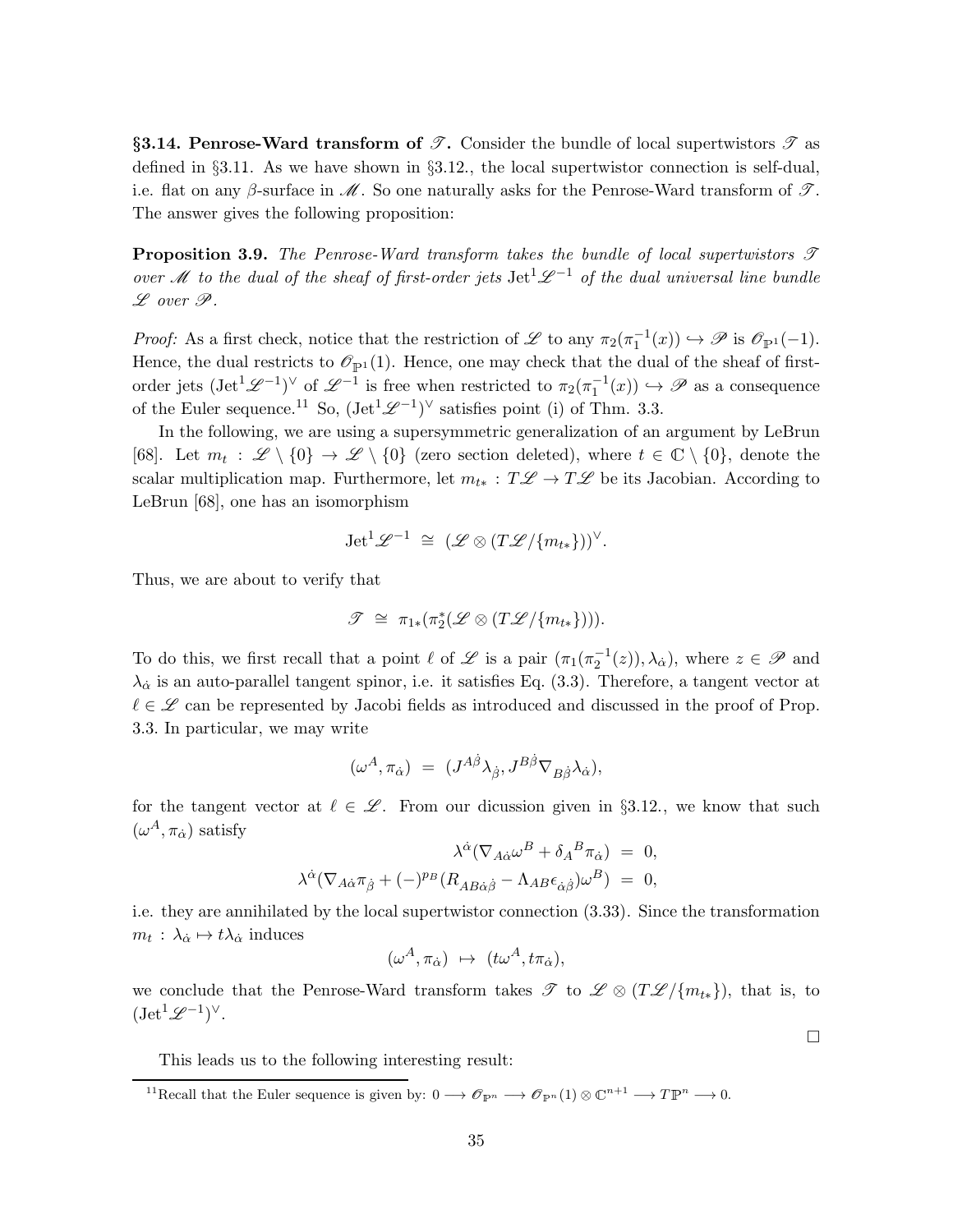Proposition 3.10. There are natural isomorphisms of Berezinian sheaves:

(*i*) Ber  $\mathscr{J} \cong \mathscr{L}^{-1}$ , (ii) Ber $(\mathscr{P}) := \text{Ber}\,\Omega^1\mathscr{P} \cong \mathscr{L}^{4-\mathcal{N}}$ .

Proof: Starting point is the jet sequence  $(3.23)$ . This sequence in particular implies that

$$
0\ \longrightarrow\ \Omega^1\mathscr{P}\otimes\mathscr{L}^{-1}\ \longrightarrow\ \mathrm{Jet}^1\mathscr{L}^{-1}\ \longrightarrow\ \mathscr{L}^{-1}\ \longrightarrow\ 0,
$$

i.e.

$$
0 \ \longrightarrow \ \mathscr{J}^{\vee} \ \longrightarrow \ \mathrm{Jet}^1\mathscr{L}^{-1} \ \longrightarrow \ \mathscr{L}^{-1} \ \longrightarrow \ 0,
$$

by virtue of Prop. 3.3. Therefore, we obtain a natural isomorphism of Berezinian sheaves<sup>12</sup>

$$
\operatorname{Ber} \mathscr{J} \otimes \mathscr{L} \,\,\cong\,\, \operatorname{Ber} (\operatorname{Jet}^1 \mathscr{L}^{-1})^\vee.
$$

 $Since<sup>13</sup>$ 

$$
\pi_2^*((\mathrm{Jet}^1\mathscr{L}^{-1})^\vee) \;\cong\; \pi_1^*\mathscr{T}
$$

and due to Eq. (3.28), we may conclude that

$$
\mathrm{Ber} (\mathrm{Jet}^1 \mathscr{L}^{-1})^\vee \; \cong \; \mathscr{O}_{\mathscr{P}},
$$

which, in fact, proves point (i).

To verify point (ii), we merely apply Prop. 3.3. again. Indeed, from  $T\mathscr{P}\cong \mathscr{J}\otimes \mathscr{L}^{-1}$  we find that

$$
\mathrm{Ber}(\mathscr{P}) = \mathrm{Ber} \mathscr{J}^{\vee} \otimes \mathscr{L}^{3-\mathcal{N}} = (\mathrm{Ber} \mathscr{J} \otimes \mathscr{L})^{\vee} \otimes \mathscr{L}^{4-\mathcal{N}} \cong \mathscr{L}^{4-\mathcal{N}}.
$$

This completes the proof.

# 3.4. SUPERTWISTOR SPACE  $(\mathcal{N} = 4)$

Let us now discuss the  $\mathcal{N} = 4$  case. However, we can be rather brief on this, as the discussion is very similar to the one given above. Furthermore, for the sake of illustration we only discuss the hyper-Kähler case.

§3.15. Conic structure and β-plane bundle. Let  $\mathcal{M}$  be a (4|8)-dimensional RC supermanifold equipped with the Levi-Civita connection. Recall again the sequence (2.9). It is equivalent to

$$
0 \longrightarrow \mathscr{E}[1] \otimes \mathscr{F}[-1] \longrightarrow T\mathscr{M} \longrightarrow \mathscr{S}[1] \otimes \mathscr{F}[-1] \longrightarrow 0. \tag{3.39}
$$

The reason for making this particular choice will become clear momentarily.

 $\Box$ 

<sup>&</sup>lt;sup>12</sup>Note that Ber  $\mathscr{L} \cong \mathscr{L}$ .

<sup>&</sup>lt;sup>13</sup>Recall that  $\pi_2^*(\mathrm{Jet}^1\mathscr{L}^{-1})^\vee$  is free when restricted to  $\pi_1^{-1}(x)$  for all  $x \in \mathscr{M}$ .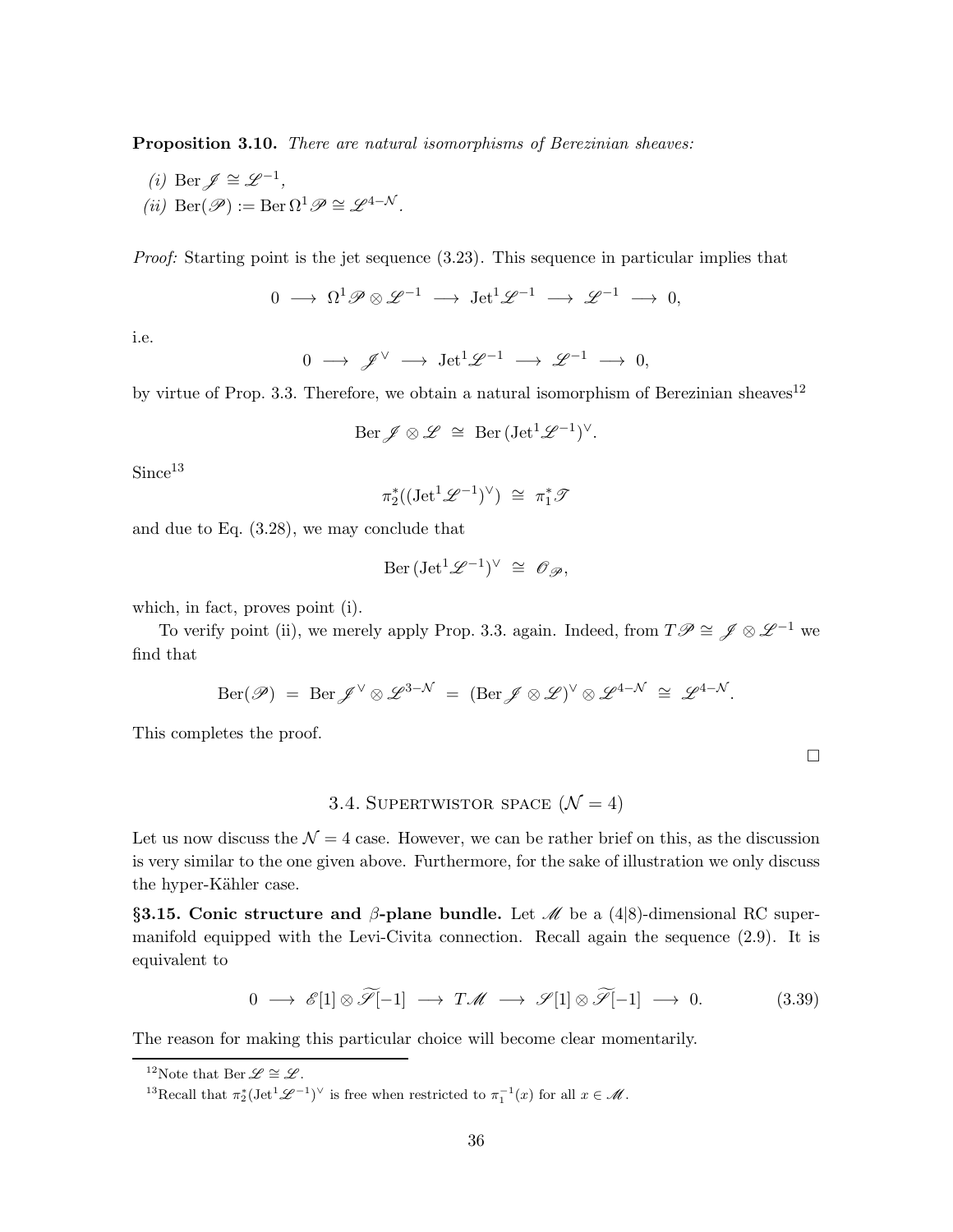Let now  $\mathscr F$  be the relative projective line bundle  $P_{\mathscr M}(\widetilde{\mathscr L}^{\vee}[1])$  on  $\mathscr M$ . As before, the tangent bundle sequence induces a canonical  $(2|4)$ -conic structure on  $\mathcal{M}$ , which in local coordinates is given by

$$
\mathcal{F} \to G_{\mathcal{M}}(2|4; T\mathcal{M}), [\lambda_{\dot{\alpha}}] \mapsto \mathcal{D} := \langle \lambda^{\dot{\alpha}} E_{A\dot{\alpha}} \rangle.
$$
 (3.40)

By a similar reasoning as given in Prop. 3.1., this distribution will be integrable if and only if M is right-flat. As before,  $\mathscr F$  will be called the  $\beta$ -plane bundle in this case. In addition, Eq. (3.3) is then substituted by

$$
\lambda^{\dot{\alpha}} D_{A\dot{\alpha}} \lambda_{\dot{\beta}} = 0, \tag{3.41}
$$

i.e.  $\lambda_{\alpha}$  is auto-parallel with respect to the Levi-Civita connection on the  $\beta$ -plane  $\Sigma \hookrightarrow M$ . Furthermore, as directly follows from the transformation laws given in Prop. 2.5., this equation is scale invariant since  $\lambda_{\dot{\alpha}}$  is chosen to be a section of  $\mathscr{I}^{\vee}[1]$ . This explains, why we have twisted  $\widetilde{\mathscr{S}}$  by  $\mathscr{O}_{\mathscr{M}}[k]$ , with  $k = -1$  in (3.39).

§3.16. Supertwistor space. As before, we obtain the following double fibration:



Here,  $\mathscr P$  is the (3|4)-dimensional supertwistor space of  $\mathscr M$ . Again, we need to assume that  $M$  is civilized.

As already indicated, we shall now directly jump to the hyper-Kähler case. The following then gives the inverse construction.

Theorem 3.4. There is a one-to-one correspondence between civilized complex hyper-Kähler supermanifolds  $\mathscr M$  of dimension (4|8) and (3|4)-dimensional complex supermanifolds  $\mathscr P$  such that:

- (i)  $\mathscr P$  is a holomorphic fibre bundle  $\pi : \mathscr P \to \mathbb P^1$  over  $\mathbb P^1$ ,
- (ii)  $\mathscr P$  is equipped with a (4|8)-parameter family of sections of  $\pi$ , each with normal bundle  $\mathcal{N}_{\mathbb{P}^1|\mathscr{P}}$  described by

$$
0\;\longrightarrow\;\Pi\mathscr{O}_{\mathbb{P}^1}(1)\otimes\mathbb{C}^4\;\longrightarrow\;\mathscr{N}_{\mathbb{P}^1|\mathscr{P}}\;\longrightarrow\;\mathscr{O}_{\mathbb{P}^1}(1)\otimes\mathbb{C}^2\;\longrightarrow\;0,
$$

and

(iii) there exists a holomorphic relative symplectic structure  $\omega$  of weight 2 on  $\mathscr{P}$ .

In proving this result, one basically follows the argumentation given in Sec. 3.1. The only modification is the replacement of  $\widetilde{\mathscr{S}}$  by  $\widetilde{\mathscr{S}}[-1] = \widetilde{\mathscr{S}} \otimes \operatorname{Ber} \widetilde{\mathscr{S}}$ . In this respect, we also point out that triviality of the bundle  $\widetilde{\mathscr{S}}[-1]$  certainly implies triviality of  $\widetilde{\mathscr{S}}$ .

§3.17. Remark. It is obvious, how to define the universal line bundle, the Jacobi bundle and the bundle of local supertwistors in the context of the  $\mathcal{N}=4$  supertwistor space. Prop. 3.3. can be modified accordingly. Point (ii) of Prop. 3.10. is then substituted by the fact that the Berezinian sheaf Ber( $\mathscr{P}$ ) is globally trivial, i.e. Ber( $\mathscr{P}$ ) ≅  $\mathscr{O}_{\mathscr{P}}$ . Hence, the  $\mathcal{N}=4$ supertwistor space is a formal Calabi-Yau supermanifold.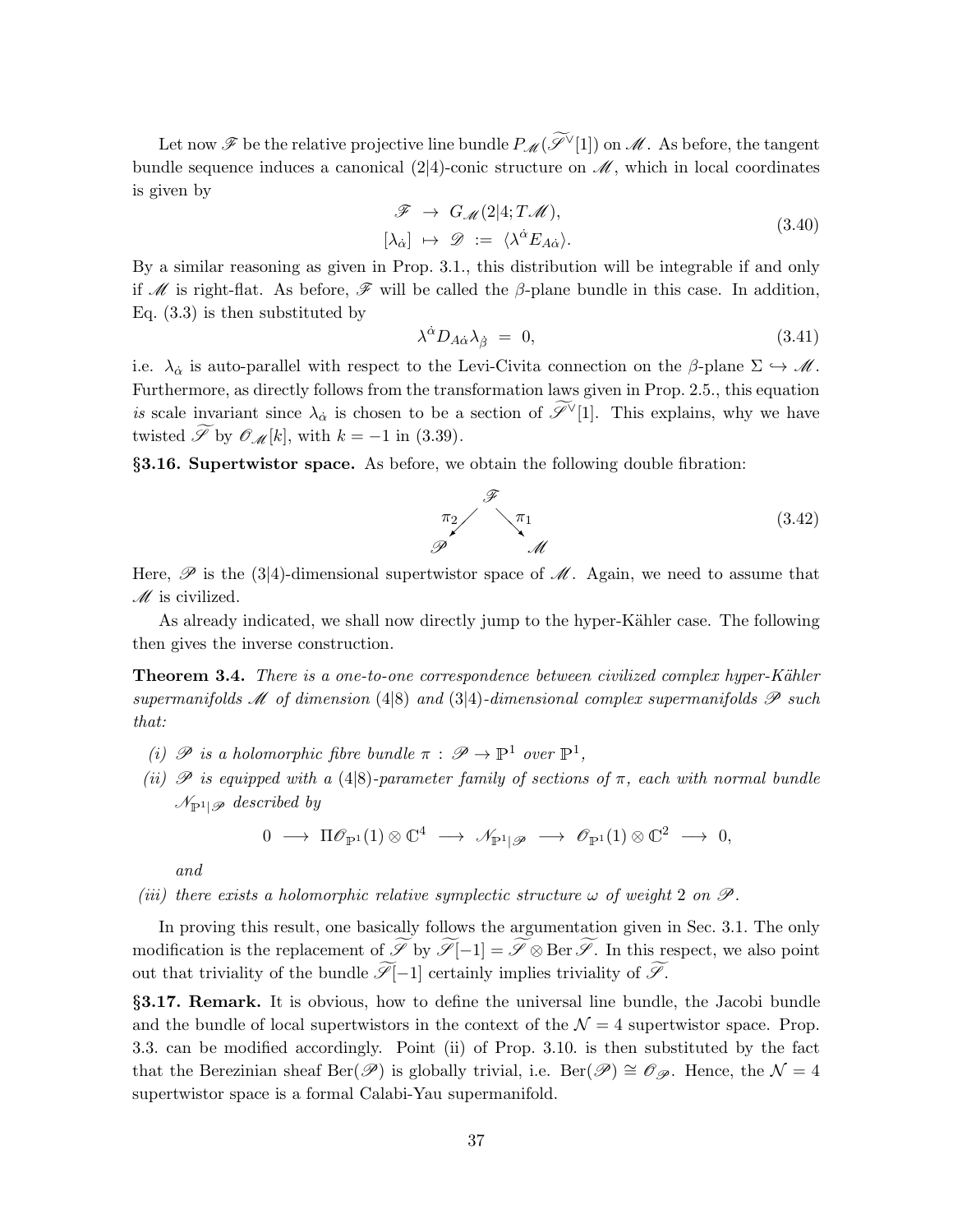### 4. Real structures

So far, we have been discussing only complex supermanifolds. The subject of this section is to comment on a real version of theory.

§4.1. Almost quaternionic supermanifolds. Let us first present an overview about real structures on complex supermanifolds.

**Definition 4.1.** (Manin [51]) A real structure on a complex supermanifold  $(M, \mathcal{O}_M)$  of type  $(\epsilon_1, \epsilon_2, \epsilon_3)$ , where  $\epsilon_i = \pm 1$  for  $i = 1, 2, 3$ , is an even R-linear mapping  $\rho : \mathcal{O}_{\mathcal{M}} \to \mathcal{O}_{\mathcal{M}}$ such that

$$
\rho(\alpha f) = \overline{\alpha}\rho(f), \qquad \rho(\rho(f)) = (\epsilon_1)^{p_f}f, \qquad \rho(fg) = \epsilon_3(\epsilon_2)^{p_f p_g} \rho(g)\rho(f),
$$

where f and g are local holomorphic functions on  $\mathcal M$  and  $\alpha \in \mathbb{C}$ . The bar means complex conjugation. Furthermore,  $\rho(f(\cdot)) = f(\rho(\cdot)).$ 

If  $\mathscr E$  is a holomorphic vector bundle over  $\mathscr M$ , then a prolongation  $\hat \rho$  of type  $\eta = \pm 1$  of a given real structure  $\rho: \mathscr{O}_\mathscr{M} \to \mathscr{O}_\mathscr{M}$  is an even R-linear mapping  $\hat{\rho}: \mathscr{E} \to \mathscr{E}$  such that

$$
\hat{\rho}(\hat{\rho}(\sigma)) = \eta(\epsilon_1)^{p_{\sigma}} \sigma, \qquad \hat{\rho}(f \sigma) = \epsilon_3(\epsilon_2)^{p_f p_{\sigma}} \hat{\rho}(\sigma) \rho(f), \qquad \hat{\rho}(\sigma f) = \epsilon_3(\epsilon_2)^{p_f p_{\sigma}} \rho(f) \hat{\rho}(\sigma),
$$

where  $\sigma$  is a local section of  $\mathscr E$  and f is a local holomorphic function on  $\mathscr M$ . If  $\eta = +1$  then the prolongation is called real while for  $\eta = -1$  quaternionic.

Having recalled the definition of real structures and their extensions to vector bundles, we may now give the following definition:

**Definition 4.2.** A (4|2N)-dimensional RC supermanifold M is called an almost quaternionic RC supermanifold if there is a real structure  $\rho$  on M of type  $(-1,1,1)$  which leaves  $\mathscr{E} \otimes$  $\widetilde{\mathscr{S}}$  invariant and which induces two quaternionic prolongations  $\hat{\rho}_1 : \mathscr{S} \to \mathscr{S}$  and  $\hat{\rho}_2$ :  $\widetilde{\mathscr{S}}\to\widetilde{\mathscr{S}},$  respectively. In addition, it is also assumed that  $\rho$  has a (real) (4|2N)-dimensional supermanifold  $\mathcal{M}_{\rho}$  of  $\rho$ -stable points in  $\mathcal{M}$ .

§4.2. Structure group on  $\mathcal{M}_{\rho}$ . In §2.4, we have discussed the form of the structure group G of  $T\mathscr{M}$ . If  $\mathscr{M}$  is equipped with an almost quaternionic structure, G may be reduced to the real form  $G_{\rho}$  on  $\mathcal{M}_{\rho}$  which is described by <sup>14</sup>

$$
1 \longrightarrow \mathbb{Z}_{|4-\mathcal{N}|} \longrightarrow S(GL(1|\frac{1}{2}\mathcal{N}, \mathbb{H}) \times GL(1|0, \mathbb{H})) \longrightarrow G_{\rho} \longrightarrow 1,
$$
 (4.1)

where  $G_{\rho} \subset GL(4|2\mathcal{N}, \mathbb{R})$ . This makes it clear why it is necessary to have an *even* number N of supersymmetries as otherwise one cannot endow an RC supermanifold with an almost quaternionic structure.

Furthermore, a scale is defined in this case as follows:

<sup>14</sup>See Salamon [70] for the purely bosonic situation.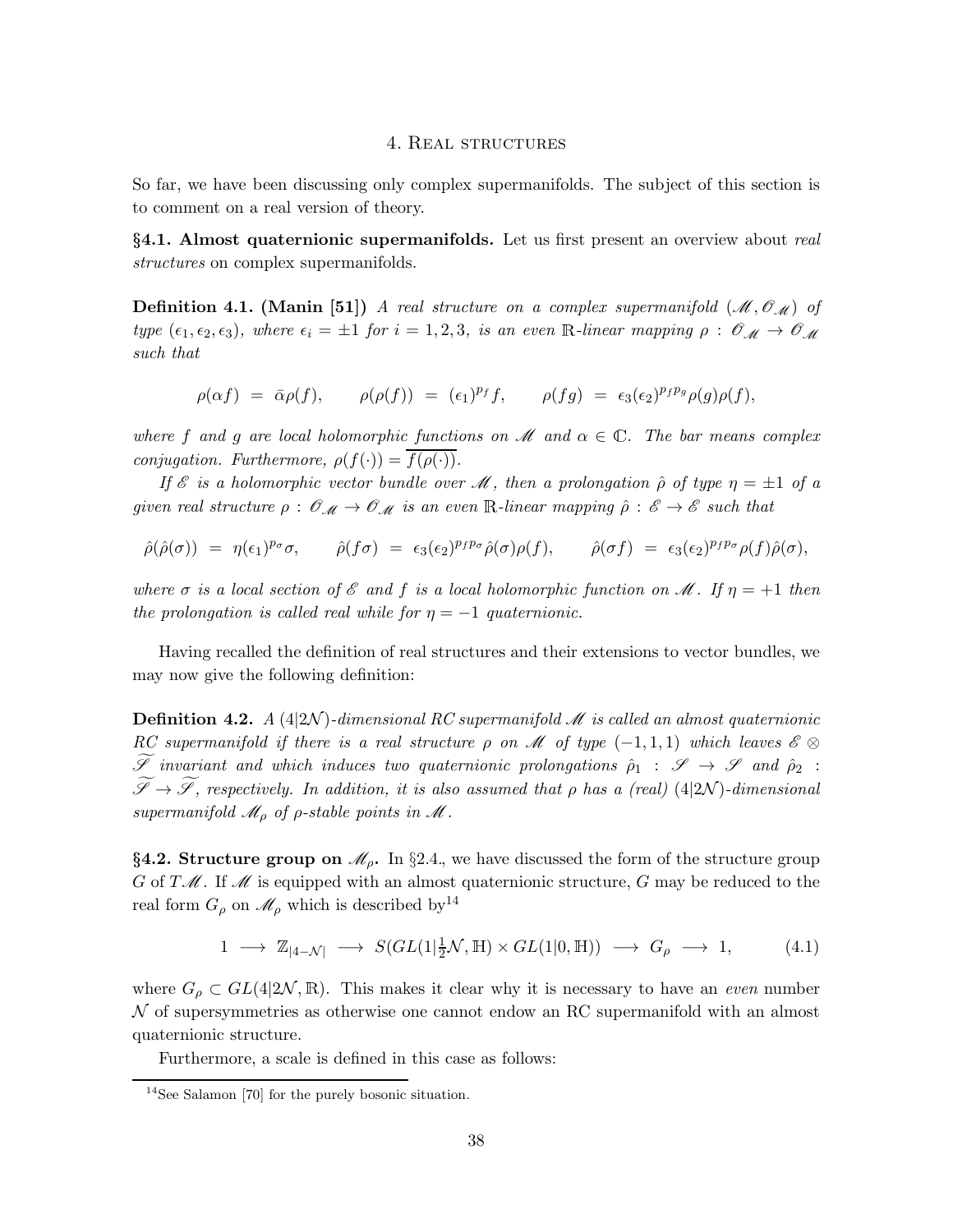**Definition 4.3.** A scale on an almost quaternionic RC supermanifold  $\mathcal{M}$  is a choice of a particular non-vanishing volume form  $\tilde{\varepsilon} \in H^0(\mathcal{M}, \text{Ber } \tilde{\mathscr{S}}^{\vee})$  on the vector bundle  $\tilde{\mathscr{S}}$  such that the corresponding volume form  $Vol \in H^0(\mathcal{M}, \text{Ber}(\mathcal{M}))$  obeys  $\rho(\text{Vol}) = \text{Vol}.$ 

Clearly, a choice of scale reduces the structure group  $G_{\rho}$  on  $\mathcal{M}_{\rho}$  further down to  $SG_{\rho}$ , which in fact is given by

$$
1 \longrightarrow \mathbb{Z}_2 \longrightarrow SU(2|\mathcal{N}) \times SU(2|0) \longrightarrow SG_{\rho} \longrightarrow 1,
$$
\n
$$
(4.2)
$$

as follows from (2.18).

Now one can basically repeat the analysis given in Secs. 2.2. and 2.3. starting from almost quaternionic RC supermanifolds. One eventually arrives at the notions of quaternionic, quaternionic Kähler and hyper-Kähler structures, that is, in Defs. 2.3., 2.4. and 2.5. one simply needs to remove the word "complex".

§4.3. Supertwistor space. It remains to clarify the additional structure on the supertwistor space  $\mathscr P$  needed in order to be associated with an RC supermanifold equipped with a real structure in the above sense.

On first notices that by starting from  $\mathcal{M}$ , the real structure  $\rho$  on  $\mathcal{M}$  naturally induces real structures on  $\mathscr F$  and  $\mathscr P$ , respectively, which are, of course, of the same type as  $\rho$ , that is,  $(-1, 1, 1)$ . For instance, since  $\rho$  is assumed to have a quaternionic prolongation  $\hat{\rho}_2 : \mathscr{S} \to \mathscr{S}$ , the induced real structure acts on the fibres of  $\pi_1 : \mathscr{F} \to \mathscr{M}$  as the antipodal map  $(\lambda_1, \lambda_2) \mapsto$  $(-\bar{\lambda}_2, \bar{\lambda}_1)$ . Since  $\mathscr P$  foliates  $\mathscr F$ , one obtains the induced real structure on  $\mathscr P$ . The following theorem clarifies also the reverse direction:

**Theorem 4.1.** There is a one-to-one correspondence between:

- (i) civilized right-flat quaternionic RC supermanifolds  $\mathcal M$  of (complex) dimension (4|2N) and
- (ii) (3|N)-dimensional complex supermanifolds  $\mathscr P$  each containing a family of holomorphically embedded projective lines  $\mathbb{P}^1$  each having normal bundle  $\mathscr{N}_{\mathbb{P}^1|\mathscr{P}}$  inside  $\mathscr{P}$  described by (3.6) and in addition,  $\mathscr P$  has a real structure of type (-1,1,1) which is compatible with the above data and which acts on the projective lines  $\mathbb{P}^1$  as the antipodal map.

Proof: In fact, almost everything has been proven (cf. also Thm. 3.1.). It remains to show that by going from (ii)  $\rightarrow$  (i) the antipodal map on  $\mathscr P$  indeed gives the correct real structure on  $\mathcal M$ . To see that the induced real structure  $\rho$  on  $\mathcal M$  yields two quaternionic prolongations  $\hat{\rho}_1$ :  $\mathscr{S} \to \mathscr{S}$  and  $\hat{\rho}_2$ :  $\widetilde{\mathscr{S}} \to \widetilde{\mathscr{S}}$ , respectively, we apply arguments of Hitchin et al. [30].

In particular, consider  $\mathscr{I} = \pi_{1*}(\pi_2^*\mathscr{O}_{\mathbb{P}^1}(1))$ . Then the prolongation  $\hat{\rho}_2$ , induced by the antipodal map on  $\mathbb{P}^1$ , is given by

$$
\hat{\rho}_2(a_{\dot{\alpha}}\lambda^{\dot{\alpha}}) := \bar{a}_{\dot{2}}\lambda^{\dot{1}} - \bar{a}_{\dot{1}}\lambda^{\dot{2}}.
$$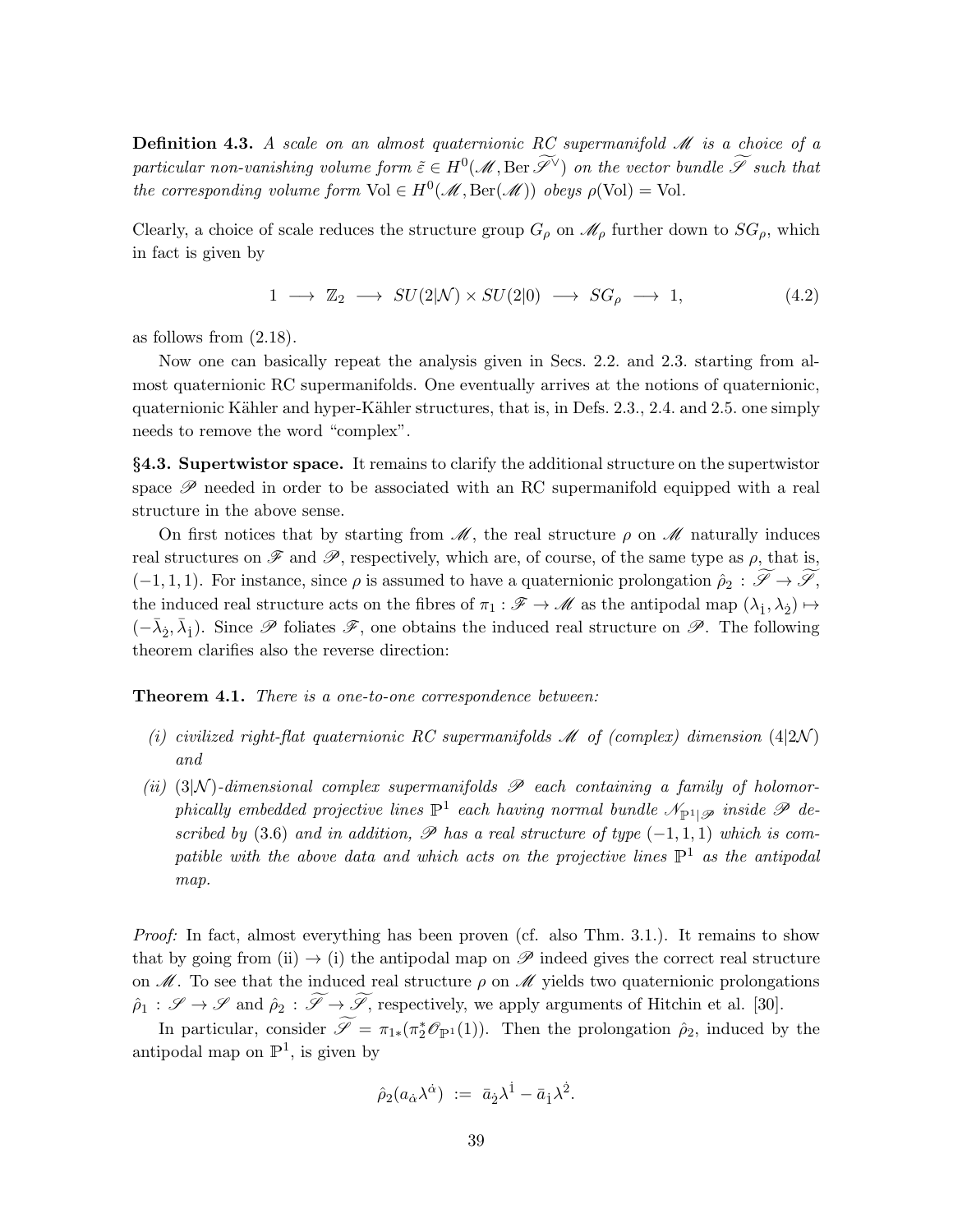Analogously, the antipodal map induces a quaternionic prolongation  $\hat{\rho}_1$  on the bundle  $\mathscr{S}$  =  $\pi_{1*}(\pi_2^*(\mathscr{O}_{\mathbb{P}^1}\otimes \mathbb{C}^2)).$ 

In a similar fashion, one may make the appropriate changes in Thm. 3.2.

Finally, we have the following fact:

**Proposition 4.1.** Let  $\mathcal{M}$  be a civilized right-flat quaternionic RC supermanifold and  $\mathcal{P}$  its associated supertwistor space. Then there is a natural diffeomorphism  $\mathscr{P} \cong P_{\mathscr{M}_{\rho}}(\widetilde{\mathscr{I}}^{\vee}|_{\mathscr{M}_{\rho}})$ . Hence, we obtain a nonholomorphic fibration

$$
\mathscr{P}\ \to\ \mathscr{M}_{\rho}
$$

of the supertwistor space over  $\mathcal{M}_{\rho} \subset \mathcal{M}$ . Typical fibres of this fibration are two-spheres  $S^2$ .

§4.4. Remark. In the purely bosonic setting and for Euclidean signature, the twistor space has an alternative definition which is equivalent to the definition in terms of the projectivization of the right-chiral spin bundle. Let  $M$  be an oriented Riemannian four-manifold. The twistor space P of M can equivalently be defined as the associated bundle (Atiyah et al. [72])

$$
P := P(M, SO(4)) \times_{SO(4)} (SO(4)/U(2)) \tag{4.3}
$$

with

$$
P \rightarrow M. \tag{4.4}
$$

Typical fibres of this bundle are two-spheres  $S^2 \cong SO(4)/U(2)$  which parametrize almost complex structures on the fibre  $T_xM$  of TM over  $x \in M$ . Recall that an almost complex structure  $\mathcal J$  is an endomorphism of the tangent bundle that squares to minus the identity, i.e.  $\mathcal{J}^2 = -1$ . Note that while a manifold M admits in general no almost complex structure, its twistor space P can always be equipped with an almost complex structure  $\mathcal J$  (Atiyah et al. [72]). Furthermore,  $\mathcal J$  is integrable if and only if the Weyl tensor of M is self-dual [71, 72]. Then P is a complex three-manifold with an antiholomorphic involution  $\rho$  which maps  $\mathcal J$ to  $-\mathcal{J}$  and the fibres of the bundle (4.4) over  $x \in M$  are  $\rho$ -invariant projective lines  $\mathbb{P}^1$ , each of which has normal bundle  $\mathcal{O}_{\mathbb{P}^1}(1) \otimes \mathbb{C}^2$  in the complex manifold P. Here and in the following we make no notational distinction between real structures appearing on different (super)manifolds.

In the supersymmetric setting, the situation is slightly different. Let us consider  $\mathscr{M}_{\rho}$ from above. The tangent spaces  $T_x\mathscr{M}_\rho$  for  $x \in \mathscr{M}_\rho$  are isomorphic to  $\mathbb{R}^{4|2\mathcal{N}}$ . So almost complex structures are parametrized by the supercoset space<sup>15</sup>  $OSp(4|2\mathcal{N})/U(2|\mathcal{N})$ , which is a supermanifold of (real) dimension  $2 + \mathcal{N}(\mathcal{N} + 1)|4\mathcal{N}$ , and whose even part is<sup>16</sup>

$$
(SO(4) \times Sp(2\mathcal{N}, \mathbb{R})) / (U(2) \times U(\mathcal{N})) \cong SO(4) / U(2) \times Sp(2\mathcal{N}, \mathbb{R}) / U(\mathcal{N}). \tag{4.5}
$$

 $\Box$ 

 $15$ For more details, see e.g. Wolf [12].

<sup>&</sup>lt;sup>16</sup>Recall that if G is a Lie supergroup and H a closed Lie subsupergroup (i.e.  $H_{\text{red}}$  is closed in  $G_{\text{red}}$ ) then  $G/H := (G_{red}/H_{red}, \mathcal{O}_{G/H})$ , where  $\mathcal{O}_{G/H}(\mathcal{U}) := \{f \in \mathcal{O}_G(\pi^{-1}(\mathcal{U})) \mid \tilde{\phi}f = \text{pr}^*f\}$  with  $\mathcal{U} \subset H_{red}$ ,  $\pi: G_{\text{red}} \to G_{\text{red}}/H_{\text{red}}$  and  $\text{pr}: G \times H \to G$  are the canonical projections and  $\varphi = (\phi, \tilde{\phi}): G \times H \to G$  is the right action of H on G. See Kostant [73] for more details. Hence,  $(G/H)_{\text{red}} \equiv G_{\text{red}}/H_{\text{red}}$ .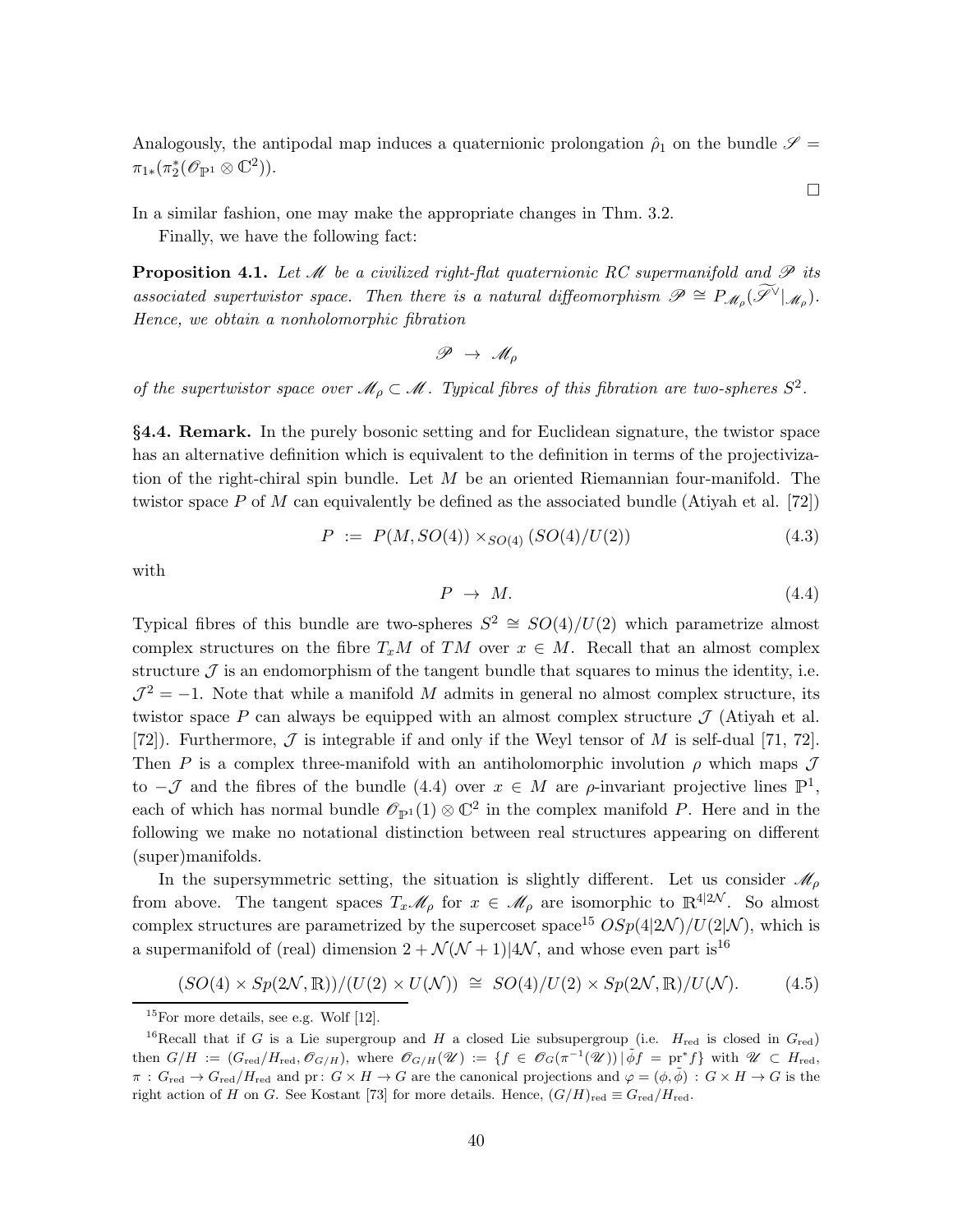Thus, the supertwistor space  $\mathscr{P} \to \mathscr{M}_{\rho}$ , as viewed as in Prop. 4.1., cannot be reinterpreted as a space which does describe all possible almost complex structures on  $\mathcal{M}_{\rho}$ . Nevertheless, one can view  $\mathscr P$  as a space describing a certain class of almost complex structures on  $\mathscr M_\rho$ . Remember that the complexified tangent bundle  $T\mathscr{M}_{\rho}\otimes\mathbb{C}$  can be factorized as  $T\mathscr{M}_{\rho}\otimes\mathbb{C}\cong\mathscr{H}\otimes\mathscr{S}$ . In particular, these complex structures, being compatible with this tangent bundle structure, are again parametrized by two-spheres  $S^2 \cong SO(4)/U(2)$  and are given in a structure frame by (cf. Wolf [12])

$$
\mathbf{J}_{A\dot{\alpha}}{}^{B\dot{\beta}} = -\mathrm{i}\delta_A{}^B \frac{\lambda_{\dot{\alpha}}\hat{\lambda}^{\dot{\beta}} + \lambda^{\dot{\beta}}\hat{\lambda}_{\dot{\alpha}}}{\lambda_{\dot{\gamma}}\hat{\lambda}^{\dot{\gamma}}},\tag{4.6}
$$

where  $\lambda_{\dot{\alpha}}$  are homogeneous coordinates on  $\mathbb{P}^1$  ( $\cong S^2$ ) and  ${}^t(\hat{\lambda}^{\dot{\alpha}}) := (\bar{\lambda}^2, -\bar{\lambda}^{\dot{1}})$  (see also the preceding paragraph). Now one may introduce an almost complex structure  $\mathcal J$  on  $\mathscr{P} \stackrel{S^2}{\to} \mathscr{M}_{\rho}$ by setting  $\mathcal{J}_z = \mathbf{J}_z \oplus \mathcal{J}_z$  for  $z \in \mathscr{P}$ . Here,  $\mathbf{J}_z$  is given in terms of (4.6) and  $\mathcal{J}_z$  in terms of the standard almost complex structure on  $S^2$ , respectively. In fact, following the arguments of Atiyah et al. [72], this description of  $\mathcal J$  does not depend on the choice of local coordinates. Hence,  $\mathcal{J}_z$  can be defined for all  $z \in \mathscr{P}$  and thus,  $\mathscr{P}$  comes equipped with a natural almost complex structure.

Next one can show that this almost complex structure is integrable if and only if  $\mathcal M$  is right-flat and furthermore that the fibres of  $\mathscr{P} \to \mathscr{M}_{\rho}$  are  $\rho$ -invariant projective lines  $\mathbb{P}^1$  each having normal bundle  $\mathcal{N}_{\mathbb{P}^1|\mathscr{P}}$  inside  $\mathscr P$  described by

$$
0 \longrightarrow \Pi \mathscr{O}_{\mathbb{P}^1}(1) \otimes \mathbb{C}^{\mathcal{N}} \longrightarrow \mathscr{N}_{\mathbb{P}^1|\mathscr{P}} \longrightarrow \mathscr{O}_{\mathbb{P}^1}(1) \otimes \mathbb{C}^2 \longrightarrow 0. \tag{4.7}
$$

### Acknowledgments

I would like to thank Paul Howe, Chris Hull, Olaf Lechtenfeld, Lionel Mason, Alexander Popov, Riccardo Ricci, Christian Sämann and Robert Wimmer for a number of very useful discussions. In particular, I am very grateful to Alexander Popov for drawing my attention to this project, for sharing his ideas and for collaborating at an early stage. This work was supported in part by the EU under the MRTN contract MRTN–CT–2004–005104 and by PPARC under the rolling grant PP/D0744X/1.

### Appendix

### A Proof of Prop. 2.6.

Subject of this appendix is to give a proof of Prop. 2.6. First, we show the second relation of Eqs. (2.49). The proof of the third one follows similar lines as for the second one. So we omit it at this point and leave it to the reader. Eventually, we prove the first relation.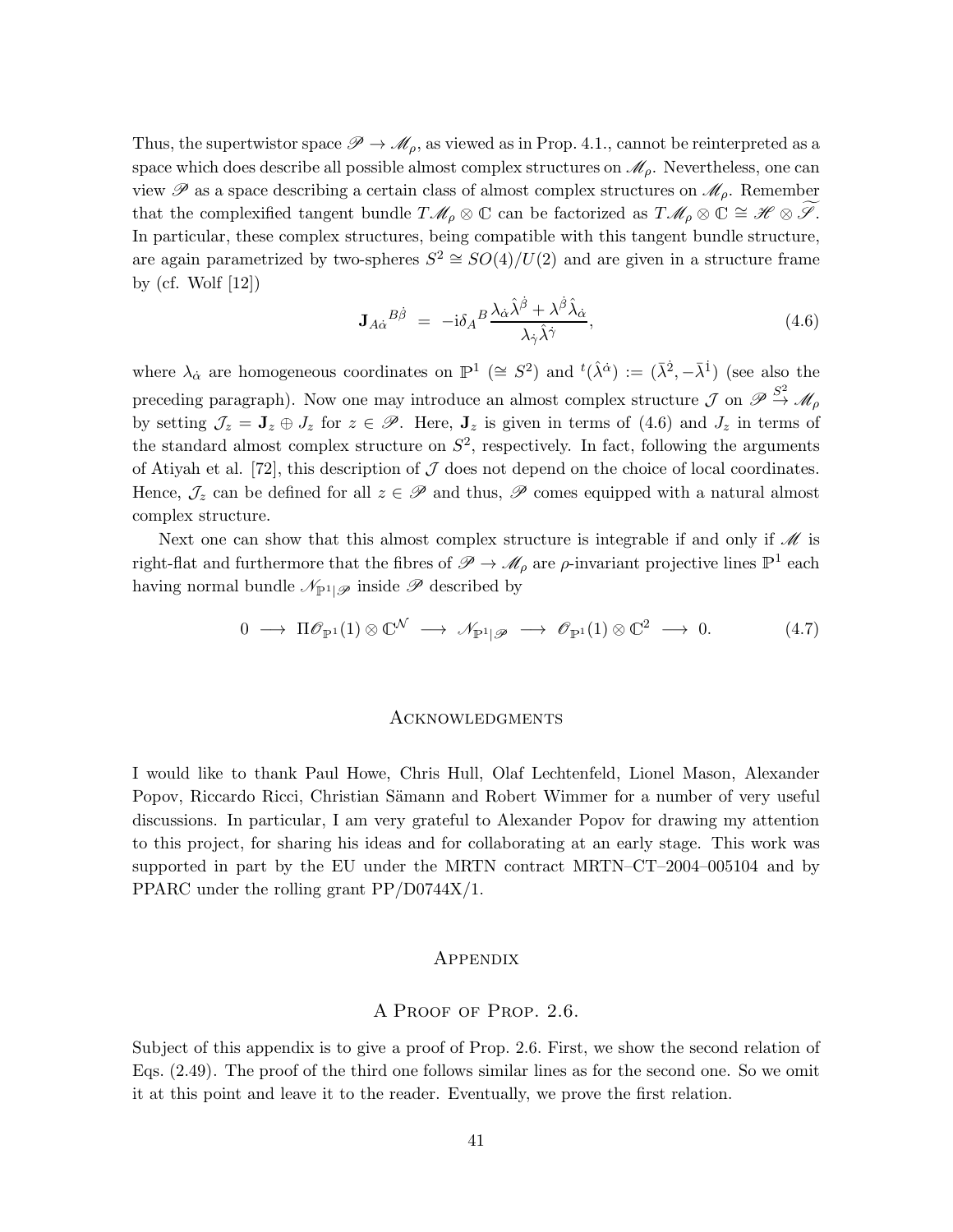The curvature components  $R_{ABC}{}^D$  can be decomposed into irreducible<sup>17</sup> pieces as

$$
R_{ABC}{}^D = C_{ABC}{}^D + D_{ABC}{}^D + E_{AB}\delta_C{}^D +
$$
  
+  $(\mathcal{N} - 2)(-)^{p_C(p_A + p_B)}E_{C{A}\delta_B]}{}^D - 2(-)^{p_C(p_A + p_B)}\Lambda_{C{A}\delta_B]}{}^D,$  (A.1)

where  $C_{ABC}{}^D$  and  $\Lambda_{AB}$  obey the properties stated in Prop. 2.6. and  $D_{ABC}{}^D = D_{[AB]C}{}^D$ ,  $D_{\{ABC\}}^D = 0$  and  $E_{AB} = E_{\{AB\}}$ . Furthermore,  $D_{ABC}^D$  is totally trace-free.

Recall the Bianchi identity

$$
R_{[A\dot{\alpha}B\dot{\beta}C\dot{\gamma}]}^{D\dot{\delta}} = 0,
$$

which reads explicitly as

$$
R_{A\dot{\alpha}B\dot{\beta}C\dot{\gamma}}{}^{D\dot{\delta}} + (-)^{p_A(p_B+p_C)}R_{B\dot{\beta}C\dot{\gamma}A\dot{\alpha}}{}^{D\dot{\delta}} + (-)^{p_C(p_A+p_B)}R_{C\dot{\gamma}A\dot{\alpha}B\dot{\beta}}{}^{D\dot{\delta}} = 0.
$$
 (A.2)

Upon substituting

$$
R_{A\dot{\alpha}B\dot{\beta}C\dot{\gamma}}{}^{D\dot{\delta}} = \left[\epsilon_{\dot{\alpha}\dot{\beta}}R_{ABC}{}^{D} + R_{A(\dot{\alpha}B\dot{\beta})C}{}^{D}\right]\delta_{\dot{\gamma}}{}^{\dot{\delta}} + \left[\epsilon_{\dot{\alpha}\dot{\beta}}R_{AB\dot{\gamma}}{}^{\dot{\delta}} + R_{A(\dot{\alpha}B\dot{\beta})\dot{\gamma}}{}^{\dot{\delta}}\right]\delta_{C}{}^{D},\tag{A.3}
$$

which follows from (2.48) and upon contracting with  $\epsilon_{\dot{\delta}\dot{\epsilon}}$ , we arrive at

$$
\begin{split}\n\left[\epsilon_{\dot{\alpha}\dot{\beta}}R_{ABC}{}^{D} + R_{A(\dot{\alpha}B\dot{\beta})C}{}^{D}\right]\epsilon_{\dot{\gamma}\dot{\delta}} + \left[\epsilon_{\dot{\alpha}\dot{\beta}}R_{AB\dot{\gamma}\dot{\delta}} + R_{A(\dot{\alpha}B\dot{\beta})\dot{\gamma}\dot{\delta}}\right]\delta_{C}{}^{D} + \\
&\quad + (-)^{p_{A}(p_{B}+p_{C})}\left[\epsilon_{\dot{\beta}\dot{\gamma}}R_{BCA}{}^{D} + R_{B(\dot{\beta}C\dot{\gamma})A}{}^{D}\right]\epsilon_{\dot{\alpha}\dot{\delta}} + \left[\epsilon_{\dot{\beta}\dot{\gamma}}R_{BC\dot{\alpha}\dot{\delta}} + R_{B(\dot{\beta}C\dot{\gamma})\dot{\alpha}\dot{\delta}}\right]\delta_{A}{}^{D} + \\
&\quad + (-)^{p_{C}(p_{A}+p_{B})}\left[\epsilon_{\dot{\gamma}\dot{\alpha}}R_{CAB}{}^{D} + R_{C(\dot{\gamma}A\dot{\alpha})B}{}^{D}\right]\epsilon_{\dot{\beta}\dot{\delta}} + \left[\epsilon_{\dot{\gamma}\dot{\alpha}}R_{CA\dot{\beta}\dot{\delta}} + R_{C(\dot{\gamma}A\dot{\alpha})\dot{\beta}\dot{\delta}}\right]\delta_{B}{}^{D} = 0.\n\end{split} \tag{A.4}
$$

Therefore, upon looking at the terms proportional to  $\epsilon_{\dot{\alpha}\dot{\beta}}\epsilon_{\dot{\gamma}\dot{\delta}}$  (plus a permutation of the indices), one arrives after some lengthy but straightforward calculations at

$$
(-)^{C}R_{ABC}{}^{C} = 0
$$
 and  $(-)^{C}R_{[ABC]}{}^{C} = 0.$  (A.5)

In addition,

$$
R_{ABC}{}^{D} = \frac{1}{3}(R_{ABC}{}^{D} + (-)^{p_{B}p_{C}}R_{ACB}{}^{D} + (-)^{p_{A}(p_{B}+p_{C})}R_{BCA}{}^{D}) + \frac{1}{3}(R_{ABC}{}^{D} - (-)^{p_{B}p_{C}}R_{ACB}{}^{D}) + \frac{1}{3}(R_{ABC}{}^{D} - (-)^{p_{A}(p_{B}+p_{C})}R_{BCA}{}^{D})
$$
\n
$$
= R_{[ABC]}{}^{D} + \frac{2}{3}R_{A[BC]}{}^{D} + \frac{2}{3}R_{B[AC]}{}^{D}.
$$
\n(A.6)

By comparing this result with Eqs. (A.1) and (A.5), we conclude that  $D_{ABC}{}^D$  and  $E_{AB}$  must vanish and  $R_{\{ABC\}}^D = C_{ABC}^D$ . Hence,

$$
R_{ABC}{}^D = C_{ABC}{}^D - 2(-)^{p_C(p_A + p_B)} \Lambda_{C{A} \delta_{B]}{}^D,
$$
\n(A.7)

which is the desired result.

 $17$ Note that in order to obtain the set of independent superfield components, one has to go one step further and employ the second Bianchi identity (see e.g. Eq. (2.53)).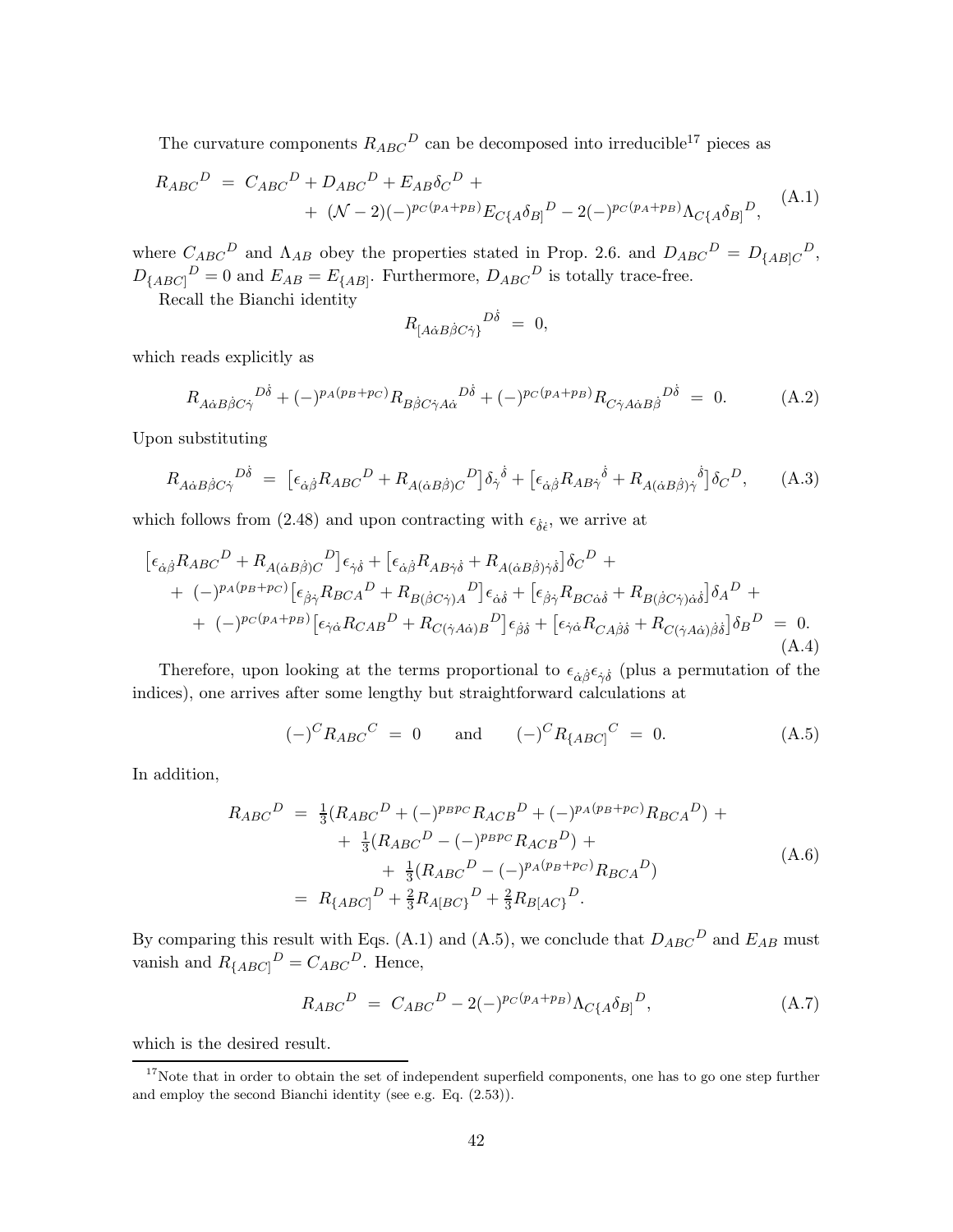Let us now discuss the first relation given in Eqs.  $(2.49)$ . By looking at terms in Eq.  $(A.4)$ which are symmetric in  $\dot{\alpha}, \dot{\beta}$  but antisymmetric in  $\dot{\gamma}, \dot{\delta}$ , we find that

$$
\[R_{A(\dot{\alpha}B\dot{\beta})C}{}^{D} + 2(-)^{p_{C}(p_{A}+p_{B})}R_{C[A\dot{\alpha}\dot{\beta}}\delta_{B\}}{}^{D}]\ + \[R_{A(\dot{\alpha}B\dot{\beta})C}{}^{D} + (-)^{p_{A}(p_{B}+p_{C})}R_{B(\dot{\alpha}C\dot{\beta})A}{}^{D} + (-)^{p_{C}(p_{A}+p_{B})}R_{C(\dot{\alpha}A\dot{\beta})B}{}^{D}\] = 0.
$$
\n(A.8)

However, the second line vanishes identically as it represents a Bianchi identity for the curvature of the bundle  $\mathscr{H} \to \mathscr{M}$ . Therefore, we end up with

$$
R_{A(\dot{\alpha}B\dot{\beta})C}{}^{D} = -2(-)^{p_C(p_A+p_B)}R_{C[A\dot{\alpha}\dot{\beta}}\delta_{B)}{}^{D}.
$$
 (A.9)

Finally, we notice that the form (2.50) of the Ricci tensor can straightforwardly be obtained by substituting Eqs. (2.49) into its definition and by explicitly performing the appropriate index traces. This remark concludes the proof of Prop. 2.6.

### **REFERENCES**

- [1] E. Witten, Perturbative gauge theory as a string theory in twistor space, Commun. Math. Phys. 252 (2004) 189 [hep-th/0312171].
- [2] N. Berkovits, An alternative string theory in twistor space for  $\mathcal{N} = 4$  super Yang-Mills, Phys. Rev. Lett. 93 (2004) 011601 [hep-th/0402045]; N. Berkovits and L. Motl, Cubic twistorial string *field theory*, JHEP  $0404$  (2004) 056 [hep-th/0403187].
- [3] N. Berkovits and E. Witten, Conformal supergravity in twistor-string theory, JHEP 0408 (2004) 009 [hep-th/0406051].
- [4] London Mathematical Society workshop on twistor string theory, http://www.maths.ox.ac.uk /∼lmason/Tws/, Oxford, 2005; QMUL workshop from twistors to amplitudes, http://www. strings.ph.qmul.ac.uk/%7Eandreas/FTTA/, London, 2005.
- [5] F. Cachazo and P. Svrček, Lectures on twistor strings and perturbative Yang-Mills theory, PoS RTN2005 004 (2005) [hep-th/0504194]; Z. G. Xiao, G. Yang and C. J. Zhu, The rational part of QCD amplitude. I: The general formalism, Nucl. Phys. B 758 (2006) 1 [hep-ph/0607015].
- [6] M. Abou-Zeid, C. M. Hull and L. J. Mason, Einstein supergravity and new twistor string theories, hep-th/0606272.
- [7] A. Neitzke and C. Vafa,  $N = 2$  strings and the twistorial Calabi-Yau, hep-th/0402128; M. Aganagic and C. Vafa, Mirror symmetry and supermanifolds, hep-th/0403192; S. P. Kumar and G. Policastro, Strings in twistor superspace and mirror symmetry, Phys. Lett. B 619 (2005) 163 [hep-th/0405236]; C. H. Ahn, Mirror symmetry of Calabi-Yau supermanifolds, Mod. Phys. Lett. A 20 (2005) 407 [hep-th/0407009]; A. Belhaj, L. B. Drissi, J. Rasmussen, E. H. Saidi and A. Sebbar, Toric Calabi-Yau supermanifolds and mirror symmetry, J. Phys. A 38 (2005) 6405 [hep-th/0410291]; R. Ricci, Super Calabi-Yau's and special Lagrangians, JHEP 0703 (2007) 048 [hep-th/0511284]; R. A. Laamara, A. Belhaj, L. B. Drissi and E. H. Saidi, On local Calabi-Yau supermanifolds and their mirrors, J. Phys. A  $39$  (2006) 5965 [hep-th/0601215].
- [8] W. Siegel, Untwisting the twistor superstring, hep-th/0404255; O. Lechtenfeld and A. D. Popov, Supertwistors and cubic string field theory for open  $N = 2$  strings, Phys. Lett. B 598 (2004) 113 [hep-th/0406179]; I. A. Bandos, J. A. de Azcarraga and C. Miquel-Espanya, Superspace formulations of the (super)twistor string, JHEP 0607 (2006) 005 [hep-th/0604037].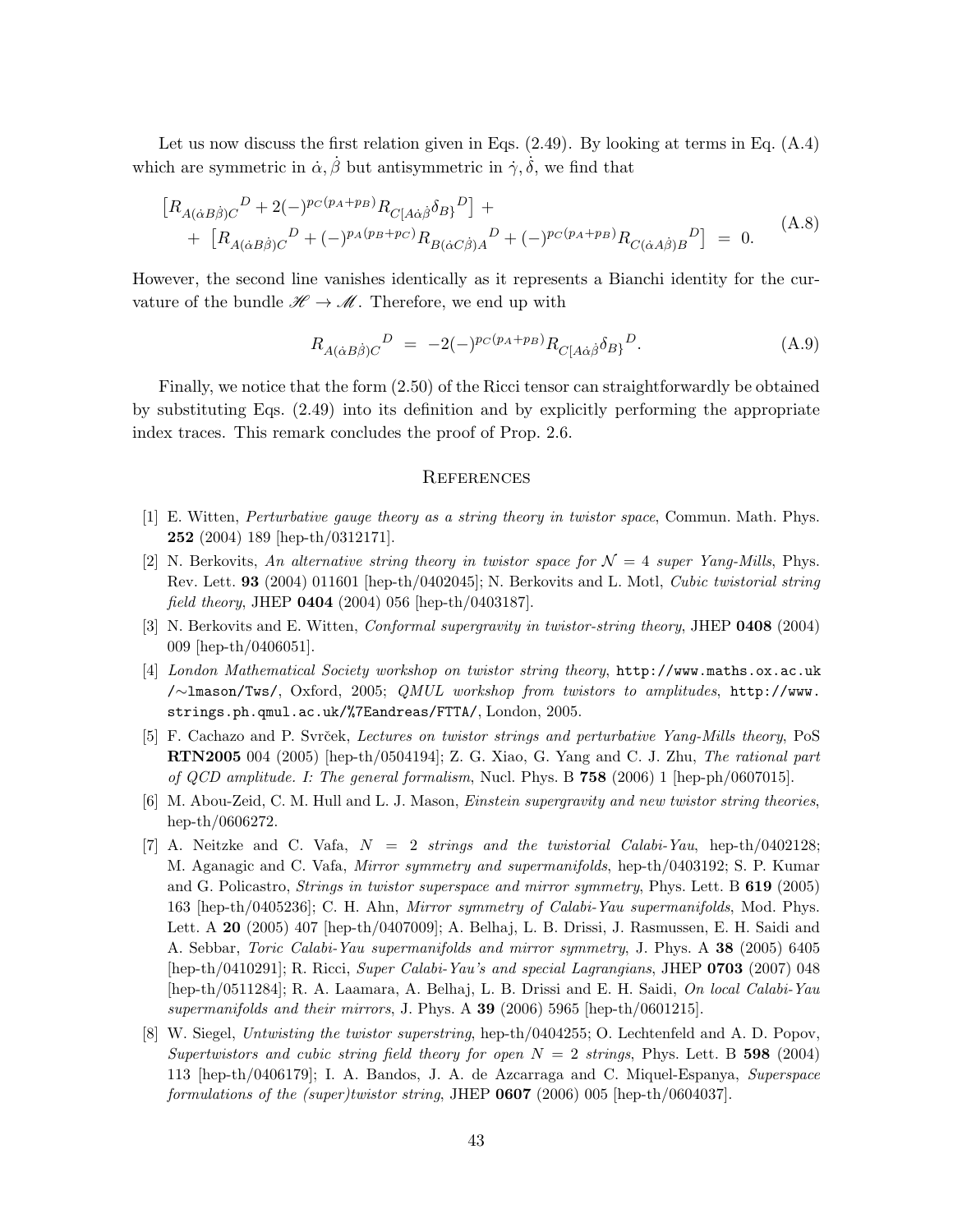- [9] A. D. Popov and M. Wolf, Topological B-model on weighted projective spaces and self-dual models in four dimensions, JHEP  $0409$  (2004) 007 [hep-th/0406224]; J. Park and S. J. Rey, Supertwistor orbifolds: gauge theory amplitudes and topological strings, JHEP  $0412$  (2004) 017 [hepth/0411123]; S. Giombi, M. Kulaxizi, R. Ricci, D. Robles-Llana, D. Trancanelli and K. Zoubos, Orbifolding the twistor string, Nucl. Phys. B  $719$  (2005) 234 [hep-th/0411171]; O. Lechtenfeld and C. Sämann, Matrix models and D-branes in twistor string theory, JHEP 0603 (2006) 002 [hep-th/0511130].
- [10] M. Roček and N. Wadhwa, *On Calabi-Yau supermanifolds*, Adv. Theor. Math. Phys. 9 (2005) 315 [hep-th/0408188]; C. G. Zhou, On Ricci flat supermanifolds, JHEP 0502 (2005) 004 [hepth/0410047]; M. Roček and N. Wadhwa, On Calabi-Yau supermanifolds. II, hep-th/0410081; C. Sämann, The topological B-model on fattened complex manifolds and subsectors of  $\mathcal{N} = 4$ self-dual Yang-Mills theory, JHEP 0501 (2005) 042 [hep-th/0410292].
- [11] A. D. Popov and C. Sämann, On supertwistors, the Penrose-Ward transform and  $\mathcal{N}=4$  super Yang-Mills theory, Adv. Theor. Math. Phys. 9 (2005) 931 [hep-th/0405123].
- [12] M. Wolf, On hidden symmetries of a super gauge theory and twistor string theory, JHEP 0502 (2005) 018 [hep-th/0412163]; Twistors and aspects of integrability of self-dual SYM theory, Proc. of the Int. Workshop on Supersymmetries and Quantum Symmetries (SQS'05), Eds. E. Ivanov and B. Zupnik, Dubna, 2005 [hep-th/0511230].
- [13] A. D. Popov and M. Wolf, *Hidden symmetries and integrable hierarchy of the*  $\mathcal{N} = 4$  *supersym*metric Yang-Mills equations, Commun. Math. Phys.  $275$  (2007) 685 [hep-th/0608225].
- [14] U. Lindström, M. Roček and R. von Unge, *Ricci-flat supertwistor spaces*, JHEP 0601 (2006) 163 [hep-th/0509211].
- [15] D. W. Chiou, O. J. Ganor, Y. P. Hong, B. S. Kim and I. Mitra, Massless and massive three dimensional super Yang-Mills theory and mini-twistor string theory, Phys. Rev. D 71 (2005) 125016 [hep-th/0502076]; A. D. Popov, C. Sämann and M. Wolf, The topological B-model on a minisupertwistor space and supersymmetric Bogomolny monopole equations, JHEP 0510 (2005) 058 [hep-th/0505161]; C. Sämann, On the mini-superambitwistor space and  $\mathcal{N}=8$  super Yang-Mills theory, hep-th/0508137; The mini-superambitwistor space, Proc. of the Int. Workshop on Supersymmetries and Quantum Symmetries (SQS'05), Eds. E. Ivanov and B. Zupnik, Dubna, 2005 [hep-th/0511251]; D. W. Chiou, O. J. Ganor and B. S. Kim, A deformation of twistor space and a chiral mass term in  $\mathcal{N} = 4$  super Yang-Mills theory, JHEP 0603 (2006) 027 [hep-th/0512242]; A. D. Popov, Sigma models with  $\mathcal{N} = 8$  supersymmetries in  $2 + 1$  and  $1 + 1$  dimensions, Phys. Lett. B 647 (2007) 509 [hep-th/0702106].
- [16] L. J. Mason, Twistor actions for non-self-dual fields: A derivation of twistor-string theory, JHEP 0510 (2005) 009 [hep-th/0507269].
- [17] L. J. Mason and D. Skinner, An ambitwistor Yang-Mills Lagrangian, Phys. Lett. B 636 (2006) 60 [hep-th/0510262].
- [18] R. Boels, L. J. Mason and D. Skinner, Supersymmetric gauge theories in twistor space, JHEP 0702 (2007) 014 [hep-th/0604040]; From twistor actions to MHV diagrams, Phys. Lett. B 648 (2007) 90 [hep-th/0702035]; R. Boels, A quantization of twistor Yang-Mills theory through the background field method, hep-th/0703080.
- [19] Y. Abe, V. P. Nair and M. I. Park, *Multigluon amplitudes*,  $\mathcal{N} = 4$  constraints and the WZW model, Phys. Rev. D 71 (2005) 025002 [hep-th/0408191]; M. Kulaxizi and K. Zoubos, Marginal deformations of  $\mathcal{N} = 4$  SYM from open/closed twistor strings, Nucl. Phys. B 738 (2006) 317 [hep-th/0410122]; S. Seki and K. Sugiyama, Gauged linear sigma model on supermanifold, hep-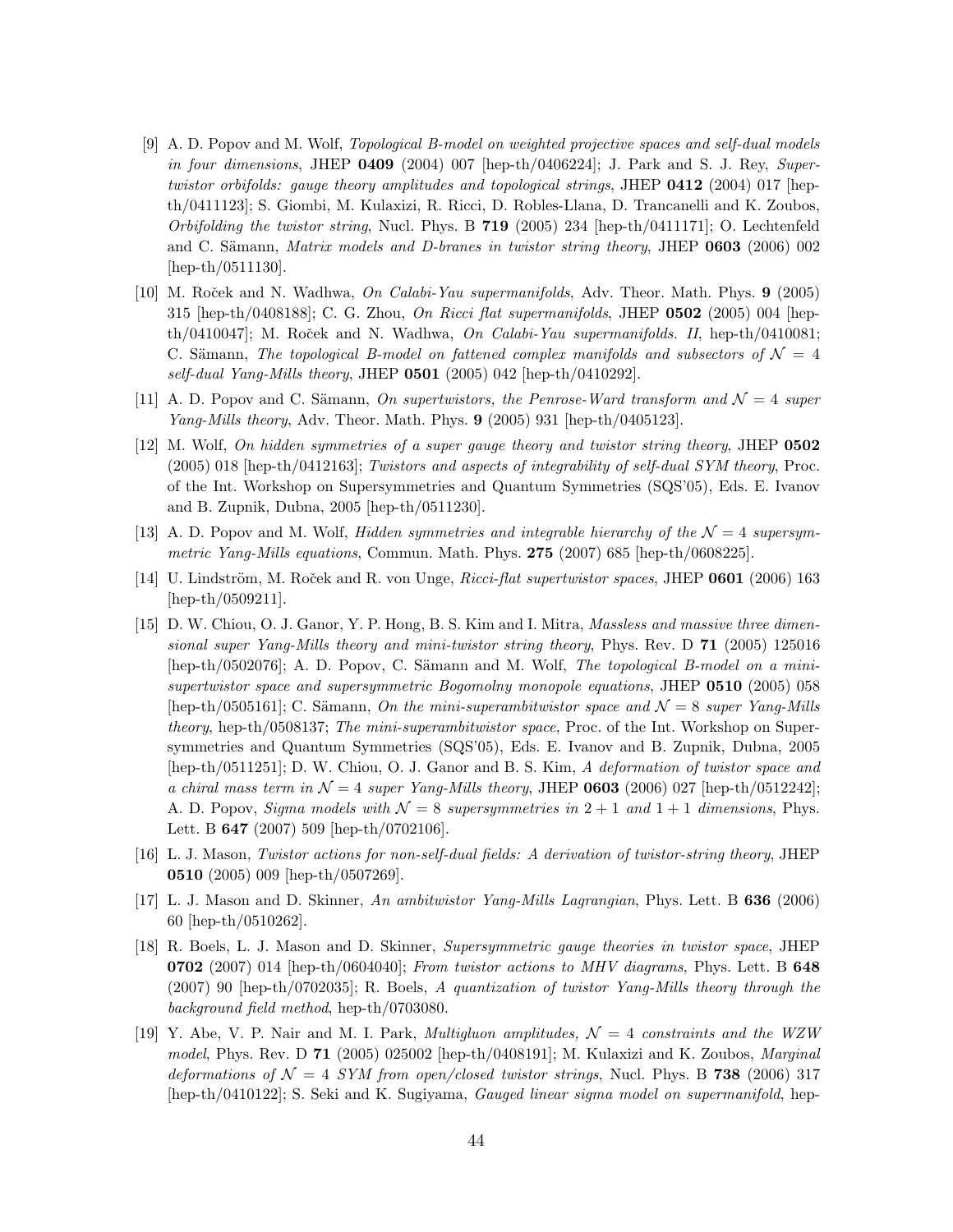th/0503074; S. Seki, K. Sugiyama and T. Tokunaga, Superconformal symmetry in linear sigma model on supermanifolds, Nucl. Phys. B 753 (2006) 295 [hep-th/0605021].

- [20] C. Sämann, Aspects of twistor geometry and supersymmetric field theories within superstring theory, Ph.D. thesis, Leibniz University of Hannover, 2006 [hep-th/0603098]; M. Wolf, On Supertwistor geometry and integrability in super gauge theory, Ph.D. thesis, Leibniz University of Hannover, 2006 [hep-th/0611013].
- [21] R. Penrose, Nonlinear gravitons and curved twistor theory, Gen. Rel. Grav. 7 (1976) 31.
- [22] R. S. Ward, A class of self-dual solutions of Einstein's equations, Proc. Roy. Soc. London A363 (1978) 289.
- [23] K. P. Tod and R. S. Ward, Self-dual metrics with self-dual Killing vectors, Proc. Roy. Soc. Lond. A 368 (1979) 411.
- [24] R. S. Ward, Self-dual space-times with cosmological constants, Commun. Math. Phys. 78 (1980) 1.
- [25] R. Penrose and R. S. Ward, Twistors for flat and curved space-time, in General Relativity and Gravitation, Ed. A. Held, Plenum Press, 1980.
- [26] N. J. Hitchin, Monopoles and geodesics, Commun. Math. Phys. 83 (1982) 579.
- [27] N. J. Hitchin, Complex manifolds and Einstein's equations, Springer Lect. Notes in Math. 970 (1982).
- [28] N. J. Hitchin, Twistor construction of Einstein metrics, Horwood, Chichester, 1984.
- [29] P. Jones and K. P. Tod, Mini-twistor spaces and Einstein-Weyl spaces, Class. Quant. Grav. 2, 565 (1985).
- [30] N. J. Hitchin, A. Karlhede, U. Lindström and M. Roček, *Hyper-Kähler metrics and supersymme*try, Commun. Math. Phys. 108 (1987) 535.
- [31] N. M. J. Woodhouse and L. J. Mason, The Geroch group and non-Hausdorff twistor spaces, Nonlinearity 1 (1988) 73.
- [32] J. Fletcher and N. M. J. Woodhouse, Twistor characterization of stationary axisymmetric solutions Einstein's equations, in Twistors in mathematics and physics, Eds. T. N. Bailey and R. J. Baston, London Math. Soc. Lect. Notes in Math. 156 (1990).
- [33] C. R. LeBrun, *Explicit self-dual metrics on*  $\mathbb{C}P^2 \# \cdots \# \mathbb{C}P^2$ , J. Diff. Geom. **34** (1991) 223.
- [34] K. P. Tod, Self-dual Einstein metrics from the Painlevé IV equation, Phys. Let. A 190 (1994) 221.
- [35] N. J. Hitchin, Twistor space, Einstein metrics and isomonodromic deformations, J. Diff. Geom. 42 (1995) 30.
- [36] Eds. L. J. Mason, L. P. Hughston, P. Z. Kobak and K. Pulverer, Further advances in twistor theory, Vol. III: Curved twistor spaces, Chapman & Hall, Boca Raton, 2001.
- [37] C. R. LeBrun and L. J. Mason, Nonlinear gravitons, null geodesics, and holomorphic disks, Duke Math. J. 136 (2007) 205, [math.dg/0504582].
- [38] C. P. Boyer and J. F. Plebanski, An infinite hierarchy of conservation laws and nonlinear superposition principles for self-dual Einstein spaces, J. Math. Phys. 26 (1985) 229.
- [39] K. Takasaki, *Symmetries of hyper-Kähler (or Poisson gauge field) hierarchy*, J. Math. Phys. 31 (1990) 1877.
- [40] A. D. Popov, M. Bordemann and H. Römer, *Symmetries, currents and conservation laws of* self-dual gravity, Phys. Lett. B  $385$  (1996) 63 [hep-th/9606077].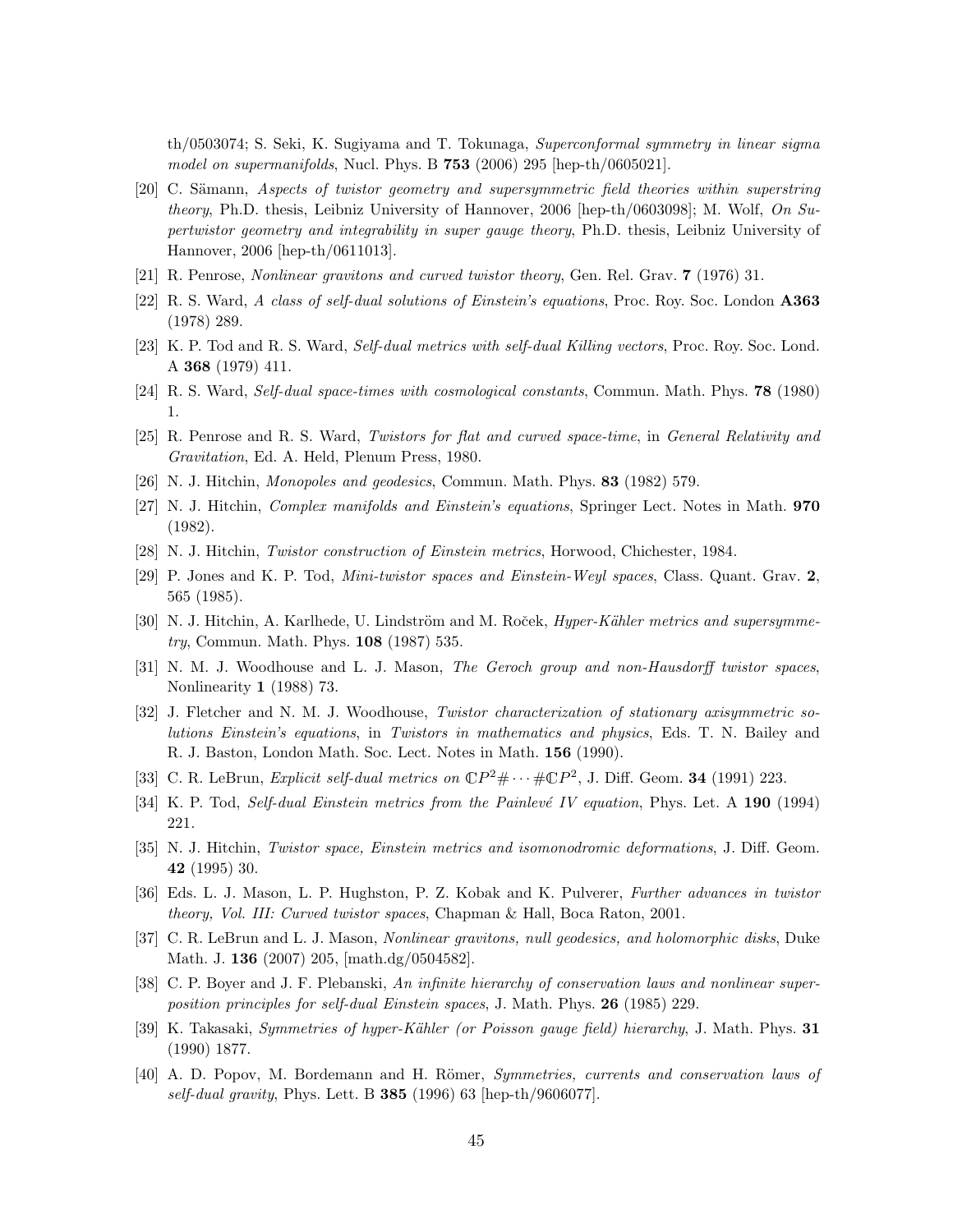- [41] K. Jünemann, O. Lechtenfeld and A. D. Popov, Nonlocal symmetries of the closed  $N = 2$  string, Nucl. Phys. B 548 (1999) 449 [hep-th/9901164]; O. Lechtenfeld and A. D. Popov, Closed  $N = 2$ strings: Picture-changing, hidden symmetries and SDG hierarchy, Int. J. Mod. Phys. A 15 (2000) 4191 [hep-th/9912154].
- [42] M. Dunajski and L. J. Mason, *Hyper-Kähler hierarchies and their twistor theory*, Commun. Math. Phys. 213 (2000) 641 [math.dg/0001008]; Twistor theory of hyper-Kähler metrics with hidden symmetries, J. Math. Phys. 44 (2003) 3430 [math.dg/0301171].
- [43] R. E. Kallosh, Super-self-duality, JETP Lett. 29 (1979) 172 [Pisma Zh. Eksp. Teor. Fiz. 29 (1979) 192]; Self-duality in superspace, Nucl. Phys. B  $165$  (1980) 119.
- [44] S. M. Christensen, S. Deser, M. J. Duff and M. T. Grisaru, Chirality, self-duality, and supergravity counterterms, Phys. Lett. B 84 (1979) 411.
- [45] E. Bergshoeff and E. Sezgin, Self-dual supergravity theories in  $(2 + 2)$ -dimensions, Phys. Lett. B 292 (1992) 87 [hep-th/9206101].
- [46] S. J. J. Gates, H. Nishino and S. V. Ketov, *Extended supersymmetry and self-duality in*  $(2+2)$ dimensions, Phys. Lett. B 297 (1992) 99 [hep-th/9203078]; Supersymmetric self-dual Yang-Mills and supergravity as background of Green-Schwarz superstring, Phys. Lett. B 307 (1993) 331 [hepth/9203080]; Majorana-Weyl spinors and self-dual gauge fields in  $(2+2)$ -dimensions, Phys. Lett. B 307 (1993) 323 [hep-th/9203081]; Self-dual supersymmetry and supergravity in Atiyah-Ward space-time, Nucl. Phys. B 393 (1993) 149 [hep-th/9207042].
- [47] W. Siegel, Self-dual  $\mathcal{N} = 8$  supergravity as closed  $N = 2$  ( $N = 4$ ) strings, Phys. Rev. D 47 (1993) 2504 [hep-th/9207043].
- [48] C. Devchand and V. Ogievetsky, Self-dual gravity revisited, Class. Quant. Grav. 13 (1996) 2515 [hep-th/9409160]; Self-dual supergravities, Nucl. Phys. B 444 (1995) 381 [hep-th/9501061].
- [49] S. Karnas and S. V. Ketov, An action of  $\mathcal{N} = 8$  self-dual supergravity in ultra-hyperbolic harmonic superspace, Nucl. Phys. B **526** (1998) 597 [hep-th/9712151].
- [50] A. S. Galperin, E. A. Ivanov, V. I. Ogievetsky and E. S. Sokatchev, Harmonic superspace, Cambridge University Press, Cambridge, 2001.
- [51] Yu. I. Manin, Gauge field theory and complex geometry, Springer Verlag, New York, 1988 [Russian: Nauka, Moscow, 1984].
- [52] S. A. Merkulov, Paraconformal supermanifolds and nonstandard N -extended supergravity models, Class. Quant. Grav. 8 (1991) 557.
- [53] S. A. Merkulov, Supersymmetric nonlinear graviton, Funct. Anal. Appl. 26 (1992) 69.
- [54] S. A. Merkulov, Simple supergravity, supersymmetric nonlinear gravitons and supertwistor theory, Class. Quant. Grav. 9 (1992) 2369.
- [55] S. A. Merkulov, *Quaternionic, quaternionic Kähler, and hyper-Kähler supermanifolds*, Lett. Math. Phys. 25 (1992) 7.
- [56] C. R. LeBrun, Ambitwistors and Einstein's equations, Class. Quant. Grav. 2 (1985) 555.
- [57] M. Rothstein, *Deformations of complex supermanifolds*, Proc. Amer. Math. Soc. **95** (1985) 255.
- [58] M. Batchelor, The structure of supermanifolds, Trans. Amer. Math. Soc. 253 (1979) 329.
- [59] P. S. Howe, Supergravity in superspace, Nucl. Phys. B 199 (1982) 309.
- [60] T. N. Bailey and M. G. Eastwood, Complex paraconformal manifolds their differential geometry and twistor theory, Forum Math. 3 (1991) 61.
- [61] J. F. Plebanski, Some solutions of complex Einstein equations, J. Math. Phys. 16 (1975) 2395.
- [62] L. J. Mason and E. T. Newman, A connection between the Einstein and Yang-Mills equations, Commun. Math. Phys. 121 (1989) 659.